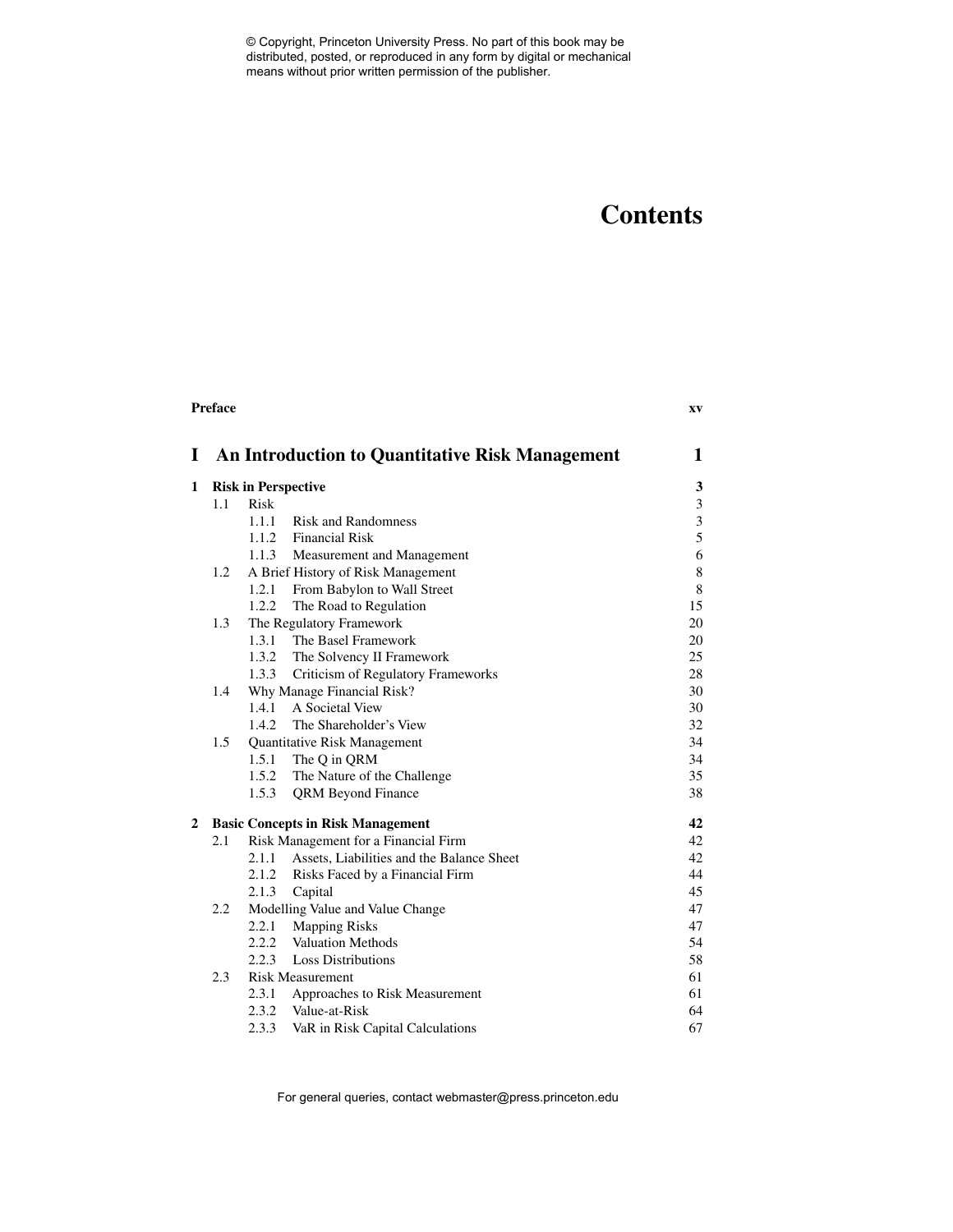### viii *Contents* 2.3.4 Other Risk Measures Based on Loss Distributions 69 2.3.5 Coherent and Convex Risk Measures 72 **3 Empirical Properties of Financial Data 79** 3.1 Stylized Facts of Financial Return Series 79 3.1.1 Volatility Clustering 80 3.1.2 Non-normality and Heavy Tails 85 3.1.3 Longer-Interval Return Series 87 3.2 Multivariate Stylized Facts 88 3.2.1 Correlation between Series 88 3.2.2 Tail Dependence 90 **II Methodology 95 4 Financial Time Series 97** 4.1 Fundamentals of Time Series Analysis 98 4.1.1 Basic Definitions 98 4.1.2 ARMA Processes 100 4.1.3 Analysis in the Time Domain 105 4.1.4 Statistical Analysis of Time Series 107 4.1.5 Prediction 109 4.2 GARCH Models for Changing Volatility 112 4.2.1 ARCH Processes 112 4.2.2 GARCH Processes 118 4.2.3 Simple Extensions of the GARCH Model 121 4.2.4 Fitting GARCH Models to Data 123 4.2.5 Volatility Forecasting and Risk Measure Estimation 129 **5 Extreme Value Theory 135** 5.1 Maxima 135 5.1.1 Generalized Extreme Value Distribution 136 5.1.2 Maximum Domains of Attraction 139 5.1.3 Maxima of Strictly Stationary Time Series 141 5.1.4 The Block Maxima Method 142 5.2 Threshold Exceedances 146 5.2.1 Generalized Pareto Distribution 147 5.2.2 Modelling Excess Losses 149 5.2.3 Modelling Tails and Measures of Tail Risk 154 5.2.4 The Hill Method 157 5.2.5 Simulation Study of EVT Quantile Estimators 161 5.2.6 Conditional EVT for Financial Time Series 162 5.3 Point Process Models 164 5.3.1 Threshold Exceedances for Strict White Noise 164 5.3.2 The POT Model 166 **6 Multivariate Models 173** 6.1 Basics of Multivariate Modelling 174 6.1.1 Random Vectors and Their Distributions 174 6.1.2 Standard Estimators of Covariance and Correlation 176 6.1.3 The Multivariate Normal Distribution 178 6.1.4 Testing Multivariate Normality 180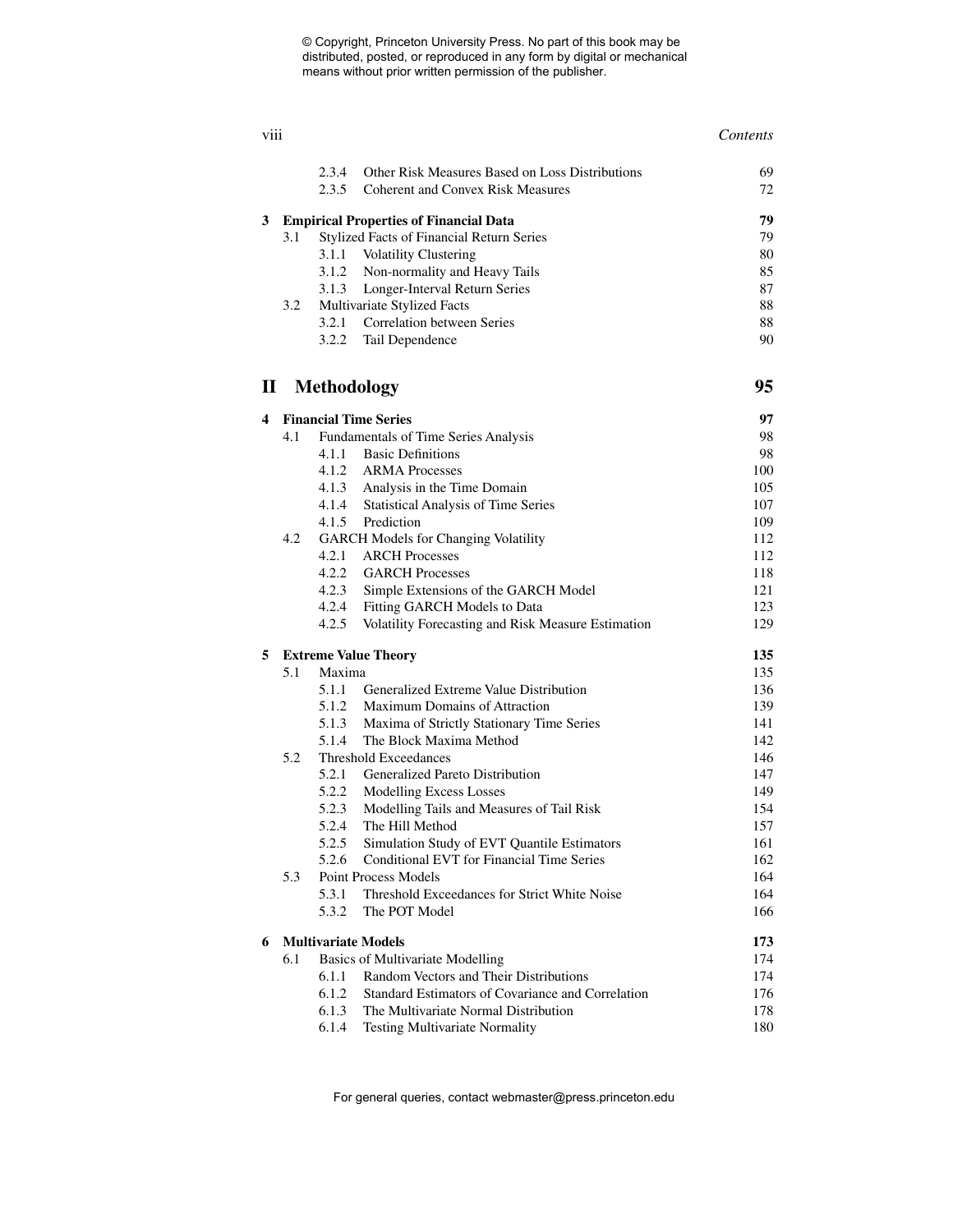#### *Contents* ix

|   | 6.2                   |         | Normal Mixture Distributions                   | 183        |
|---|-----------------------|---------|------------------------------------------------|------------|
|   |                       | 6.2.1   | Normal Variance Mixtures                       | 183        |
|   |                       | 6.2.2   | Normal Mean-Variance Mixtures                  | 187        |
|   |                       | 6.2.3   | Generalized Hyperbolic Distributions           | 188        |
|   |                       | 6.2.4   | <b>Empirical Examples</b>                      | 191        |
|   | 6.3                   |         | Spherical and Elliptical Distributions         | 196        |
|   |                       | 6.3.1   | <b>Spherical Distributions</b>                 | 196        |
|   |                       | 6.3.2   | <b>Elliptical Distributions</b>                | 200        |
|   |                       | 6.3.3   | Properties of Elliptical Distributions         | 202        |
|   |                       | 6.3.4   | <b>Estimating Dispersion and Correlation</b>   | 203        |
|   | 6.4                   |         | Dimension-Reduction Techniques                 | 206        |
|   |                       |         | 6.4.1 Factor Models                            | 206        |
|   |                       | 6.4.2   | <b>Statistical Estimation Strategies</b>       | 208        |
|   |                       |         | 6.4.3 Estimating Macroeconomic Factor Models   | 210        |
|   |                       | 6.4.4   | <b>Estimating Fundamental Factor Models</b>    | 213        |
|   |                       | 6.4.5   | Principal Component Analysis                   | 214        |
|   |                       |         |                                                |            |
| 7 |                       |         | <b>Copulas and Dependence</b>                  | 220<br>220 |
|   | 7.1                   | Copulas | 7.1.1 Basic Properties                         | 221        |
|   |                       |         | 7.1.2 Examples of Copulas                      | 225        |
|   |                       | 7.1.3   | <b>Meta Distributions</b>                      | 229        |
|   |                       | 7.1.4   |                                                | 229        |
|   |                       | 7.1.5   | Simulation of Copulas and Meta Distributions   |            |
|   |                       |         | Further Properties of Copulas                  | 232        |
|   | 7.2                   |         | Dependence Concepts and Measures               | 235        |
|   |                       | 7.2.1   | Perfect Dependence                             | 236        |
|   |                       |         | 7.2.2 Linear Correlation                       | 238        |
|   |                       |         | 7.2.3 Rank Correlation                         | 243        |
|   |                       | 7.2.4   | Coefficients of Tail Dependence                | 247        |
|   | 7.3                   |         | Normal Mixture Copulas                         | 249        |
|   |                       | 7.3.1   | Tail Dependence                                | 249        |
|   |                       | 7.3.2   | <b>Rank Correlations</b>                       | 253        |
|   |                       | 7.3.3   | Skewed Normal Mixture Copulas                  | 256        |
|   |                       | 7.3.4   | Grouped Normal Mixture Copulas                 | 257        |
|   | 7.4                   |         | Archimedean Copulas                            | 259        |
|   |                       |         | 7.4.1 Bivariate Archimedean Copulas            | 259        |
|   |                       | 7.4.2   | Multivariate Archimedean Copulas               | 261        |
|   | 7.5                   |         | Fitting Copulas to Data                        | 265        |
|   |                       | 7.5.1   | Method-of-Moments Using Rank Correlation       | 266        |
|   |                       | 7.5.2   | Forming a Pseudo-sample from the Copula        | 269        |
|   |                       | 7.5.3   | Maximum Likelihood Estimation                  | 270        |
| 8 | <b>Aggregate Risk</b> |         |                                                | 275        |
|   | 8.1                   |         | <b>Coherent and Convex Risk Measures</b>       | 275        |
|   |                       | 8.1.1   | Risk Measures and Acceptance Sets              | 276        |
|   |                       | 8.1.2   | Dual Representation of Convex Measures of Risk | 280        |
|   |                       | 8.1.3   | Examples of Dual Representations               | 283        |
|   | 8.2                   |         | Law-Invariant Coherent Risk Measures           | 286        |
|   |                       | 8.2.1   | <b>Distortion Risk Measures</b>                | 286        |
|   |                       | 8.2.2   | The Expectile Risk Measure                     | 290        |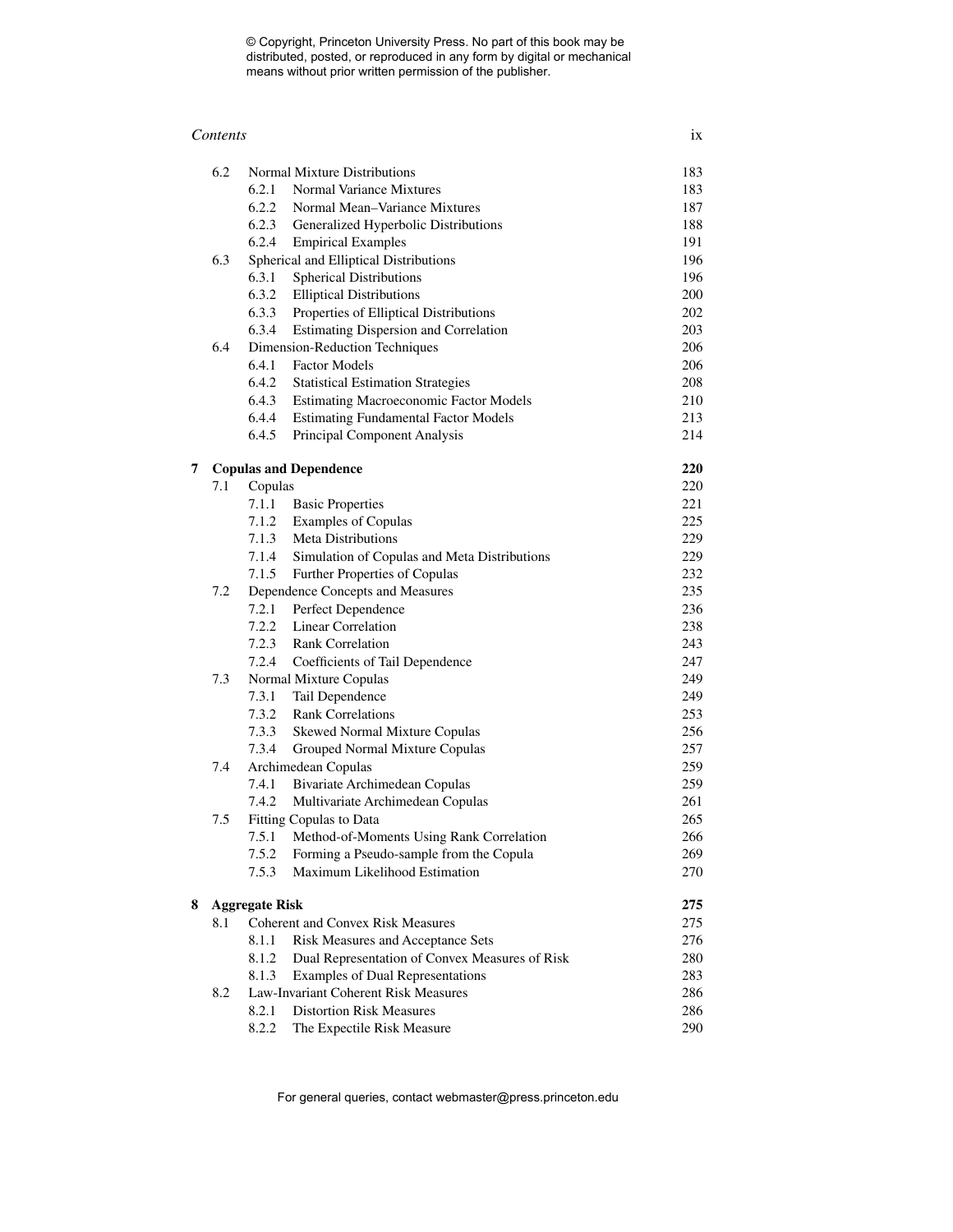#### x *Contents*

|   | 8.3  |                     | <b>Risk Measures for Linear Portfolios</b>                 | 293 |
|---|------|---------------------|------------------------------------------------------------|-----|
|   |      | 8.3.1               | <b>Coherent Risk Measures as Stress Tests</b>              | 293 |
|   |      | 8.3.2               | <b>Elliptically Distributed Risk Factors</b>               | 295 |
|   |      | 8.3.3               | Other Risk Factor Distributions                            | 297 |
|   | 8.4  |                     | <b>Risk Aggregation</b>                                    | 299 |
|   |      | 8.4.1               | Aggregation Based on Loss Distributions                    | 300 |
|   |      | 8.4.2               | Aggregation Based on Stressing Risk Factors                | 302 |
|   |      | 8.4.3               | Modular versus Fully Integrated Aggregation Approaches     | 303 |
|   |      | 8.4.4               | Risk Aggregation and Fréchet Problems                      | 305 |
|   | 8.5  |                     | Capital Allocation                                         | 315 |
|   |      | 8.5.1               | The Allocation Problem                                     | 315 |
|   |      | 8.5.2               | The Euler Principle and Examples                           | 316 |
|   |      | 8.5.3               | Economic Properties of the Euler Principle                 | 320 |
|   | Ш    | <b>Applications</b> |                                                            | 323 |
| 9 |      | <b>Market Risk</b>  |                                                            | 325 |
|   | 9.1  |                     | <b>Risk Factors and Mapping</b>                            | 325 |
|   |      | 9.1.1               | The Loss Operator                                          | 326 |
|   |      |                     | 9.1.2 Delta and Delta-Gamma Approximations                 | 327 |
|   |      |                     | 9.1.3 Mapping Bond Portfolios                              | 329 |
|   |      | 9.1.4               | <b>Factor Models for Bond Portfolios</b>                   | 332 |
|   | 9.2  |                     | Market Risk Measurement                                    | 338 |
|   |      | 9.2.1               | Conditional and Unconditional Loss Distributions           | 339 |
|   |      | 9.2.2               | Variance–Covariance Method                                 | 340 |
|   |      | 9.2.3               | <b>Historical Simulation</b>                               | 342 |
|   |      |                     | 9.2.4 Dynamic Historical Simulation                        | 343 |
|   |      | 9.2.5               | Monte Carlo                                                | 346 |
|   |      | 9.2.6               | <b>Estimating Risk Measures</b>                            | 347 |
|   |      | 9.2.7               | Losses over Several Periods and Scaling                    | 349 |
|   | 9.3  | Backtesting         |                                                            | 351 |
|   |      | 9.3.1               | Violation-Based Tests for VaR                              | 352 |
|   |      | 9.3.2               | Violation-Based Tests for Expected Shortfall               | 354 |
|   |      | 9.3.3               | Elicitability and Comparison of Risk Measure Estimates     | 355 |
|   |      | 9.3.4               | Empirical Comparison of Methods Using Backtesting Concepts | 358 |
|   |      | 9.3.5               | Backtesting the Predictive Distribution                    | 363 |
|   |      | 10 Credit Risk      |                                                            | 366 |
|   | 10.1 |                     | Credit-Risky Instruments                                   | 367 |
|   |      |                     | 10.1.1 Loans                                               | 367 |
|   |      |                     | 10.1.2 Bonds                                               | 368 |
|   |      |                     | 10.1.3 Derivative Contracts Subject to Counterparty Risk   | 369 |
|   |      |                     | 10.1.4 Credit Default Swaps and Related Credit Derivatives | 370 |
|   |      |                     | 10.1.5 PD, LGD and EAD                                     | 372 |
|   | 10.2 |                     | Measuring Credit Quality                                   | 374 |
|   |      |                     | 10.2.1 Credit Rating Migration                             | 374 |
|   |      |                     | 10.2.2 Rating Transitions as a Markov Chain                | 376 |
|   | 10.3 |                     | <b>Structural Models of Default</b>                        | 380 |
|   |      |                     | 10.3.1 The Merton Model                                    | 380 |
|   |      |                     | 10.3.2 Pricing in Merton's Model                           | 381 |
|   |      |                     | 10.3.3 Structural Models in Practice: EDF and DD           | 386 |
|   |      |                     | 10.3.4 Credit-Migration Models Revisited                   | 389 |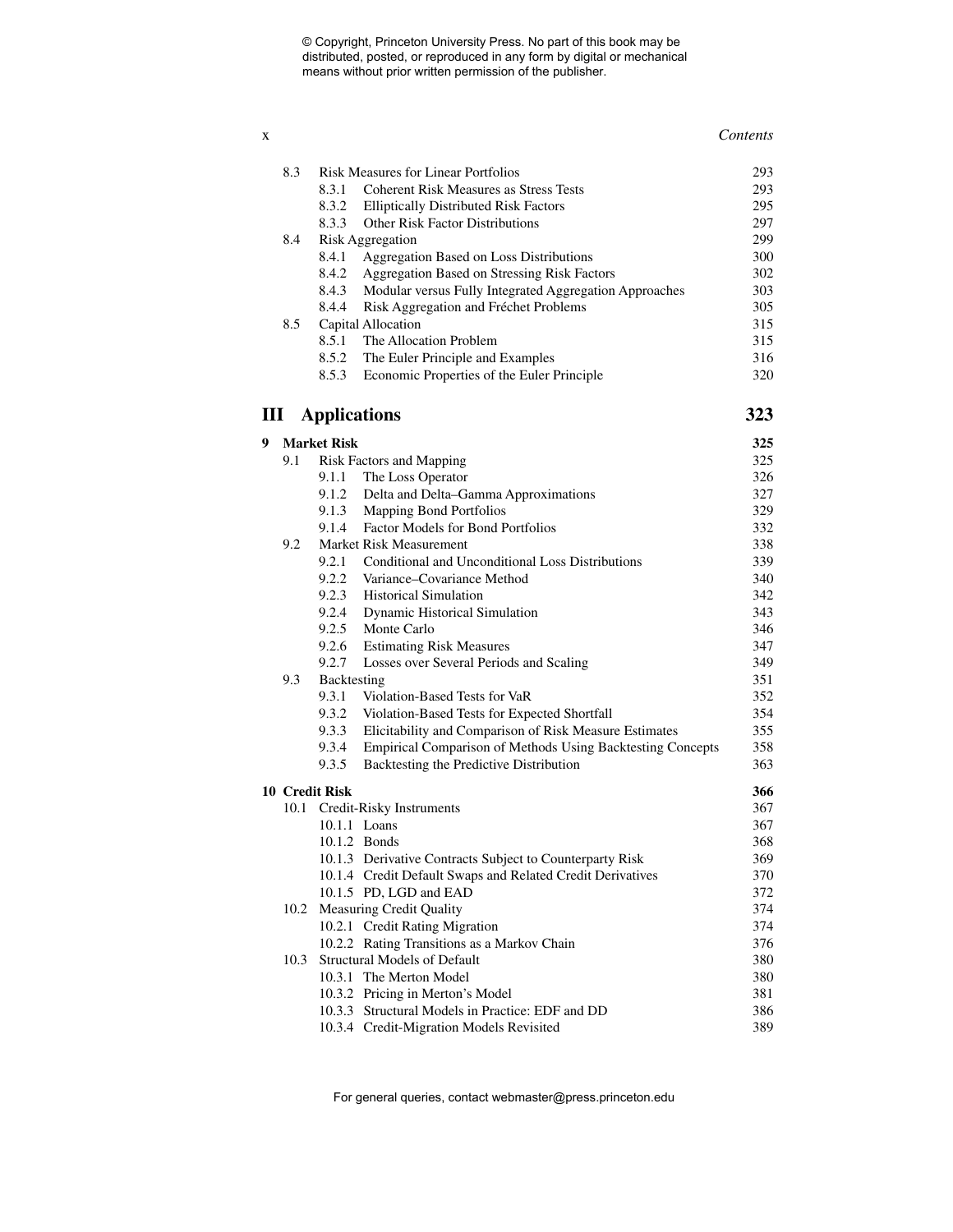| Contents | V <sub>1</sub><br>Λl |
|----------|----------------------|
|----------|----------------------|

|      | 10.4 Bond and CDS Pricing in Hazard Rate Models             | 391 |
|------|-------------------------------------------------------------|-----|
|      | 10.4.1 Hazard Rate Models                                   | 391 |
|      | 10.4.2 Risk-Neutral Pricing Revisited                       | 394 |
|      | 10.4.3 Bond Pricing                                         | 399 |
|      | 10.4.4 CDS Pricing                                          | 401 |
|      | 10.4.5 $P$ versus $Q$ : Empirical Results                   | 404 |
|      | 10.5 Pricing with Stochastic Hazard Rates                   | 406 |
|      | 10.5.1 Doubly Stochastic Random Times                       | 406 |
|      | 10.5.2 Pricing Formulas                                     | 411 |
|      | 10.5.3 Applications                                         | 413 |
|      | 10.6 Affine Models                                          | 416 |
|      | 10.6.1 Basic Results                                        | 417 |
|      | 10.6.2 The CIR Square-Root Diffusion                        | 418 |
|      | 10.6.3 Extensions                                           | 420 |
|      | 11 Portfolio Credit Risk Management                         | 425 |
|      | 11.1 Threshold Models                                       | 426 |
|      | 11.1.1 Notation for One-Period Portfolio Models             | 426 |
|      | 11.1.2 Threshold Models and Copulas                         | 428 |
|      | 11.1.3 Gaussian Threshold Models                            | 430 |
|      | 11.1.4 Models Based on Alternative Copulas                  | 431 |
|      | 11.1.5 Model Risk Issues                                    | 433 |
|      | 11.2 Mixture Models                                         | 436 |
|      | 11.2.1 Bernoulli Mixture Models                             | 436 |
|      | 11.2.2 One-Factor Bernoulli Mixture Models                  | 437 |
|      | 11.2.3 Recovery Risk in Mixture Models                      | 440 |
|      | 11.2.4 Threshold Models as Mixture Models                   | 441 |
|      | 11.2.5 Poisson Mixture Models and CreditRisk <sup>+</sup>   | 444 |
| 11.3 | Asymptotics for Large Portfolios                            | 449 |
|      | 11.3.1 Exchangeable Models                                  | 450 |
|      | 11.3.2 General Results                                      | 452 |
|      | 11.3.3 The Basel IRB Formula                                | 455 |
|      | 11.4 Monte Carlo Methods                                    | 457 |
|      | 11.4.1 Basics of Importance Sampling                        | 457 |
|      | 11.4.2 Application to Bernoulli Mixture Models              | 460 |
| 11.5 | Statistical Inference in Portfolio Credit Models            | 464 |
|      | 11.5.1 Factor Modelling in Industry Threshold Models        | 465 |
|      | 11.5.2 Estimation of Bernoulli Mixture Models               | 466 |
|      | 11.5.3 Mixture Models as GLMMs                              | 470 |
|      | 11.5.4 A One-Factor Model with Rating Effect                | 472 |
|      | 12 Portfolio Credit Derivatives                             | 476 |
| 12.1 | Credit Portfolio Products                                   | 476 |
|      | 12.1.1 Collateralized Debt Obligations                      | 477 |
|      | 12.1.2 Credit Indices and Index Derivatives                 | 481 |
|      | 12.1.3 Basic Pricing Relationships for Index Swaps and CDOs | 484 |
|      | 12.2 Copula Models                                          | 487 |
|      | 12.2.1 Definition and Properties                            | 487 |
|      | 12.2.2 Examples                                             | 489 |
| 12.3 | Pricing of Index Derivatives in Factor Copula Models        | 491 |
|      | 12.3.1 Analytics                                            | 491 |
|      | 12.3.2 Correlation Skews                                    | 494 |
|      | 12.3.3 The Implied Copula Approach                          | 497 |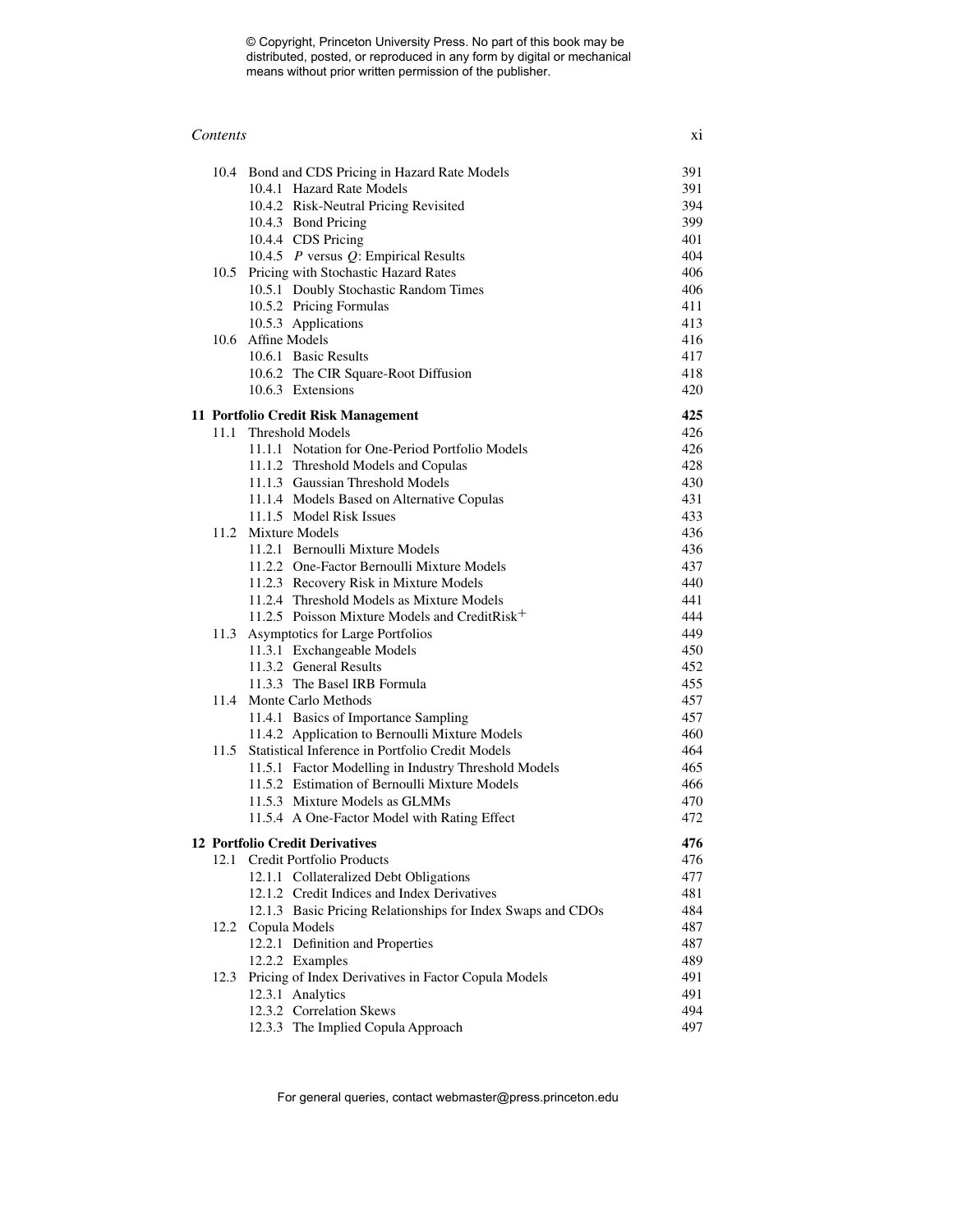#### xii *Contents*

| 13 Operational Risk and Insurance Analytics |                                                 | 503 |
|---------------------------------------------|-------------------------------------------------|-----|
| 13.1                                        | <b>Operational Risk in Perspective</b>          | 503 |
| 13.1.1 An Important Risk Class              |                                                 | 503 |
| 13.1.2 The Elementary Approaches            |                                                 | 505 |
|                                             | 13.1.3 Advanced Measurement Approaches          | 506 |
|                                             | 13.1.4 Operational Loss Data                    | 509 |
|                                             | 13.2 Elements of Insurance Analytics            | 512 |
|                                             | 13.2.1 The Case for Actuarial Methodology       | 512 |
|                                             | 13.2.2 The Total Loss Amount                    | 513 |
|                                             | 13.2.3 Approximations and Panjer Recursion      | 518 |
|                                             | 13.2.4 Poisson Mixtures                         | 524 |
|                                             | 13.2.5 Tails of Aggregate Loss Distributions    | 525 |
|                                             | 13.2.6 The Homogeneous Poisson Process          | 526 |
|                                             | 13.2.7 Processes Related to the Poisson Process | 529 |
| IV                                          | <b>Special Topics</b>                           |     |

|      | <b>14 Multivariate Time Series</b>                        | 539 |
|------|-----------------------------------------------------------|-----|
|      | 14.1 Fundamentals of Multivariate Time Series             | 539 |
|      | 14.1.1 Basic Definitions                                  | 539 |
|      | 14.1.2 Analysis in the Time Domain                        | 541 |
|      | 14.1.3 Multivariate ARMA Processes                        | 542 |
| 14.2 | <b>Multivariate GARCH Processes</b>                       | 545 |
|      | 14.2.1 General Structure of Models                        | 545 |
|      | 14.2.2 Models for Conditional Correlation                 | 547 |
|      | 14.2.3 Models for Conditional Covariance                  | 550 |
|      | 14.2.4 Fitting Multivariate GARCH Models                  | 553 |
|      | 14.2.5 Dimension Reduction in MGARCH                      | 554 |
|      | 14.2.6 MGARCH and Conditional Risk Measurement            | 557 |
|      | 15 Advanced Topics in Multivariate Modelling              | 559 |
| 15.1 | Normal Mixture and Elliptical Distributions               | 559 |
|      | 15.1.1 Estimation of Generalized Hyperbolic Distributions | 559 |
|      | 15.1.2 Testing for Elliptical Symmetry                    | 562 |
| 15.2 | Advanced Archimedean Copula Models                        | 566 |
|      | 15.2.1 Characterization of Archimedean Copulas            | 566 |
|      | 15.2.2 Non-exchangeable Archimedean Copulas               | 568 |
|      | 16 Advanced Topics in Extreme Value Theory                | 572 |
| 16.1 | Tails of Specific Models                                  | 572 |
|      | 16.1.1 Domain of Attraction of the Fréchet Distribution   | 572 |
|      | 16.1.2 Domain of Attraction of the Gumbel Distribution    | 573 |
|      | 16.1.3 Mixture Models                                     | 574 |
| 16.2 | Self-exciting Models for Extremes                         | 577 |
|      | 16.2.1 Self-exciting Processes                            | 578 |
|      | 16.2.2 A Self-exciting POT Model                          | 580 |
| 16.3 | Multivariate Maxima                                       | 583 |
|      | 16.3.1 Multivariate Extreme Value Copulas                 | 583 |
|      | 16.3.2 Copulas for Multivariate Minima                    | 586 |
|      | 16.3.3 Copula Domains of Attraction                       | 586 |
|      | 16.3.4 Modelling Multivariate Block Maxima                | 589 |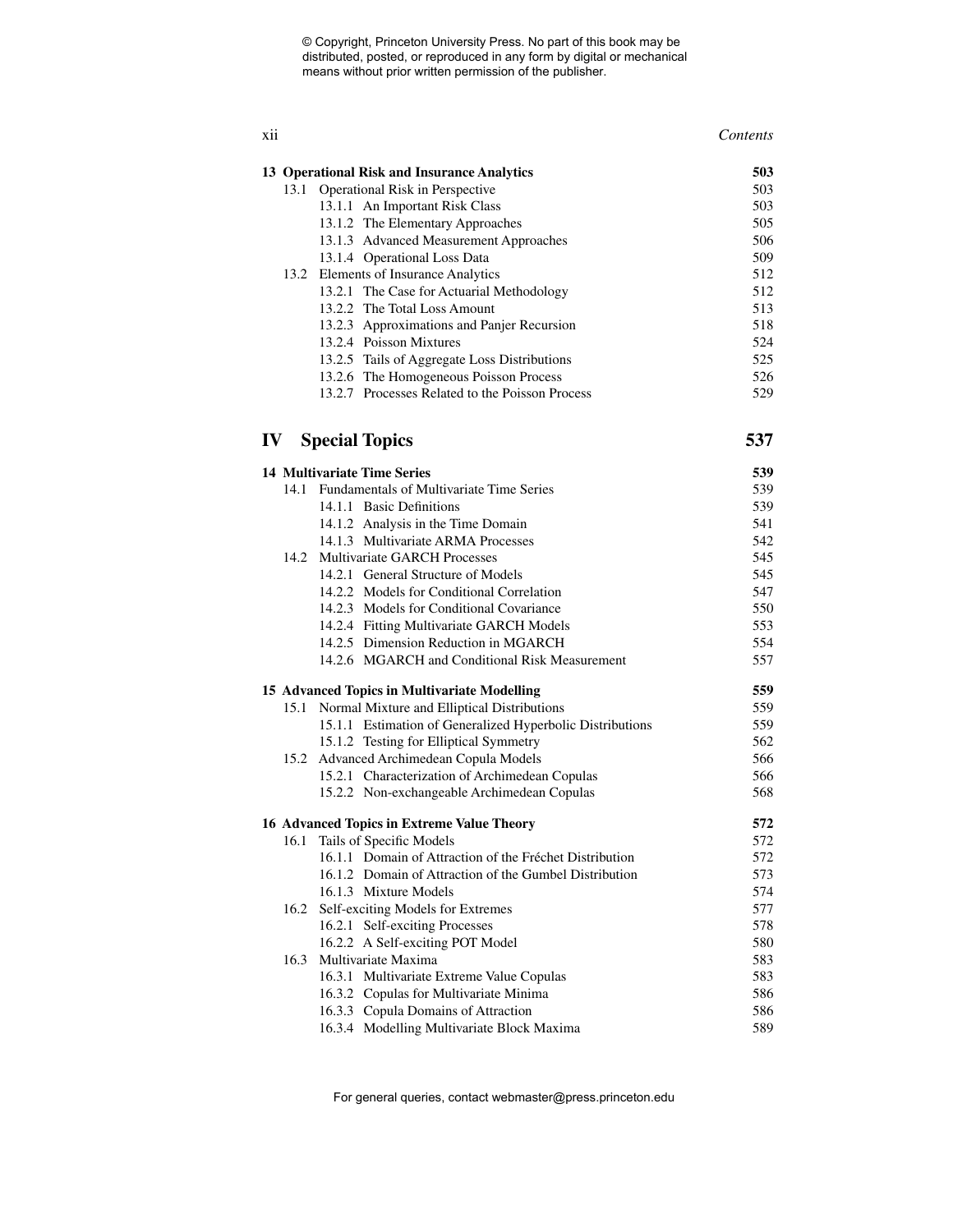| Contents                                     |                                                                                               |                                                                      | xiii       |  |
|----------------------------------------------|-----------------------------------------------------------------------------------------------|----------------------------------------------------------------------|------------|--|
|                                              | 16.4 Multivariate Threshold Exceedances                                                       |                                                                      |            |  |
|                                              | 16.4.1 Threshold Models Using EV Copulas                                                      |                                                                      | 591        |  |
|                                              | 16.4.2 Fitting a Multivariate Tail Model                                                      |                                                                      | 592        |  |
|                                              | 16.4.3 Threshold Copulas and Their Limits                                                     |                                                                      | 594        |  |
|                                              | 17 Dynamic Portfolio Credit Risk Models and Counterparty Risk                                 |                                                                      | 599        |  |
|                                              | 17.1 Dynamic Portfolio Credit Risk Models                                                     |                                                                      | 599        |  |
|                                              | 17.1.1 Why Dynamic Models of Portfolio Credit Risk?                                           |                                                                      | 599        |  |
|                                              |                                                                                               | 17.1.2 Classes of Reduced-Form Models of Portfolio Credit Risk       | 600        |  |
|                                              | 17.2 Counterparty Credit Risk Management                                                      |                                                                      | 603        |  |
|                                              | 17.2.1 Uncollateralized Value Adjustments for a CDS                                           |                                                                      | 604<br>609 |  |
|                                              | 17.2.2 Collateralized Value Adjustments for a CDS                                             |                                                                      | 612        |  |
|                                              | 17.3 Conditionally Independent Default Times<br>17.3.1 Definition and Mathematical Properties |                                                                      | 612        |  |
|                                              | 17.3.2 Examples and Applications                                                              |                                                                      | 618        |  |
|                                              | 17.3.3 Credit Value Adjustments                                                               |                                                                      | 622        |  |
|                                              | 17.4 Credit Risk Models with Incomplete Information                                           |                                                                      | 625        |  |
|                                              | 17.4.1 Credit Risk and Incomplete Information                                                 |                                                                      | 625        |  |
|                                              | 17.4.2 Pure Default Information                                                               |                                                                      | 628        |  |
|                                              | 17.4.3 Additional Information                                                                 |                                                                      | 633        |  |
|                                              |                                                                                               | 17.4.4 Collateralized Credit Value Adjustments and Contagion Effects | 637        |  |
| <b>Appendix</b>                              |                                                                                               |                                                                      | 641        |  |
| Miscellaneous Definitions and Results<br>A.1 |                                                                                               | 641                                                                  |            |  |
|                                              | A.1.1 Type of Distribution                                                                    |                                                                      | 641        |  |
|                                              | A.1.2 Generalized Inverses and Quantiles                                                      |                                                                      | 641        |  |
|                                              | A.1.3 Distributional Transform                                                                |                                                                      | 643        |  |
|                                              | A.1.4 Karamata's Theorem                                                                      |                                                                      | 644        |  |
|                                              | A.1.5 Supporting and Separating Hyperplane Theorems                                           |                                                                      | 644        |  |
| A.2                                          | Probability Distributions                                                                     |                                                                      | 644        |  |
|                                              | A.2.1 Beta                                                                                    |                                                                      | 645        |  |
|                                              | A.2.2 Exponential                                                                             |                                                                      | 645        |  |
|                                              | $A.2.3$ $F$                                                                                   |                                                                      | 645        |  |
|                                              | A.2.4 Gamma                                                                                   |                                                                      | 645        |  |
|                                              | A.2.5 Generalized Inverse Gaussian                                                            |                                                                      | 646        |  |
|                                              | A.2.6 Inverse Gamma                                                                           |                                                                      | 646        |  |
|                                              | A.2.7 Negative Binomial                                                                       |                                                                      | 646        |  |
|                                              | A.2.8 Pareto                                                                                  |                                                                      | 647        |  |
|                                              | A.2.9<br>Stable                                                                               |                                                                      | 647        |  |
| A.3                                          | Likelihood Inference                                                                          |                                                                      | 647        |  |
|                                              | Maximum Likelihood Estimators<br>A.3.1                                                        |                                                                      | 648        |  |
|                                              | A.3.2<br>Asymptotic Results: Scalar Parameter                                                 |                                                                      | 648        |  |
|                                              | A.3.3<br>Asymptotic Results: Vector of Parameters                                             |                                                                      | 649        |  |
|                                              | Wald Test and Confidence Intervals<br>A.3.4                                                   |                                                                      | 649        |  |
|                                              | A.3.5<br>Likelihood Ratio Test and Confidence Intervals                                       |                                                                      | 650        |  |
|                                              | A.3.6<br><b>Akaike Information Criterion</b>                                                  |                                                                      | 650        |  |
|                                              | <b>References</b><br>652                                                                      |                                                                      |            |  |
| <b>Index</b>                                 |                                                                                               |                                                                      | 687        |  |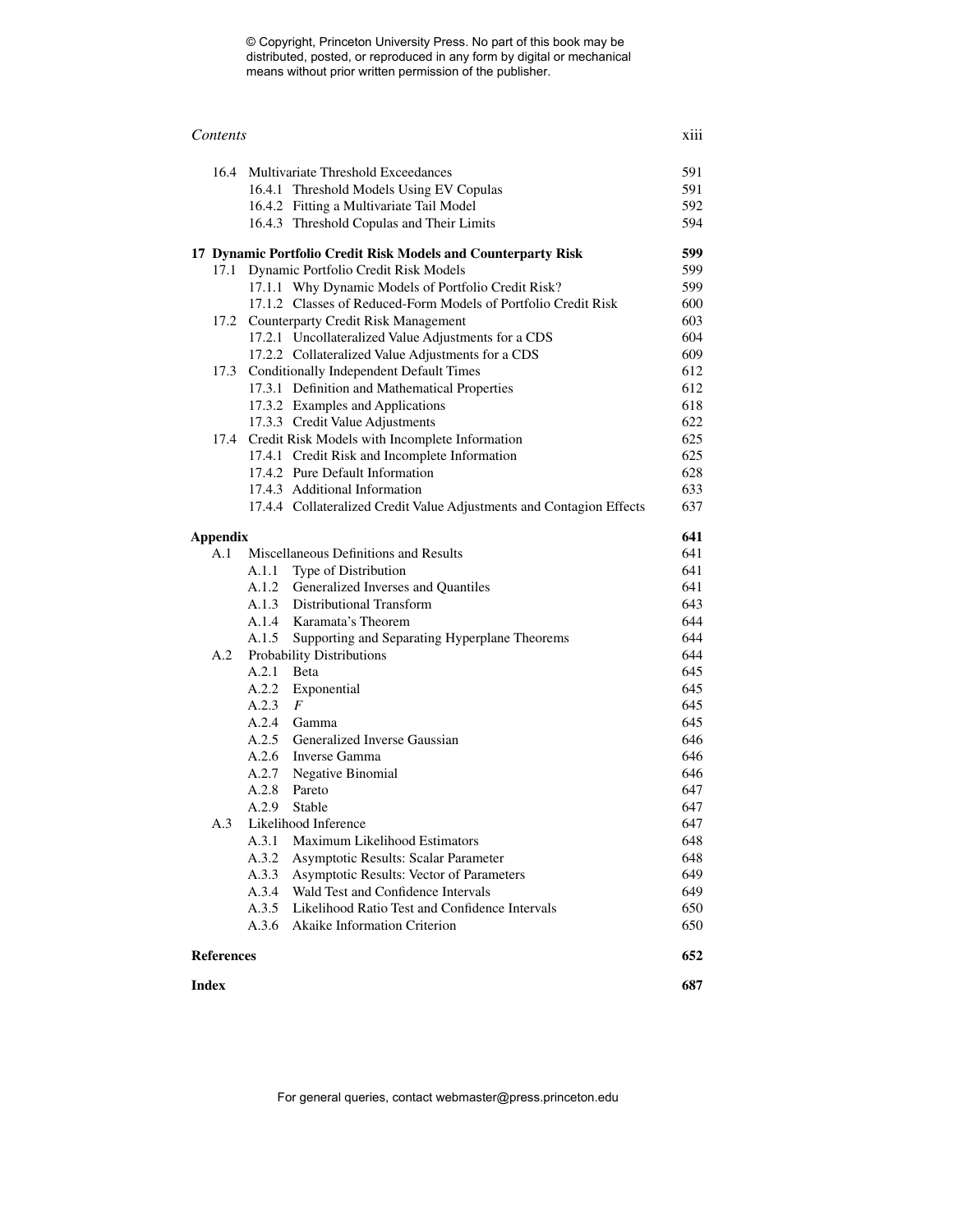# **1 Risk in Perspective**

In this chapter we provide a non-mathematical discussion of various issues that form the background to the rest of the book. In Section 1.1 we begin with the nature of risk itself and discuss how risk relates to randomness; in the financial context (which includes insurance) we summarize the main kinds of risks encountered and explain what it means to measure and manage such risks.

A brief history of financial risk management and the development of financial regulation is given in Section 1.2, while Section 1.3 contains a summary of the regulatory framework in the financial and insurance industries.

In Section 1.4 we take a step back and attempt to address the fundamental question of why we might want to measure and manage risk at all. Finally, in Section 1.5 we turn to quantitative risk management (QRM) explicitly and set out our own views concerning the nature of this discipline and the challenge it poses. This section in particular should give more insight into our choice of methodological topics in the rest of the book.

### **1.1 Risk**

The *Concise Oxford English Dictionary* defines risk as "hazard, a chance of bad consequences, loss or exposure to mischance". In a discussion with students taking a course on financial risk management, ingredients that are typically discussed are events, decisions, consequences and uncertainty. It is mostly only the downside of risk that is mentioned, rarely a possible upside, i.e. the potential for a gain. While for many people risk has largely negative connotations, it may also represent an opportunity. Much of the financial industry would not exist were it not for the presence of financial risk and the opportunities afforded to companies that are able to create products and services that offer more financial certainty to their clients.

For financial risks no single one-sentence definition of risk is entirely satisfactory. Depending on context, one might arrive at notions such as "any event or action that may adversely affect an organization's ability to achieve its objectives and execute its strategies" or, alternatively, "the quantifiable likelihood of loss or less-than-expected returns".

### *1.1.1 Risk and Randomness*

Regardless of context, risk strongly relates to uncertainty, and hence to the notion of randomness. Randomness has eluded a clear, workable definition for many centuries;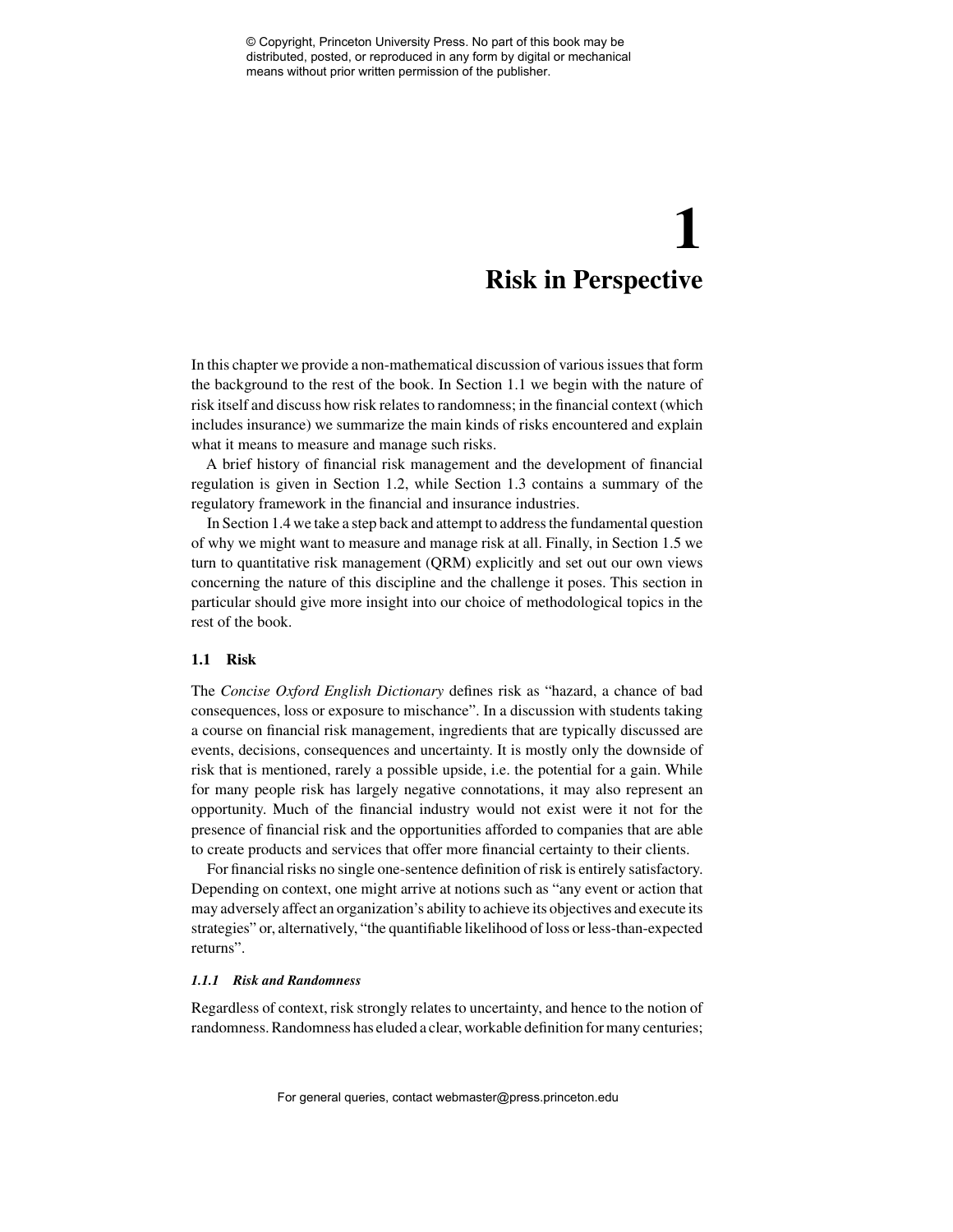#### 4 *1. Risk in Perspective*

it was not until 1933 that the Russian mathematician A. N. Kolmogorov gave an axiomatic definition of randomness and probability (see Kolmogorov 1933). This definition and its accompanying theory provide the language for the majority of the literature on risk, including this book.

Our reliance on probability may seem unsatisfactorily narrow to some. It bypasses several of the current debates on risk and uncertainty (Frank Knight), the writings on probabilistic thinking within economics (John Maynard Keynes), the unpredictability of unprecedented financial shocks, often referred to as Black Swans (Nassim Taleb), or even the more political expression of the known, the unknown and the unknowable (Donald Rumsfeld); see the Notes and Comments section for more explanation. Although these debates are interesting and important, at some point clear definitions and arguments are called for and this is where mathematics as a language enters. The formalism of Kolmogorov, while not the only possible approach, is a tried-and-tested framework for mathematical reasoning about risk.

In Kolmogorov's language a probabilistic model is described by a triplet  $(\Omega, \mathcal{F}, P)$ . An element  $\omega$  of  $\Omega$  represents a realization of an experiment, in economics often referred to as a state of nature. The statement "the probability that an event *A* occurs" is denoted (and in Kolmogorov's axiomatic system defined) as  $P(A)$ , where A is an element of  $\mathcal F$ , the set of all events. P denotes the probability measure. For the less mathematically trained reader it suffices to accept that Kolmogorov's system translates our intuition about randomness into a concise, axiomatic language and clear rules.

Consider the following examples: an investor who holds stock in a particular company; an insurance company that has sold an insurance policy; an individual who decides to convert a fixed-rate mortgage into a variable one. All of these situations have something important in common: the investor holds today an asset with an uncertain future value. This is very clear in the case of the stock. For the insurance company, the policy sold may or may not be triggered by the underlying event covered. In the case of a mortgage, our decision today to enter into this refinancing agreement will change (for better or for worse) the future repayments. So randomness plays a crucial role in the valuation of current products held by the investor, the insurance company and the home owner.

To model these situations a mathematician would now define the value of a risky position *X* to be a function on the probability space  $(\Omega, \mathcal{F}, P)$ ; this function is called a *random variable*. We leave for the moment the range of *X* (i.e. its possible values) unspecified. Most of the modelling of a risky position *X* concerns its *distribution function*  $F_X(x) = P(X \leq x)$ : the probability that by the end of the period under consideration the value of the risk  $X$  is less than or equal to a given number  $x$ . Several risky positions would then be denoted by a random vector  $(X_1, \ldots, X_d)$ , also written in bold face as  $X$ ; time can be introduced, leading to the notion of random (or so-called stochastic) processes, usually written  $(X_t)$ . Throughout this book we will encounter many such processes, which serve as essential building blocks in the mathematical description of risk.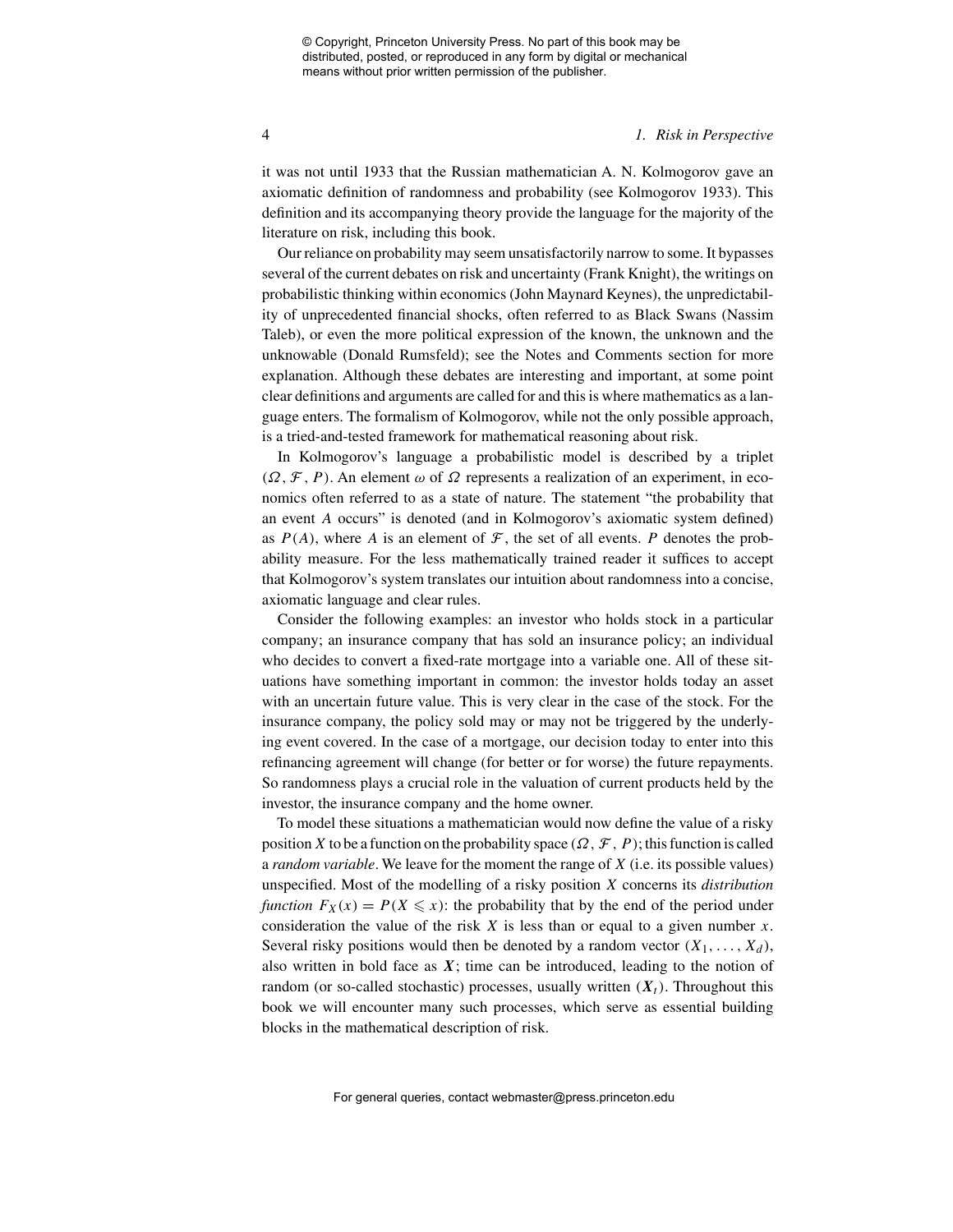#### *1.1. Risk* 5

We therefore expect the reader to be at ease with basic notation, terminology and results from elementary *probability and statistics*, the branch of mathematics dealing with *stochastic* models and their application to the real world. The word "stochastic" is derived from the Greek "stochazesthai", the art of guessing, or "stochastikos", meaning skilled at aiming ("stochos" being a target). In discussing stochastic methods for risk management we hope to emphasize the skill aspect rather than the guesswork.

#### *1.1.2 Financial Risk*

In this book we discuss risk in the context of finance and insurance (although many of the tools introduced are applicable well beyond this context). We start by giving a brief overview of the main risk types encountered in the financial industry.

The best-known type of risk is probably *market risk*: the risk of a change in the value of a financial position or portfolio due to changes in the value of the underlying components on which that portfolio depends, such as stock and bond prices, exchange rates, commodity prices, etc. The next important category is *credit risk*: the risk of not receiving promised repayments on outstanding investments such as loans and bonds, because of the "default" of the borrower. A further risk category is *operational risk*: the risk of losses resulting from inadequate or failed internal processes, people and systems, or from external events.

The three risk categories of market, credit and operational risk are the main ones we study in this book, but they do not form an exhaustive list of the full range of possible risks affecting a financial institution, nor are their boundaries always clearly defined. For example, when a corporate bond falls in value this is market risk, but the fall in value is often associated with a deterioration in the credit quality of the issuer, which is related to credit risk. The ideal way forward for a successful handling of financial risk is a *holistic* approach, i.e. an integrated approach taking all types of risk and their interactions into account.

Other important notions of risk are *model risk* and *liquidity risk*. The former is the risk associated with using a misspecified (inappropriate) model for measuring risk. Think, for instance, of using the Black–Scholes model for pricing an exotic option in circumstances where the basic Black–Scholes model assumptions on the underlying securities (such as the assumption of normally distributed returns) are violated. It may be argued that model risk is always present to some degree.

When we talk about liquidity risk we are generally referring to price or market liquidity risk, which can be broadly defined as the risk stemming from the lack of marketability of an investment that cannot be bought or sold quickly enough to prevent or minimize a loss. Liquidity can be thought of as "oxygen for a healthy market"; a market requires it to function properly but most of the time we are not aware of its presence. Its absence, however, is recognized immediately, with often disastrous consequences.

In banking, there is also the concept of *funding liquidity risk*, which refers to the ease with which institutions can raise funding to make payments and meet withdrawals as they arise. The management of funding liquidity risk tends to be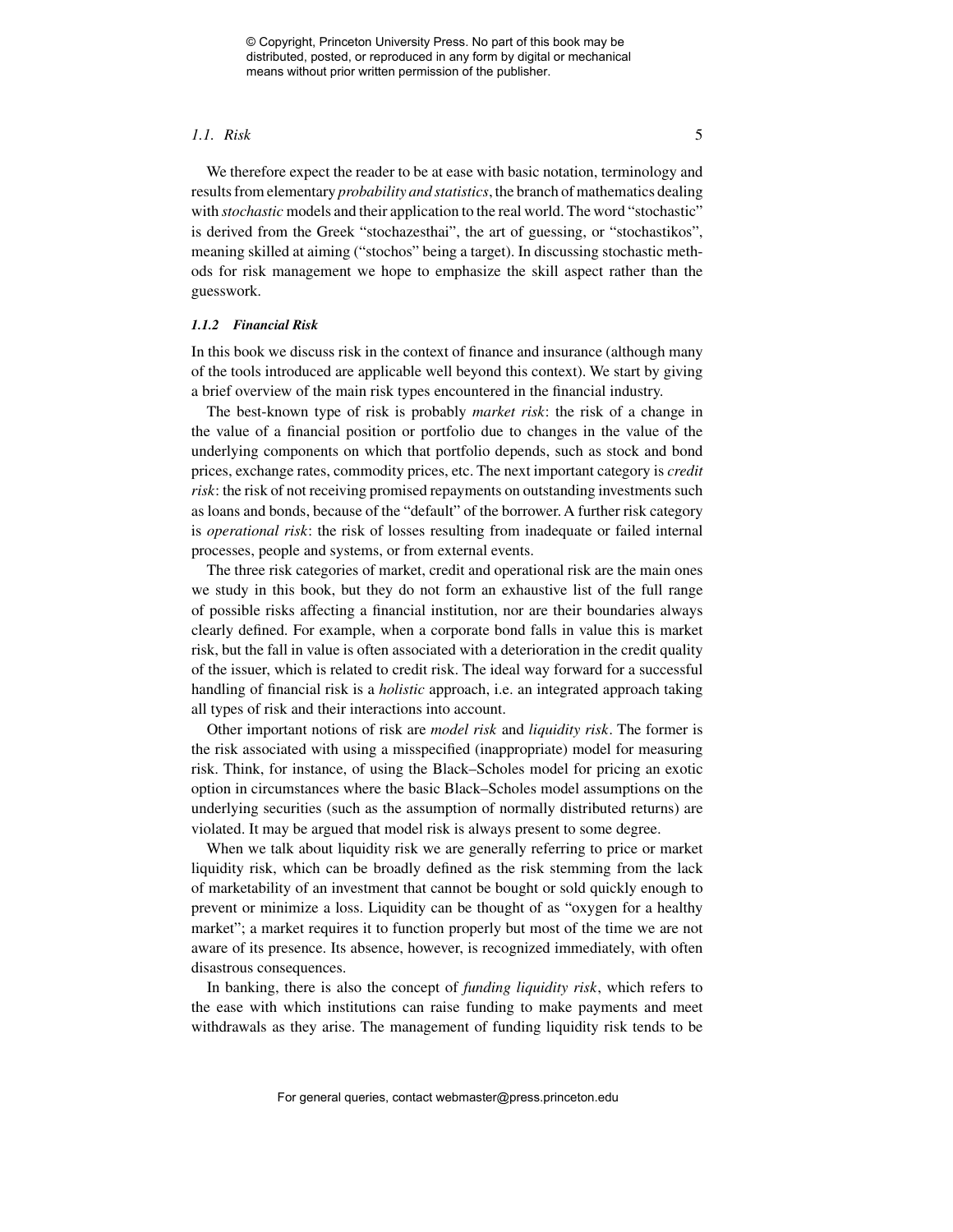#### 6 *1. Risk in Perspective*

a specialist activity of bank treasuries (see, for example, Choudhry 2012) rather than trading-desk risk managers and is not a subject of this book. However, funding liquidity and market liquidity can interact profoundly in periods of financial stress. Firms that have problems obtaining funding may sell assets in fire sales to raise cash, and this in turn can contribute to market illiquidity, depressing prices, distorting the valuation of assets on balance sheets and, in turn, making funding even more difficult to obtain; this phenomenon has been described as a liquidity spiral (Brunnermeier and Pedersen 2009).

In insurance, a further risk category is *underwriting risk*: the risk inherent in insurance policies sold. Examples of risk factors that play a role here are changing patterns of natural catastrophes, changes in demographic tables underlying (longdated) life products, political or legal interventions, or customer behaviour (such as lapsation).

#### *1.1.3 Measurement and Management*

Much of this book is concerned with techniques for the statistical measurement of risk, an activity which is part of the process of managing risk, as we attempt to clarify in this section.

*Risk measurement.* Suppose we hold a portfolio consisting of *d* underlying investments with respective weights  $w_1, \ldots, w_d$ , so that the change in value of the portfolio over a given holding period (the so-called profit and loss, or P&L) can be written as  $X = \sum_{i=1}^{d} w_i X_i$ , where  $X_i$  denotes the change in value of the *i*th investment. Measuring the risk of this portfolio essentially consists of determining its distribution function  $F_X(x) = P(X \leq x)$ , or functionals describing this distribution function such as its mean, variance or 99th percentile.

In order to achieve this, we need a properly calibrated *joint* model for the underlying random vector of investments  $(X_1, \ldots, X_d)$ , so statistical methodology has an important role to play in risk measurement; based on historical observations and given a specific model, a statistical estimate of the distribution of the change in value of a position, or one of its functionals, is calculated. In Chapter 2 we develop a detailed framework framework for risk measurement. As we shall see—and this is indeed a main theme throughout the book—this is by no means an easy task with a unique solution.

It should be clear from the outset that good risk measurement is essential. Increasingly, the clients of financial institutions demand objective and detailed information on the products that they buy, and firms can face legal action when this information is found wanting. For any product sold, a proper quantification of the underlying risks needs to be explicitly made, allowing the client to decide whether or not the product on offer corresponds to his or her risk appetite; the 2007–9 crisis saw numerous violations of this basic principle. For more discussion of the importance of the quantitative approach to risk, see Section 1.5.

*Risk management.* In a very general answer to the question of what risk management is about, Kloman (1990) writes: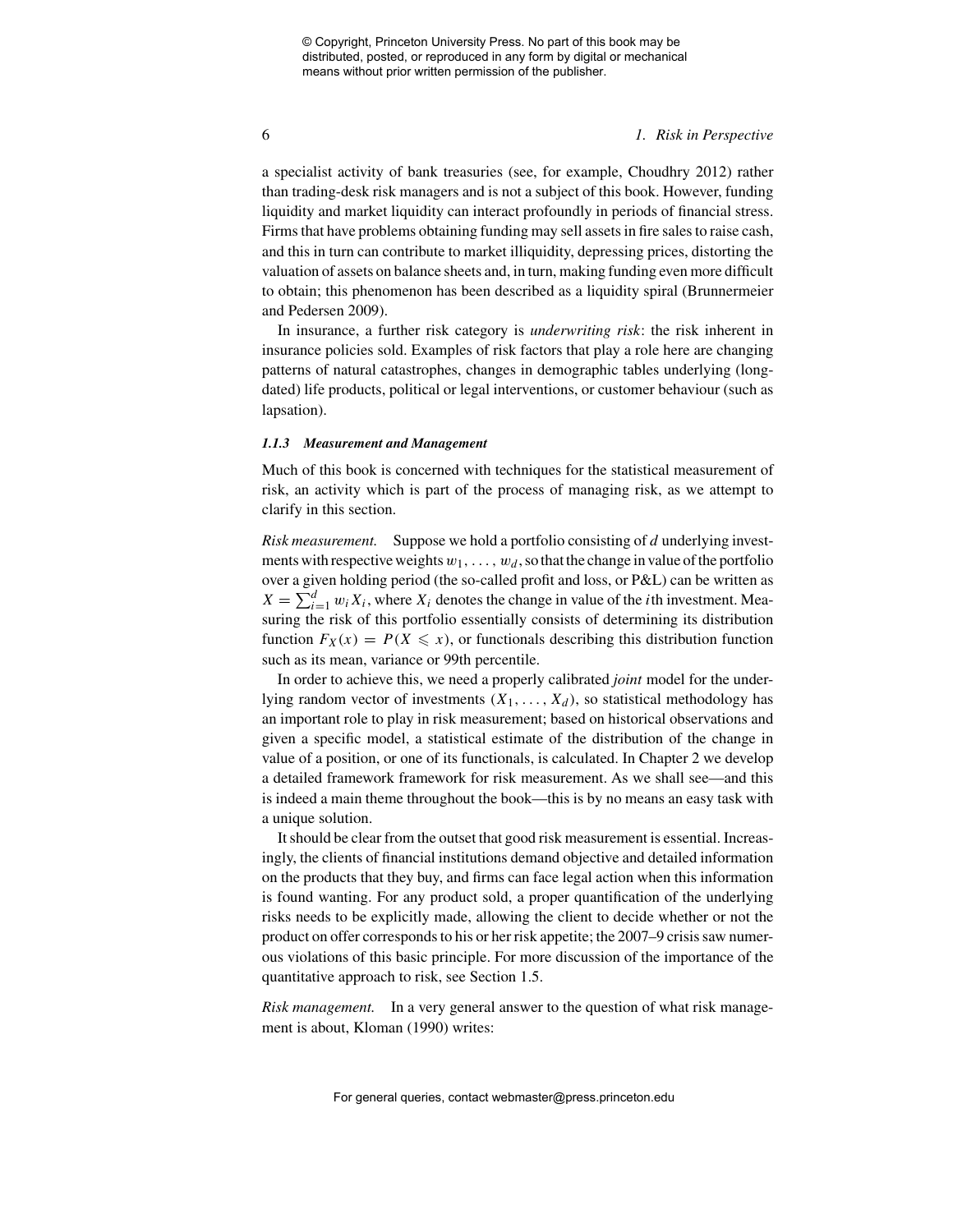#### *1.1. Risk* 7

To many analysts, politicians, and academics it is the management of environmental and nuclear risks, those technology-generated macrorisks that appear to threaten our existence. To bankers and financial officers it is the sophisticated use of such techniques as currency hedging and interest-rate swaps. To insurance buyers or sellers it is coordination of insurable risks and the reduction of insurance costs. To hospital administrators it may mean "quality assurance". To safety professionals it is reducing accidents and injuries. In summary, risk management is *a discipline for living with the possibility that future events may cause adverse effects*.

The last phrase in particular (the emphasis is ours) captures the general essence of risk management: it is about ensuring *resilience* to future events. For a financial institution one can perhaps go further. A financial firm's attitude to risk is not passive and defensive; a bank or insurer actively and willingly takes on risk, because it seeks a return and this does not come without risk. Indeed, risk management can be seen as the core competence of an insurance company or a bank. By using its expertise, market position and capital structure, a financial institution can manage risks by repackaging or bundling them and transferring them to markets in customized ways.

The management of risk at financial institutions involves a range of tasks. To begin with, an enterprise needs to determine the capital it should hold to absorb losses, both for regulatory and economic capital purposes. It also needs to manage the risk on its books. This involves ensuring that portfolios are well diversified and optimizing portfolios according to risk–return considerations. The risk profile of the portfolio can be altered by hedging exposures to certain risks, such as interestrate or foreign-exchange risk, using derivatives. Alternatively, some risks can be repackaged and sold to investors in a process known as securitization; this has been applied to both insurance risks (weather derivatives and longevity derivatives) and credit risks (mortgage-backed securities, collateralized debt obligations). Firms that use derivatives need to manage their derivatives books, which involves the tasks of pricing, hedging and managing collateral for such trades. Finally, financial institutions need to manage their counterparty credit risk exposures to important trading partners; these arise from bilateral, over-the-counter derivatives trades, but they are also present, for example, in reinsurance treaties.

We also note that the discipline of risk management is very much the core competence of an actuary. Indeed, the Institute and Faculty of Actuaries has used the following definition of the actuarial profession:

Actuaries are respected professionals whose innovative approach to making business successful is matched by a responsibility to the public interest. Actuaries identify solutions to financial problems. They manage assets and liabilities by analysing past events, assessing the present risk involved and modelling what could happen in the future.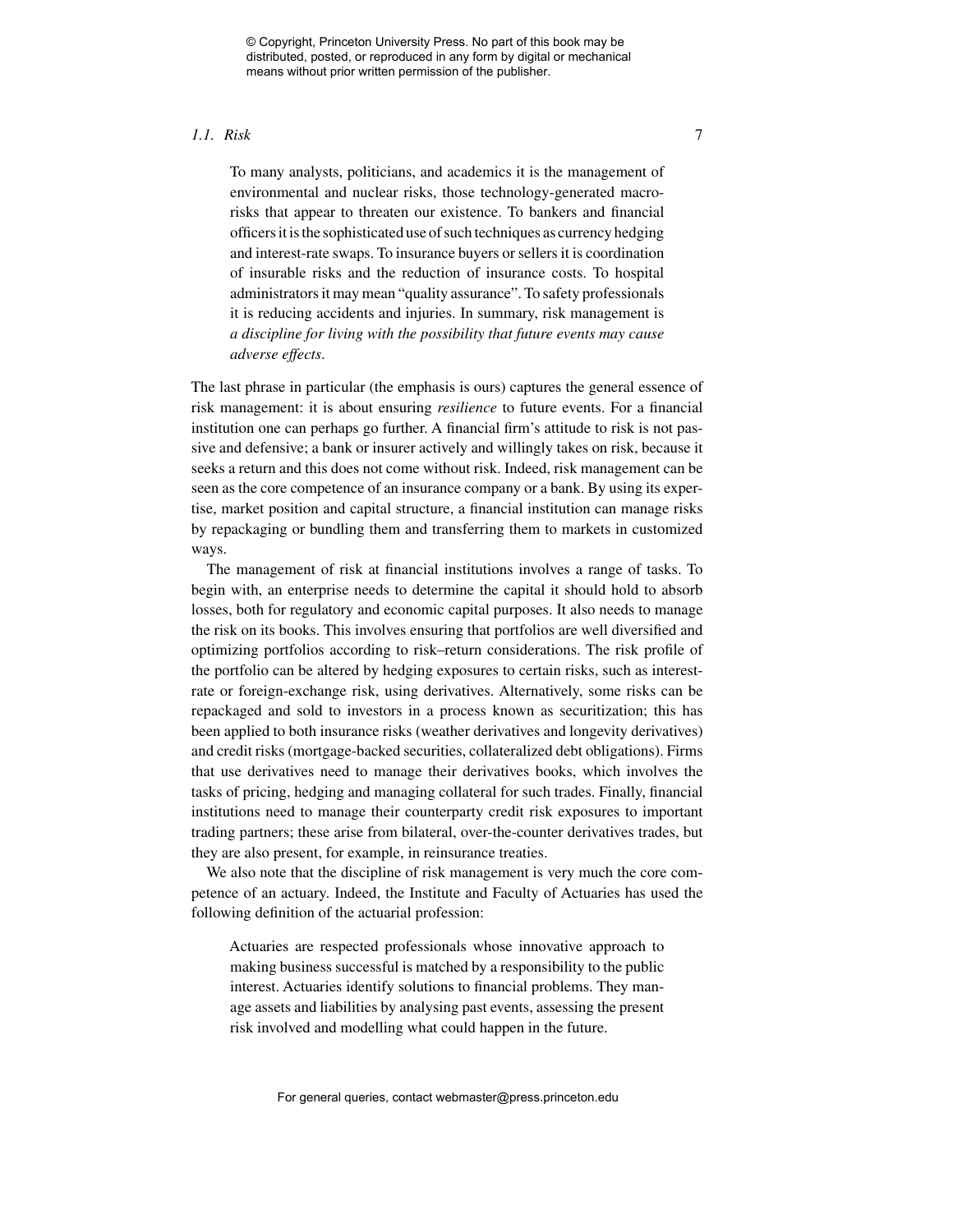8 *1. Risk in Perspective*

Actuarial organizations around the world have collaborated to create the Chartered Enterprise Risk Actuary qualification to show their commitment to establishing best practice in risk management.

### **1.2 A Brief History of Risk Management**

In this section we treat the historical development of risk management by sketching some of the innovations and some of the events that have shaped modern risk management for the financial industry. We also describe the more recent development of regulation in the industry, which has, to some extent, been a process of reaction to a series of incidents and crises.

### *1.2.1 From Babylon to Wall Street*

Although risk management has been described as "one of the most important innovations of the 20th century" by Steinherr (1998), and most of the story we tell is relatively modern, some concepts that are used in modern risk management, and in derivatives in particular, have been around for longer. In our selective account we stress the example of financial derivatives as these have played a role in many of the events that have shaped modern regulation and increased the complexity of the risk-management challenge.

*The ancient world to the twentieth century.* A derivative is a financial instrument derived from an underlying asset, such as an option, future or swap. For example, a European call option with strike *K* and maturity *T* gives the holder the right, but not the obligation, to obtain from the seller at maturity the underlying security for a price  $K$ ; a European put option gives the holder the right to dispose of the underlying at a price *K*.

Dunbar (2000) interprets a passage in the Code of Hammurabi from Babylon of 1800 BC as being early evidence of the use of the option concept to provide financial cover in the event of crop failure. A very explicit mention of options appears in Amsterdam towards the end of the seventeenth century and is beautifully narrated by Joseph de la Vega in his 1688 *Confusión de Confusiones*, a discussion between a lawyer, a trader and a philosopher observing the activity on the Beurs of Amsterdam. Their discussion contains what we now recognize as European call and put options and a description of their use for investment as well as for risk management—it even includes the notion of short selling. In an excellent recent translation (de la Vega 1996) we read:

If I may explain "opsies" [further, I would say that] through the payment of the premiums, one hands over values in order to safeguard one's stock or to obtain a profit. One uses them as sails for a happy voyage during a beneficent conjuncture and as an anchor of security in a storm.

After this, de la Vega continues with some explicit examples that would not be out of place in any modern finance course on the topic.

Financial derivatives in general, and options in particular, are not so new. Moreover, they appear here as instruments to manage risk, "anchors of security in a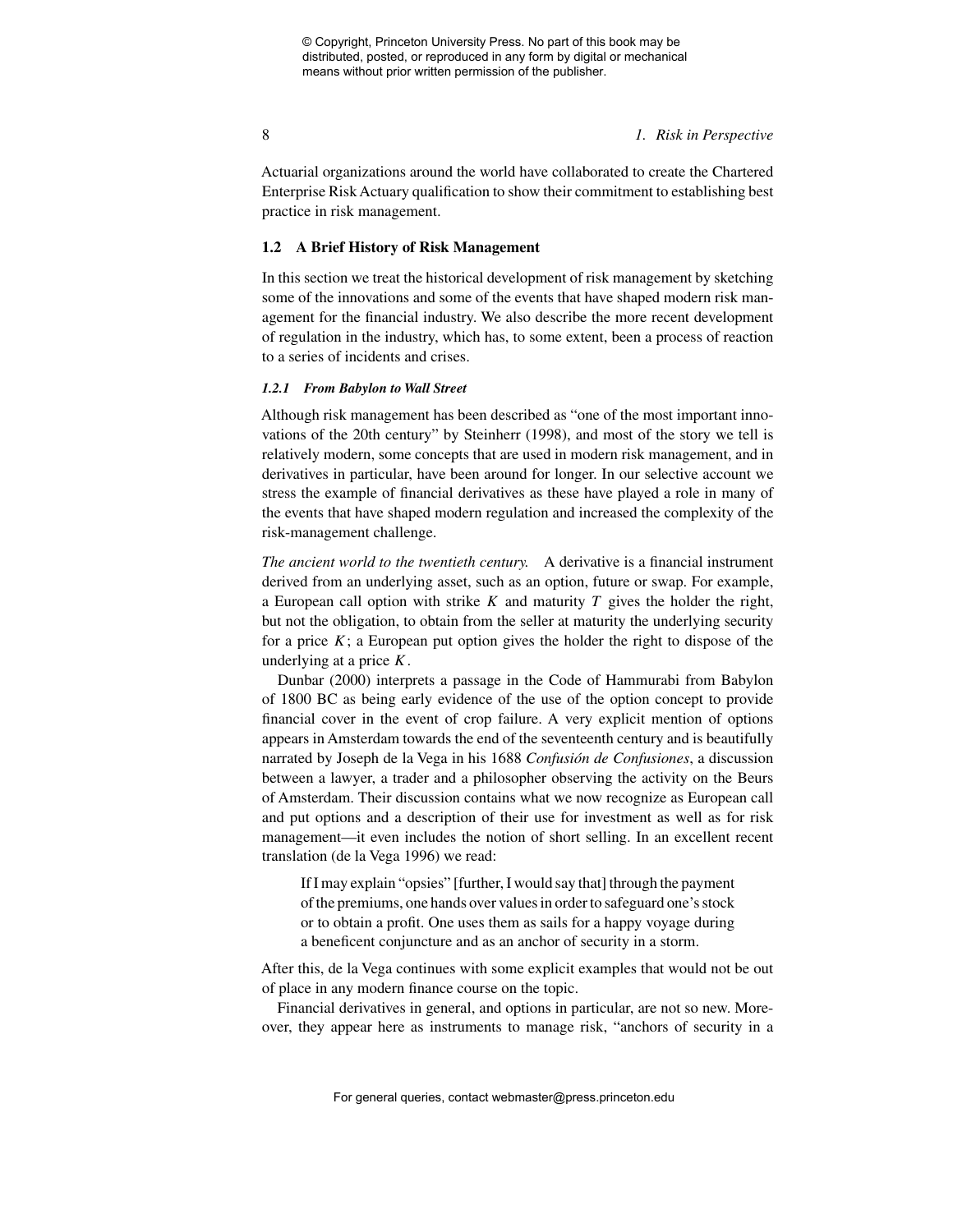### *1.2.* A Brief History of Risk Management 9

storm", rather than as dangerous instruments of speculation, the "wild beasts of finance" (Steinherr 1998), that many believe them to be.

*Academic innovation in the twentieth century.* While the use of risk-management ideas such as derivatives can be traced further back, it was not until the late twentieth century that a theory of valuation for derivatives was developed. This can be seen as perhaps the most important milestone in an age of academic developments in the general area of quantifying and managing financial risk.

Before the 1950s, the desirability of an investment was mainly equated to its return. In his groundbreaking publication of 1952, Harry Markowitz laid the foundation of the theory of portfolio selection by mapping the desirability of an investment onto a risk–return diagram, where risk was measured using standard deviation (see Markowitz 1952, 1959). Through the notion of an *efficient frontier* the portfolio manager could optimize the return for a given risk level. The following decades saw explosive growth in risk-management methodology, including such ideas as the Sharpe ratio, the Capital Asset Pricing Model (CAPM) and Arbitrage Pricing Theory (APT). Numerous extensions and refinements that are now taught in any MBA course on finance followed.

The famous Black–Scholes–Merton formula for the price of a European call option appeared in 1973 (see Black and Scholes 1973). The importance of this formula was underscored in 1997 when the Bank of Sweden Prize in Economic Sciences in Memory of Alfred Nobel was awarded to Robert Merton and Myron Scholes (Fischer Black had died some years earlier) "for a new method to determine the value of derivatives".

In the final two decades of the century the mathematical finance literature developed rapidly, and many ideas found their way into practice. Notable contributions include the pioneering papers by Harrison and Kreps (1979) and Harrison and Pliska (1981) clarifying the links between no-arbitrage pricing and martingale theory. A further example is the work on the term structure of interest rates by Heath, Jarrow and Morton (1992). These and other papers elaborated the mathematical foundations of financial mathematics. Textbooks on stochastic integration and Itô calculus became part of the so-called quant's essential reading and were, for a while, as likely to be seen in the hands of a young investment banker as the *Financial Times*.

*Growth of markets in the twentieth century.* The methodology developed for the rational pricing and hedging of financial derivatives changed finance. The "wizards of Wall Street" (i.e. the mathematical specialists conversant in the new methodology) have had a significant impact on the development of financial markets over the last few decades. Not only did the new option-pricing formula work, it transformed the market. When the Chicago Options Exchange first opened in 1973, fewer than a thousand options were traded on the first day. By 1995, over a million options were changing hands each day, with current nominal values outstanding in the derivatives markets in the tens of trillions. So great was the role played by the Black–Scholes– Merton formula in the growth of the new options market that, when the American stock market crashed in 1987, the influential business magazine *Forbes* attributed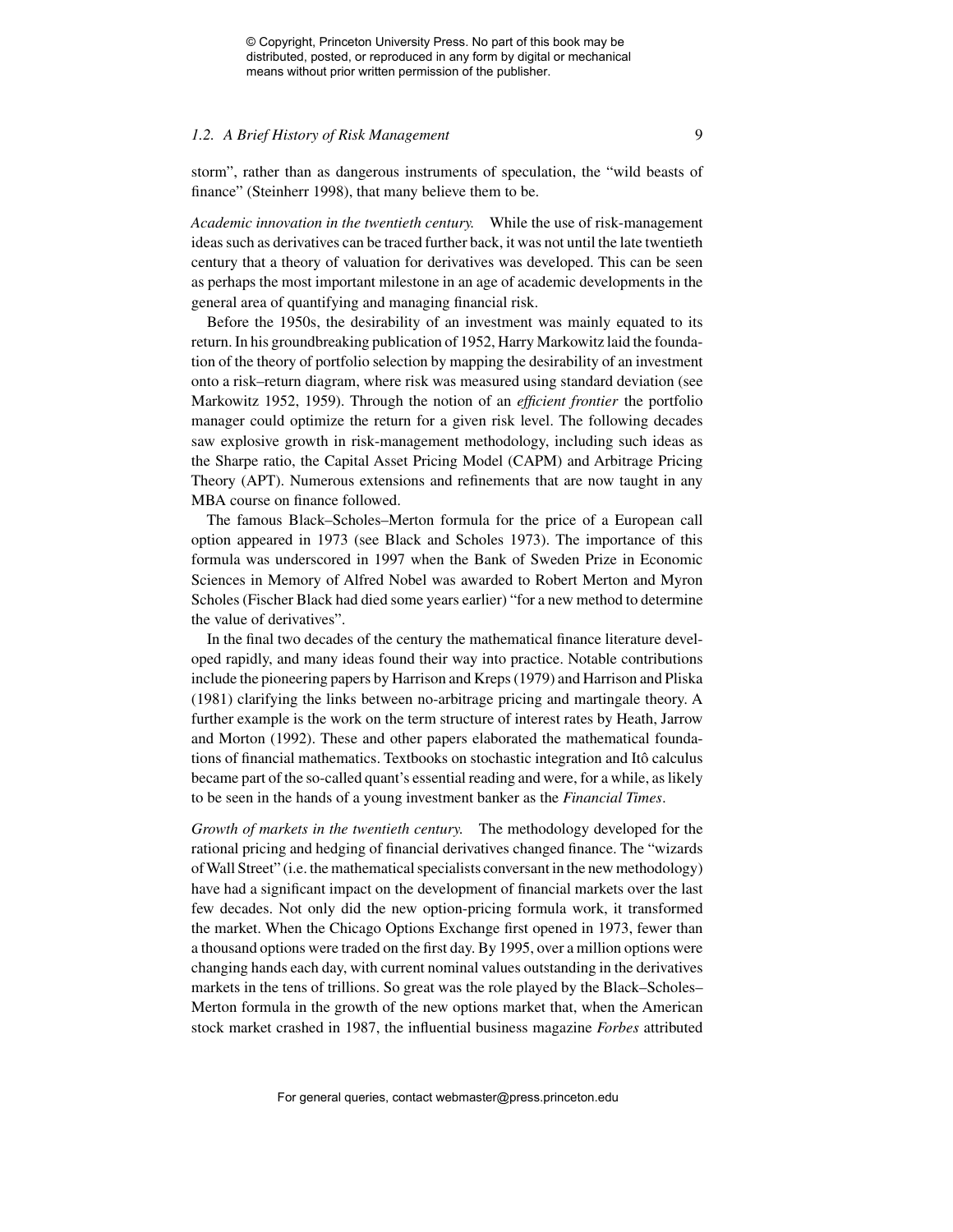#### 10 *1. Risk in Perspective*

the blame squarely to that one formula. Scholes himself has said that it was not so much the formula that was to blame, but rather that market traders had not become sufficiently sophisticated in using it.

Along with academic innovation, developments in information technology (IT) also helped lay the foundations for an explosive growth in the volume of new risk-management and investment products. This development was further aided by worldwide deregulation in the 1980s. Important additional factors contributing to an increased demand for risk-management skills and products were the oil crises of the 1970s and the 1970 abolition of the Bretton Woods system of fixed exchange rates. Both energy prices and foreign exchange risk became highly volatile risk factors and customers required products to hedge them. The 1933 Glass–Steagall Act—passed in the US in the aftermath of the 1929 Depression to prohibit commercial banks from underwriting insurance and most kinds of securities—indirectly paved the way for the emergence of investment banks, hungry for new business. Glass–Steagall was replaced in 1999 by the Financial Services Act, which repealed many of the former's key provisions, although the 2010 Dodd–Frank Act, passed in the aftermath of the 2007–9 financial crisis, appears to mark an end to the trend of deregulation.

*Disasters of the 1990s.* In January 1992 the president of the New York Federal Reserve, E. Gerald Corrigan, speaking at the Annual Mid-Winter Meeting of the New York State Bankers Association, said:

You had all better take a very, very hard look at off-balance-sheet activities. The growth and complexity of [these] activities and the nature of the credit settlement risk they entail should give us cause for concern.... I hope this sounds like a warning, because it is. Off-balance-sheet activities [i.e. derivatives] have a role, but they must be managed and controlled carefully and they must be understood by top management as well as by traders and rocket scientists.

Corrigan was referring to the growing volume of derivatives in banks' trading books and the fact that, in many cases, these did not appear as assets or liabilities on the balance sheet. His words proved prescient.

On 26 February 1995 Barings Bank was forced into administration. A loss of £700 million ruined the oldest merchant banking group in the UK (established in 1761). Besides numerous operational errors (violating every qualitative guideline in the risk-management handbook), the final straw leading to the downfall of Barings was a so-called straddle position on the Nikkei held by the bank's Singapore-based trader Nick Leeson. A straddle is a short position in a call and a put with the same strike—such a position allows for a gain if the underlying (in this case the Nikkei index) does not move too far up or down. There is, however, considerable loss potential if the index moves down (or up) by a large amount, and this is precisely what happened when the Kobe earthquake occurred.

Three years later, Long-Term Capital Management (LTCM) became another prominent casualty of losses due to derivatives trading when it required a \$3.5 billion payout to prevent collapse, a case made all the more piquant by the fact that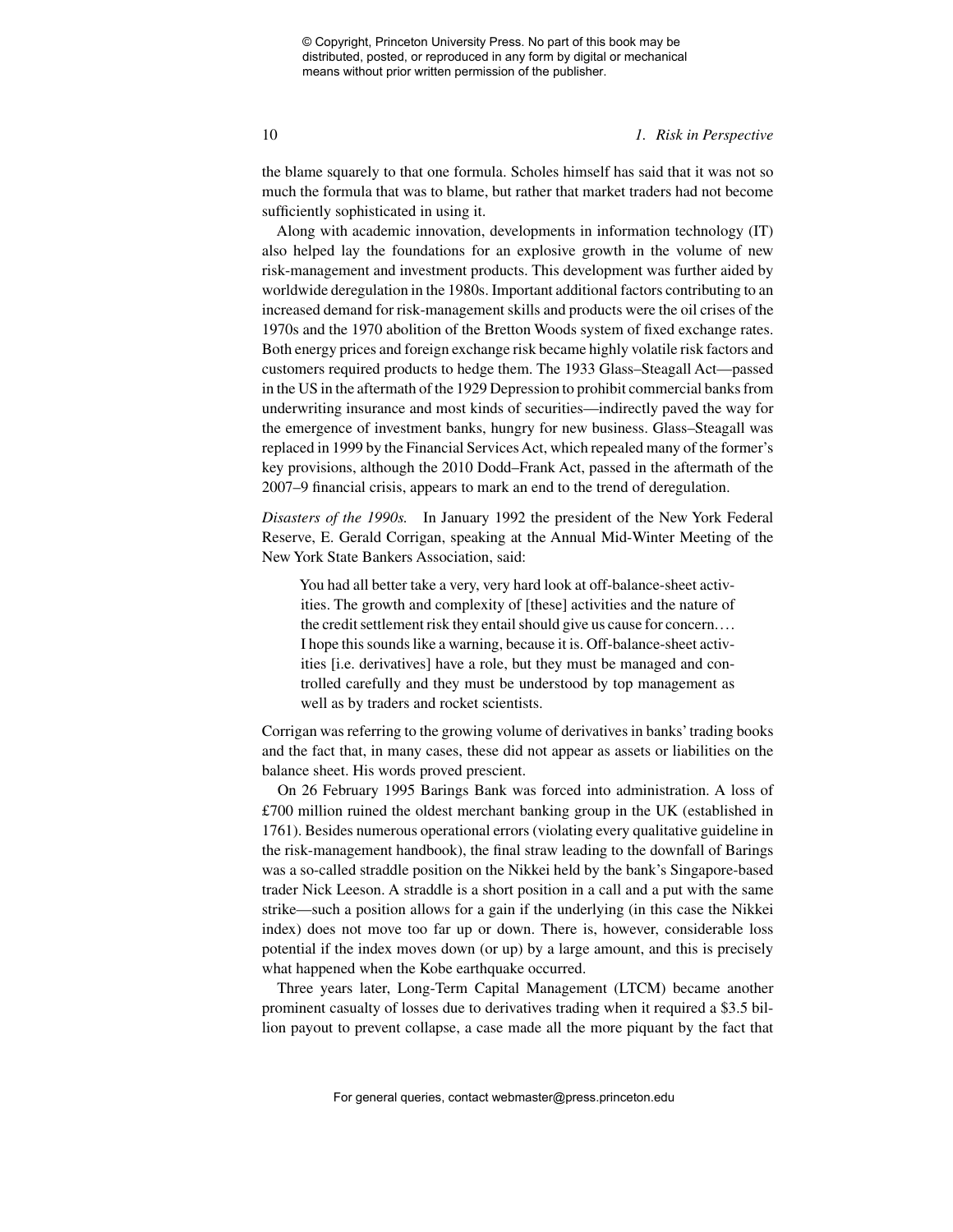#### *1.2. A Brief History of Risk Management* 11

Myron Scholes and Robert Merton were principals at the hedge fund. Referring to the Black–Scholes formula, an article in the *Observer* newspaper asked: "Is this really the key to future wealth? Win big, lose bigger."

There were other important cases in this era, leading to a widespread discussion of the need for increased regulation, including Metallgesellschaft in 1993 (speculation on oil prices using derivatives) and Orange County in 1994 (speculation on interest rates using derivatives).

In the life insurance industry, Equitable Life, the world's oldest mutual insurer, provided a case study of what can happen when the liabilities arising from insurance products with embedded options are not properly hedged. Prior to 1988, Equitable Life had sold pension products that offered the option of a guaranteed annuity rate at maturity of the policy. The guarantee rate of 7% had been set in the 1970s when inflation and annuity rates were high, but in 1993 the current annuity rate fell below the guarantee rate and policyholders exercised their options. Equitable Life had not been hedging the option and it quickly became evident that they were faced with an enormous increase in their liabilities; the Penrose Report (finally published in March 2004) concluded that Equitable Life was underfunded by around £4.5 billion by 2001. It was the policyholders who suffered when the company reneged on their pension promises, although many of the company's actions were later ruled unlawful and some compensation from the public purse was agreed. However, this case provides a good illustration of the need to regulate the capital adequacy of insurers to protect policyholders.

*The turn of the century.* The end of the twentieth century proved to be a pivotal moment for the financial system worldwide. From a value of around 1000 in 1996, the Nasdaq index quintupled to a maximum value of 5408.62 on 10 March 2000 (which remains unsurpassed as this book goes to press). The era 1996–2000 is now known as the dot-com bubble because many of the firms that contributed to the rise in the Nasdaq belonged to the new internet sector.

In a speech before the American Enterprise Institute on 5 December 1996, Alan Greenspan, chairman of the Federal Reserve from 1987 to 2006, said, "But how do we know when *irrational exuberance* has unduly escalated assets, which then become subject to prolonged contractions as they have in Japan over the past decade?" The term irrational exuberance seemed to perfectly describe the times. The Dow Jones Industrial Average was also on a historic climb, breaking through the 10 000 barrier on 29 March 1999, and prompting books with titles like *Dow 40 000: Strategies for Profiting from the Greatest Bull Market in History*. It took four years for the bubble to burst, but from its March 2000 maximum the Nasdaq plummeted to half of its value within a year and tested the 1000 barrier in late 2002. Equity indices fell worldwide, although markets recovered and began to surge ahead again from 2004.

The dot-com bubble was in many respects a conventional asset bubble, but it was also during this period that the seeds of the next financial crisis were being sown. Financial engineers had discovered the magic of securitization: the bundling and repackaging of many risks into securities with defined risk profiles that could be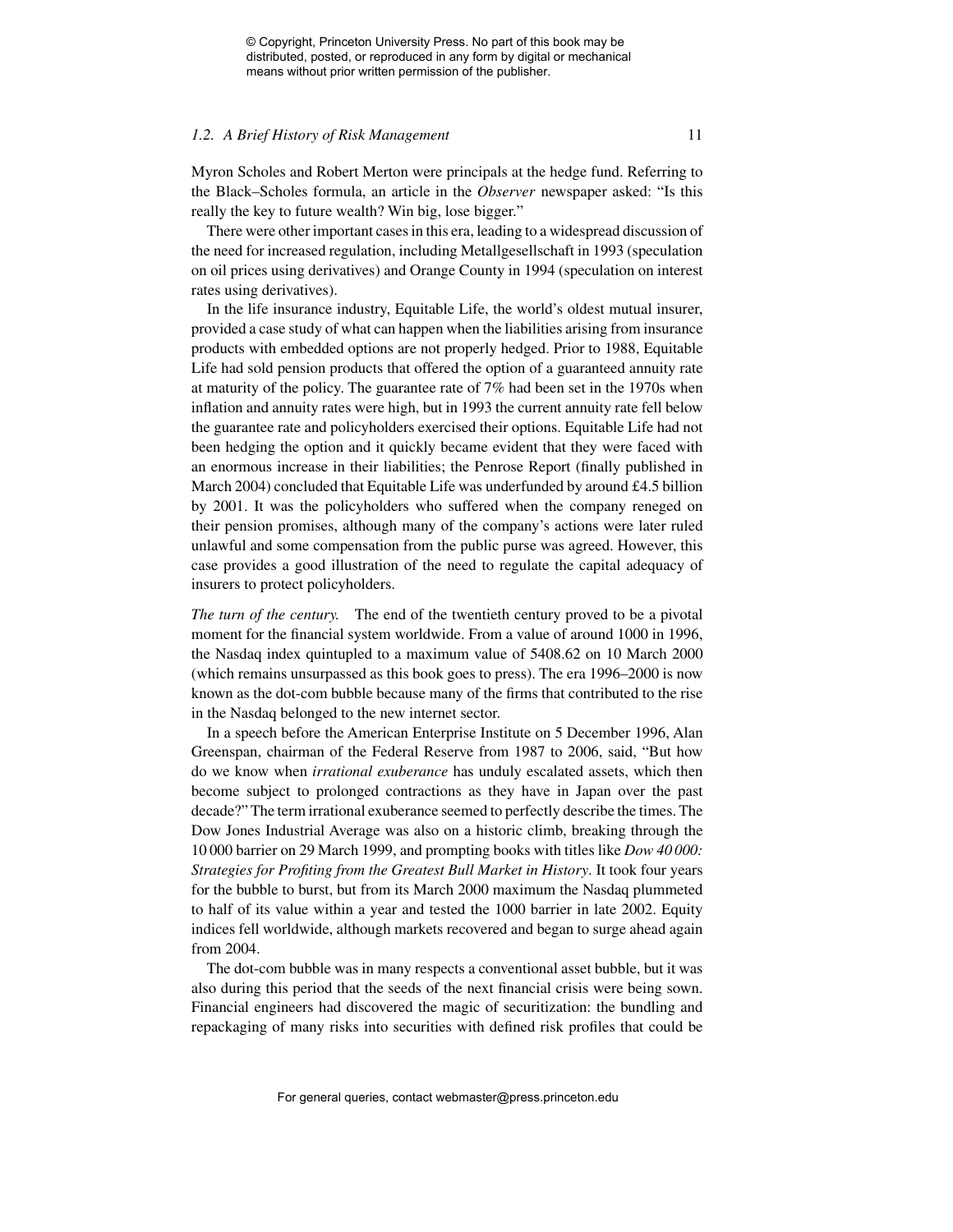#### 12 *1. Risk in Perspective*

sold to potential investors. While the idea of transferring so-called tranches of a pool of risks to other risk bearers was well known to the insurance world, it was now being applied on a massive scale to credit-risky assets, such as mortgages, bonds, credit card debt and even student loans (see Section 12.1.1 for a description of the tranching concept).

In the US, the subprime lending boom to borrowers with low credit ratings fuelled the supply of assets to securitize and a market was created in mortgage-backed securities (MBSs). These in turn belonged to the larger pool of assets that were available to be transformed into collateralized debt obligations (CDOs). The banks originating these credit derivative products had found a profitable business turning poor credit risks into securities. The volume of credit derivatives ballooned over a very short period; the CDO market accounted for almost \$3 trillion in nominal terms by 2008 but this was dwarfed by the nominal value of the credit default swap (CDS) market, which stood at about \$30 trillion.

Credit default swaps, another variety of credit derivative, were originally used as instruments for hedging large corporate bond exposures, but they were now increasingly being used by investors to speculate on the changing credit outlook of companies by adopting so-called naked positions (see Section 10.1.4 for more explanation). Although the actual economic value of CDS and CDO markets was actually smaller (when the netting of cash flows is considered), these are still huge figures when compared with world gross domestic product (GDP), which was of the order of \$60 trillion at that time.

The consensus was that all this activity was a good thing. Consider the following remarks made by the then chairman of the Federal Reserve, Alan Greenspan, before the Council on Foreign Relations in Washington DC on 19 November 2002 (Greenspan 2002):

More recently, instruments . . . such as credit default swaps, collateralized debt obligations and credit-linked notes have been developed and their use has grown rapidly in recent years. The result? Improved credit risk management together with more and better risk-management tools appear to have significantly reduced loan concentrations in telecommunications and, indeed, other areas and the associated stress on banks and other financial institutions.... It is noteworthy that payouts in the still relatively small but rapidly growing market in credit derivatives have been proceeding smoothly for the most part. Obviously this market is still too new to have been tested in a widespread down-cycle for credit, but, to date, it appears to have functioned well.

As late as April 2006 the International Monetary Fund (IMF) wrote in its Global Financial Stability Report that:

There is a growing recognition that the dispersion of credit risk by banks to a broader and more diverse group of investors, rather than warehousing such risks on their balance sheets, has helped to make the banking and overall financial system more resilient.... The improved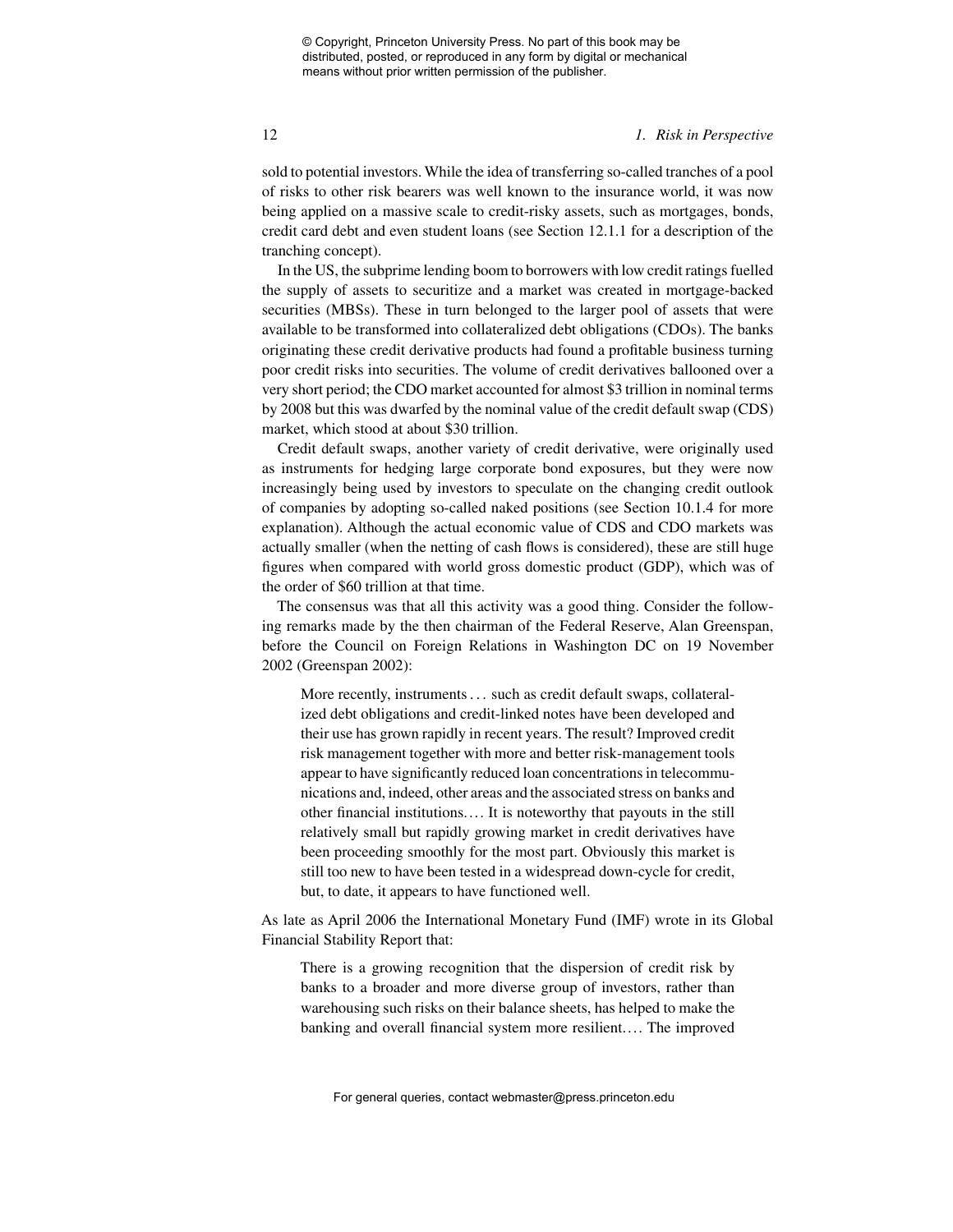#### *1.2. A Brief History of Risk Management* 13

resilience may be seen in fewer bank failures and more consistent credit provision. Consequently, the commercial banks, a core system of the financial system, may be less vulnerable today to credit or economic shocks.

It has to be said that the same IMF report also warned about possible vulnerabilities, and the potential for market disruption, if these credit instruments were not fully understood.

One of the problems was that not all of the risk from CDOs was being dispersed to outside investors as the IMF envisaged. As reported in Acharya et al. (2009), large banks were holding on to a lot of it themselves:

These large, complex financial institutions ignored their own business models of securitization and chose not to transfer credit risk to other investors. Instead they employed securitization to manufacture and retain tail risk that was systemic in nature and inadequately capitalized.... Starting in 2006, the CDO group at UBS noticed that their risk-management systems treated AAA securities as essentially riskfree even though they yielded a premium (the proverbial free lunch). So they decided to hold onto them rather than sell them! After holding less than \$5 billion of them in 02/06, the CDO desk was warehousing a staggering \$50 billion in 09/07.... Similarly, by late summer of 2007, Citigroup had accumulated over \$55 billion of AAA-rated CDOs.

On the eve of the crisis many in the financial industry seemed unconcerned. AIG, the US insurance giant, had become heavily involved in underwriting MBS and CDO risk by selling CDS protection through its AIG Financial Products arm. In August 2007 the chief executive officer of AIG Financial Products is quoted as saying:

It is hard for us, without being flippant, to even see a scenario within any kind of realm of reason that would see us losing one dollar in any of these transactions.

*The financial crisis of 2007–9.* After a peak in early 2006, US house prices began to decline in 2006 and 2007. Subprime mortgage holders, experiencing difficulties in refinancing their loans at higher interest rates, defaulted on their payments in increasing numbers. Starting in late 2007 this led to a rapid reassessment of the riskiness of securitizations and to losses in the value of CDO securities. Banks were forced into a series of dramatic *write-downs* of the value of these assets on their balance sheets, and the severity of the impending crisis became apparent.

Reflecting on the crisis in his article "It doesn't take Nostradamus" in the 2008 issue of *Economists'Voice*, Nobel laureate Joseph E. Stiglitz recalled the views he expressed in 1992 on securitization and the housing market:

The question is, has the growth of securitization been a result of more efficient transaction technologies or an unfounded reduction in concern about the importance of screening loan applicants? It is perhaps too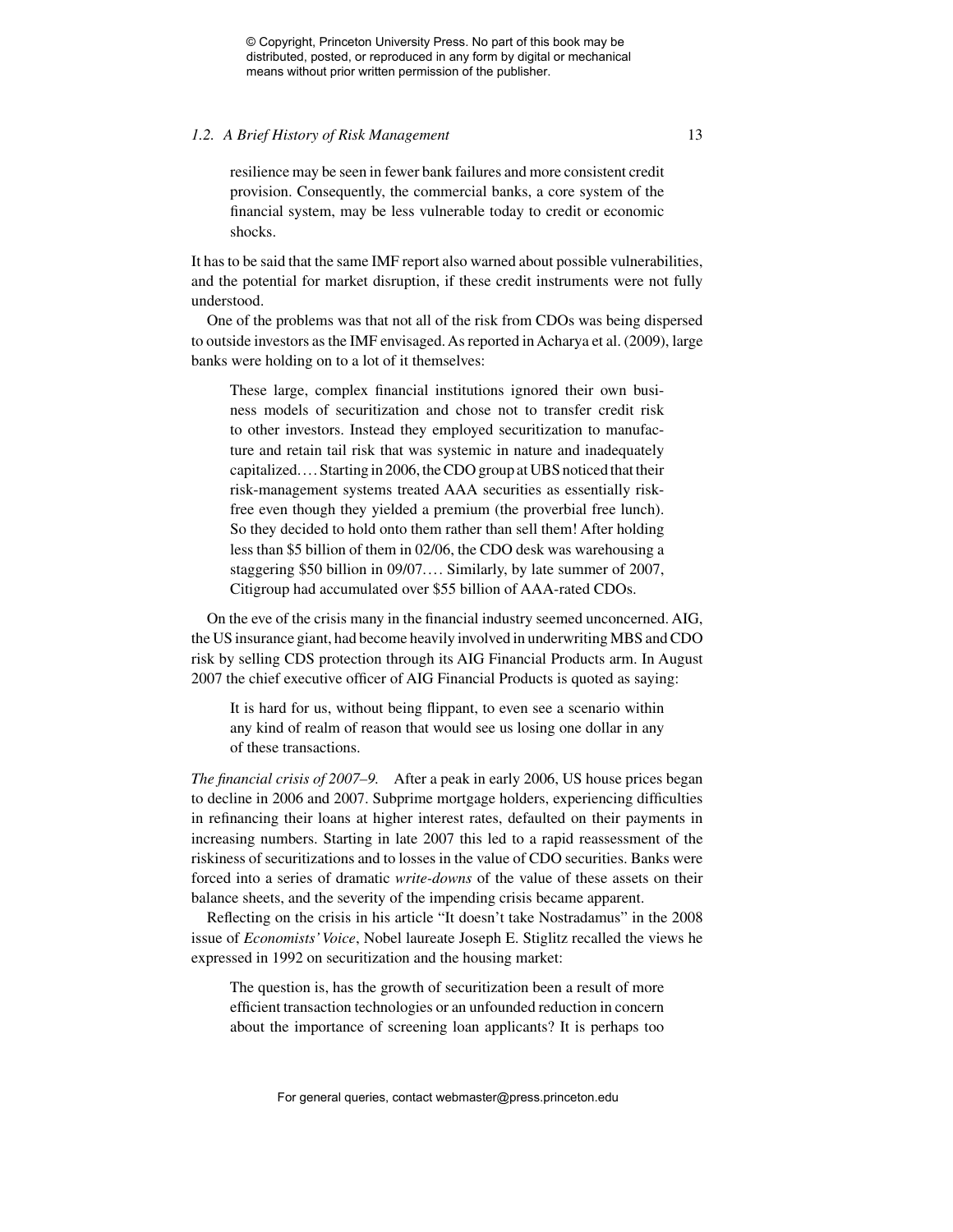#### 14 *1. Risk in Perspective*

early to tell, but we should at least entertain the possibility that it is the latter rather than the former.

He also wrote:

At the very least, the banks have demonstrated ignorance of two very basic aspects of risk: (a) the importance of correlation  $\dots$  [and] (b) the possibility of price declines.

These "basic aspects of risk", which would appear to belong in a Banking 101 class, plunged the world's economy into its most serious crisis since the late 1920s. Salient events included the demise of such illustrious names as Bear Stearns (which collapsed and was sold to JPMorgan Chase in March 2008) and Lehman Brothers (which filed for Chapter 11 bankruptcy on 15 September 2008). The latter event in particular led to worldwide panic. As markets tumbled and liquidity vanished it was clear that many banks were on the point of collapse. Governments had to bail them out by injecting capital or by acquiring their distressed assets in arrangements such as the US Troubled Asset Relief Program.

AIG, which had effectively been insuring the default risk in securitized products by selling CDS protection, got into difficulty when many of the underlying securities defaulted; the company that could not foresee itself "losing one dollar in any of these transactions" required an emergency loan facility of \$85 billion from the Federal Reserve Bank of New York on 16 September 2008. In the view of George Soros (2009), CDSs were "instruments of destruction" that should be outlawed:

Some derivatives ought not to be allowed to be traded at all. I have in mind credit default swaps. The more I've heard about them, the more I've realised they're truly toxic.

Much has been written about these events, and this chapter's Notes and Comments section contains a number of references. One strand of the commentary that is relevant for this book is the apportioning of a part of the blame to mathematicians (or financial engineers); the failure of valuation models for complex securitized products made them an easy target. Perhaps the most publicized attack came in a blog by Felix Salmon (*Wired Magazine*, 23 February 2009) under the telling title "Recipe for disaster: the formula that killed Wall Street". The formula in question was the *Gauss copula*, and its application to credit risk was attributed to David Li. Inspired by what he had learned on an actuarial degree, Li proposed that a tool for modelling dependent lifetimes in life insurance could be used to model correlated default times in bond portfolios, thus providing a framework for the valuation and risk management of CDOs, as we describe in Chapter 12.

While an obscure formula with a strange name was a gift for bloggers and newspaper headline writers, even serious regulators joined in the chorus of criticism of mathematics. The Turner Review of the global banking crisis (Lord Turner 2009) has a section entitled "Misplaced reliance on sophisticated mathematics" (see Section 1.3.3 for more on this theme). But this reliance on mathematics was only one factor in the crisis, and certainly not the most important. Mathematicians had also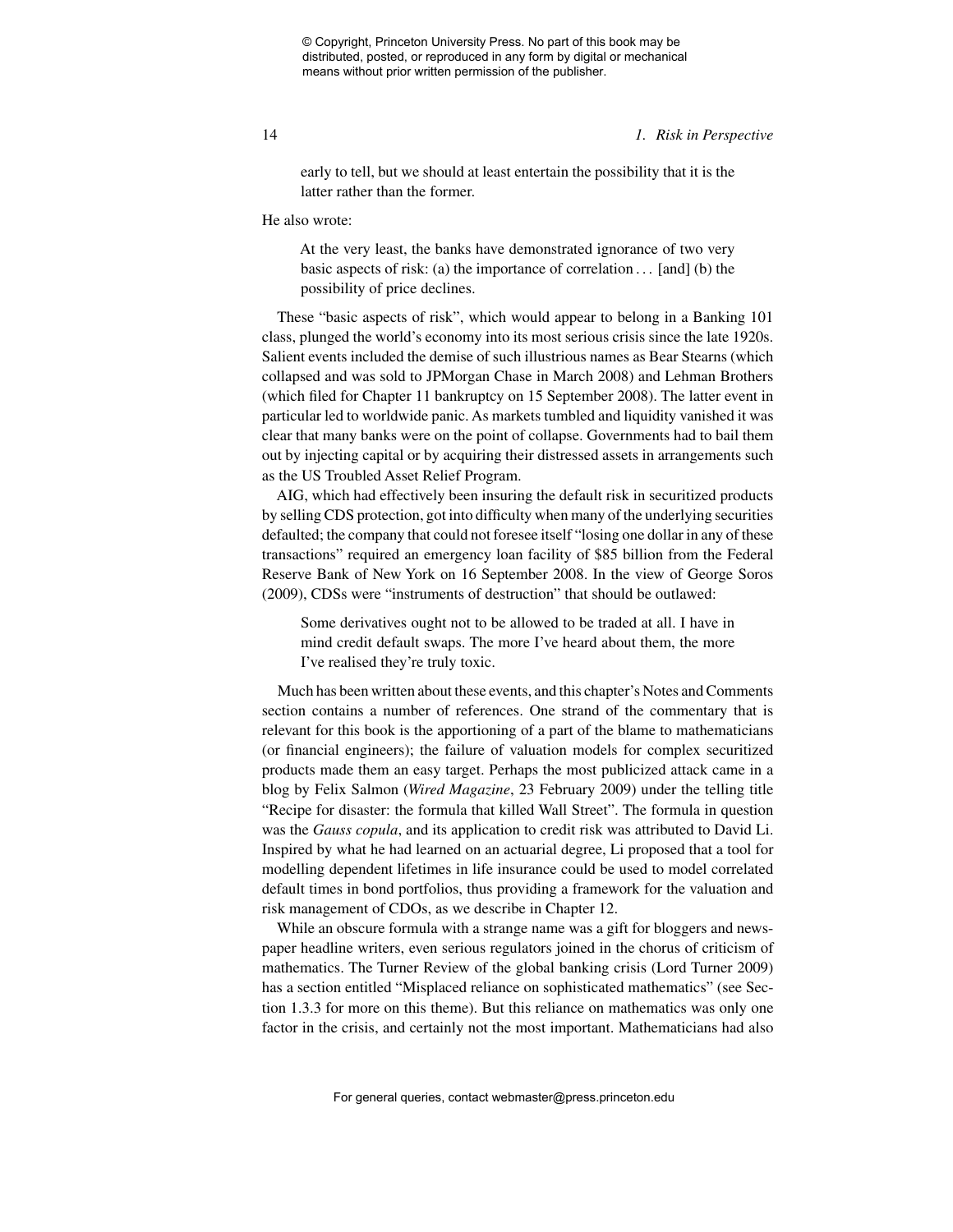#### *1.2. A Brief History of Risk Management* 15

warned well beforehand that the world of securitization was being built on shaky model foundations that were difficult to calibrate (see, for example, Frey, McNeil and Nyfeler 2001). It was also abundantly clear that political shortsightedness, the greed of market participants and the slow reaction of regulators had all contributed in very large measure to the scale of the eventual calamity.

*Recent developments and concerns.* New threats to the financial system emerge all the time. The financial crisis of 2007–9 led to recession and sovereign debt crises. After the wave of bank bailouts, concerns about the solvency of banks were transformed into concerns about the abilities of countries to service their own debts. For a while doubts were cast on the viability of the eurozone, as it seemed that countries might elect to, or be forced to, exit the single currency.

On the more technical side, the world of high-frequency trading has raised concerns among regulators, triggered by such events as the Flash Crash of 6 May 2010. In this episode, due to "computer trading gone wild", the Dow Jones lost around 1000 points in a couple of minutes, only to be rapidly corrected. High-frequency trading is a form of algorithmic trading in which trades are executed by computers according to algorithms in fractions of a second. One notable casualty of algorithmic trading was Knight Capital, which lost \$460 million due to trading errors on 1 August 2012. Going forward, it is clear that vigilance is required concerning the risks arising from the deployment of new technologies and their systemic implications.

Indeed, *systemic risk* is an ongoing concern to which we have been sensitized by the financial crisis. This is the risk of the collapse of the entire financial system due to the propagation of financial stress through a network of participants. When Lehman Brothers failed there was a moment when it seemed possible that there could be a catastrophic cascade of defaults of banks and other firms. The interbank lending market had become dysfunctional, asset prices had plummeted and the market for any form of debt was highly illiquid. Moreover, the complex chains of relationships in the CDS markets, in which the same credit-risky assets were referenced in a large volume of bilateral payment agreements, led to the fear that the default of a further large player could cause other banks to topple like dominoes.

The concerted efforts of many governments were successful in forestalling the Armageddon scenario. However, since the crisis, research into financial networks and their embedded systemic risks has been an important research topic. These networks are complex, and as well as banks and insurance companies they contain members of a "shadow banking system" of hedge funds and structured investment vehicles, which are largely unregulated. One important theme is the identification of so-called systemically important financial institutions (SIFI) whose failure might cause a systemic crisis.

#### *1.2.2 The Road to Regulation*

There is no doubt that regulation goes back a long way, at least to the time of the Venetian banks and the early insurance enterprises sprouting in London's coffee shops in the eighteenth century. In those days there was more reliance on selfregulation or local regulation, but rules were there. However, the key developments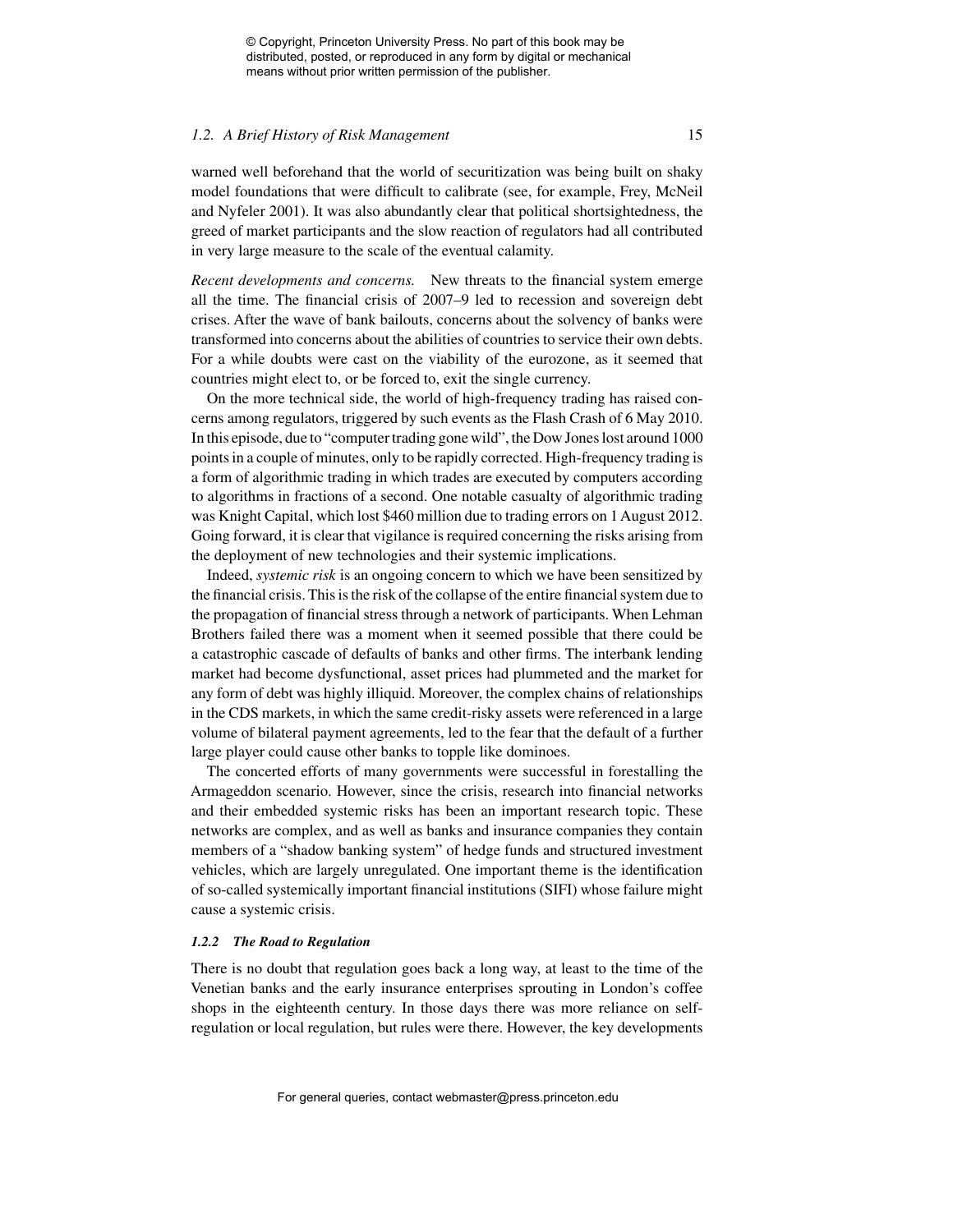16 *1. Risk in Perspective*

that led to the present prudential regulatory framework in financial services are a very much more recent story.

The main aim of modern prudential regulation has been to ensure that financial institutions have enough capital to withstand financial shocks and remain solvent. Robert Jenkins, a member of the Financial Policy Committee of the Bank of England, was quoted in the *Independent* on 27 April 2012 as saying:

Capital is there to absorb losses from risks we understand and risks we may not understand. Evidence suggests that neither risk-takers nor their regulators fully understand the risks that banks sometimes take. That's why banks need an appropriate level of loss absorbing equity.

Much of the regulatory drive originated from the Basel Committee of Banking Supervision. This committee was established by the central-bank governors of the Group of Ten at the end of 1974. The Group of Ten is made up of (oddly) eleven industrial countries that consult and cooperate on economic, monetary and financial matters. The Basel Committee does not possess any formal supranational supervising authority, and hence its conclusions do not have legal force. Rather, it formulates broad supervisory standards and guidelines and recommends statements of best practice in the expectation that individual authorities will take steps to implement them through detailed arrangements—statutory or otherwise—that are best suited to their own national system. The summary below is brief. Interested readers can consult, for example, Tarullo (2008) for further details, and should also see this chapter's Notes and Comments section.

*The first Basel Accord.* The first Basel Accord on Banking Supervision (Basel I, from 1988) took an important step towards an international minimum capital standard. Its main emphasis was on credit risk, by then clearly the most important source of risk in the banking industry. In hindsight, however, Basel I took an approach that was fairly coarse and measured risk in an insufficiently differentiated way. In measuring credit risk, claims were divided into three crude categories according to whether the counterparties were governments, regulated banks or others. For instance, the risk capital charge for a loan to a corporate borrower was five times higher than for a loan to an Organisation for Economic Co-operation and Development (OECD) bank. The risk weighting for all corporate borrowers was identical, independent of their credit rating. The treatment of derivatives was also considered unsatisfactory.

*The birth of VaR.* In 1993 the G-30 (an influential international body consisting of senior representatives of the private and public sectors and academia) published a seminal report addressing, for the first time, so-called off-balance-sheet products, like derivatives, in a systematic way. Around the same time, the banking industry clearly saw the need for proper measurement of the risks stemming from these new products. At JPMorgan, for instance, the famous Weatherstone 4.15 report asked for a one-day, one-page summary of the bank's market risk to be delivered to the chief executive officer in the late afternoon (hence "4.15"). Value-at-risk (VaR) as a market risk measure was born and the JPMorgan methodology, which became known as RiskMetrics, set an industry-wide standard.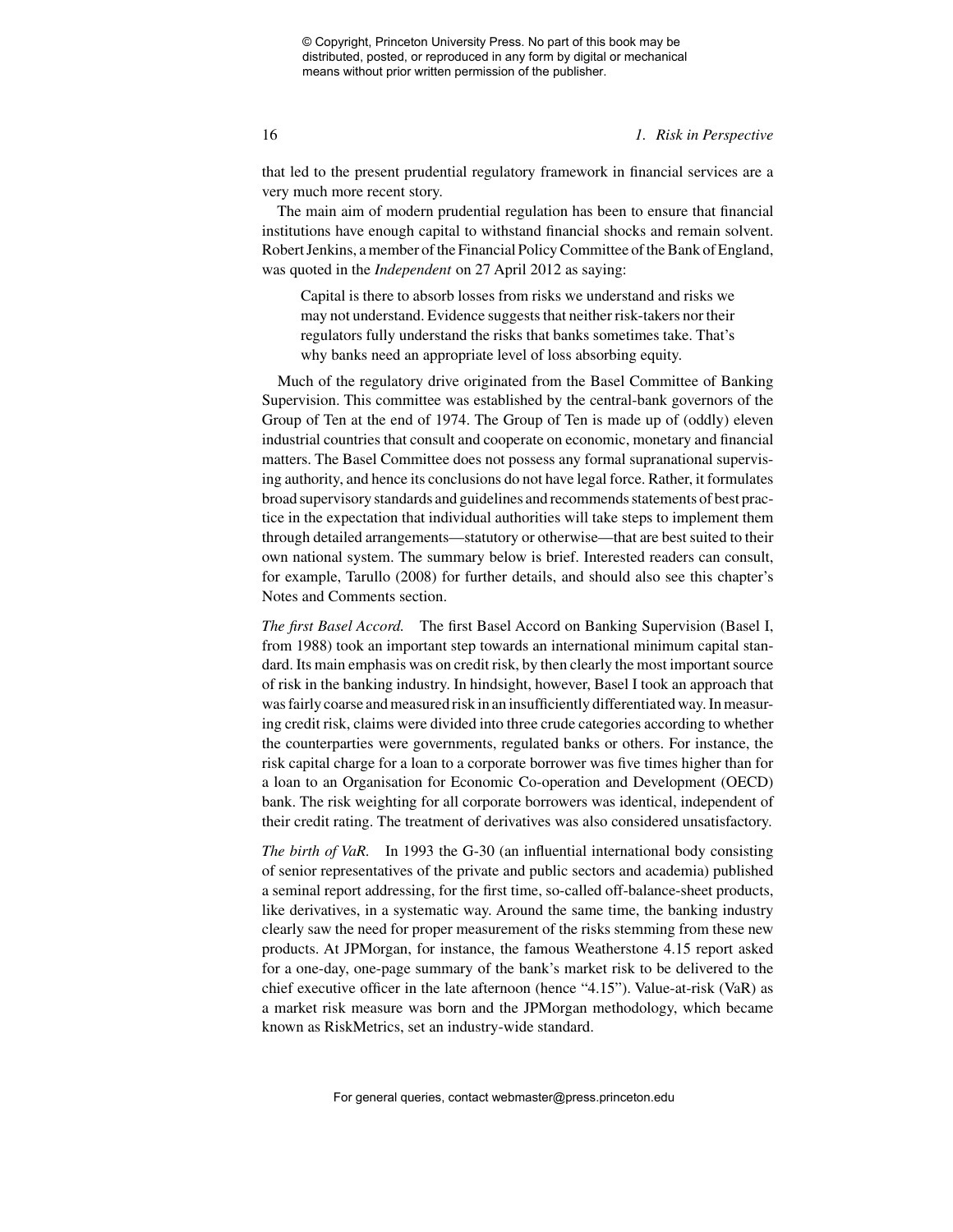#### *1.2. A Brief History of Risk Management* 17

In a highly dynamic world with round-the-clock market activity, the need for instant market valuation of trading positions (known as *marking-to-market*) became a necessity. Moreover, in markets where so many positions (both long and short) were written on the same underlyings, managing risks based on simple aggregation of nominal positions became unsatisfactory. Banks pushed to be allowed to consider *netting* effects, i.e. the compensation of long versus short positions on the same underlying.

In 1996 an important amendment to Basel I prescribed a so-called *standardized* model for market risk, but at the same time allowed the bigger (more sophisticated) banks to opt for an *internal* VaR-based model (i.e. a model developed in house). Legal implementation was to be achieved by the year 2000. The coarseness problem for credit risk remained unresolved and banks continued to claim that they were not given enough incentives to diversify credit portfolios and that the regulatory capital rules currently in place were far too risk insensitive. Because of overcharging on the regulatory capital side of certain credit positions, banks started shifting business away from certain market segments that they perceived as offering a less attractive risk–return profile.

*The second Basel Accord.* By 2001 a consultative process for a new Basel Accord (Basel II) had been initiated; the basic document was published in June 2004. An important aspect was the establishment of the three-pillar system of regulation: Pillar 1 concerns the quantification of regulatory capital; Pillar 2 imposes regulatory oversight of the modelling process, including risks not considered in Pillar 1; and Pillar 3 defines a comprehensive set of disclosure requirements.

Under Pillar 1 the main theme of Basel II was credit risk, where the aim was to allow banks to use a finer, more risk-sensitive approach to assessing the risk of their credit portfolios. Banks could opt for an *internal-ratings-based* approach, which permitted the use of internal or external credit-rating systems wherever appropriate.

The second important theme of Basel II at the level of Pillar 1 was the consideration of operational risk as a new risk class.A basic premise of Basel II was that the overall size of regulatory capital throughout the industry should stay unchanged under the new rules. Since the new rules for credit risk were likely to reduce the credit risk charge, this opened the door for operational risk, defined as the risk of losses resulting from inadequate or failed internal processes, people and systems or from external events; this definition included legal risk but excluded reputational and strategic risk.

Mainly due to the financial crisis of 2007–9, implementation of the Basel II guidelines across the globe met with delays and was rather spread out in time.Various further amendments and additions to the content of the original 2004 document were made. One important criticism of Basel II that emerged from the crisis was that it was inherently *procyclical*, in that it forced firms to take action to increase their capital ratios at exactly the wrong point in the business cycle, when their actions had a negative impact on the availability of liquidity and made the situation worse (see Section 1.3.3 for more discussion on this).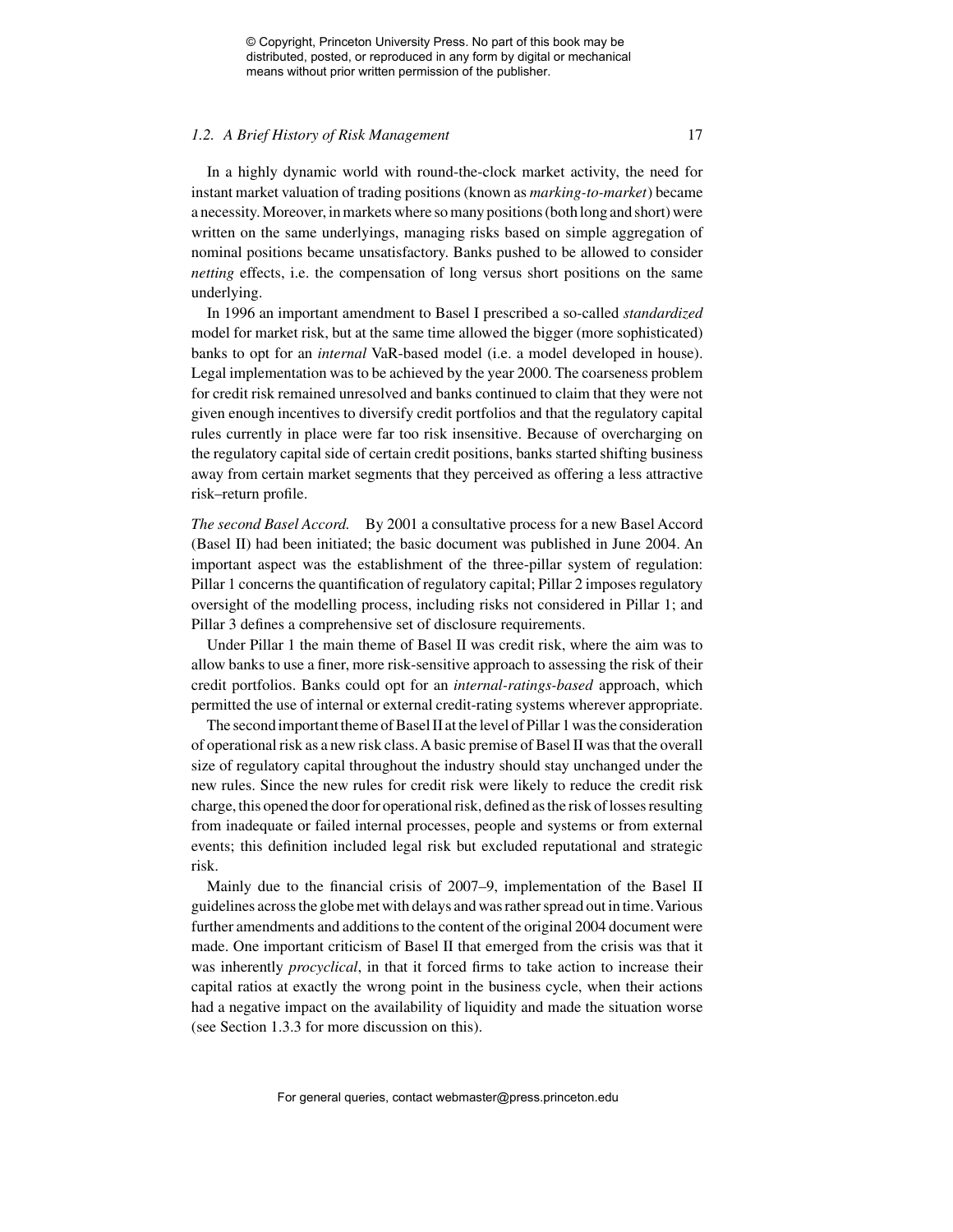### 18 *1. Risk in Perspective*

*Basel 2.5.* One clear lesson from the crisis was that modern products like CDOs had opened up opportunities for regulatory arbitrage by transferring credit risk from the capital-intensive banking book (or loan book) to the less-capitalized trading book. Some enhancements to Basel II were proposed in 2009 with the aim of addressing the build-up of risk in the trading book that was evident during the crisis. These enhancements, which have come to be known as Basel 2.5, include a *stressed VaR* charge, based on calculating VaR from data for a twelve-month period of market turmoil, and the so-called *incremental risk charge*, which seeks to capture some of the default risk in trading book positions; there were also specific new rules for certain securitizations.

*The third Basel Accord.* In view of the failure of the Basel rules to prevent the 2007–9 crisis, the recognized deficiencies of Basel II mentioned above, and the clamour from the public and from politicians for regulatory action to make banks and the banking system safer, it is no surprise that attention quickly shifted to Basel III.

In 2011 a series of measures was proposed that would extend Basel II (and 2.5) in five main areas:

- (1) measures to increase the quality and amount of bank capital by changing the definition of key capital ratios and allowing countercyclical adjustments to these ratios in crises;
- (2) a strengthening of the framework for counterparty credit risk in derivatives trading, with incentives to use central counterparties (exchanges);
- (3) the introduction of a leverage ratio to prevent excessive leverage;
- (4) the introduction of various ratios that ensure that banks have sufficient funding liquidity;
- (5) measures to force systemically important banks to have even higher capacity to absorb losses.

Most of the new rules will be phased in progressively, with a target end date of 2019, although individual countries may impose stricter guidelines with respect to both schedule and content.

*Parallel developments in insurance regulation.* The insurance industry worldwide has also been subject to increasing risk regulation in recent times. However, here the story is more fragmented and there has been much less international coordination of efforts. The major exception has been the development of the Solvency II framework in the European Union, a process described in more detail below. As the most detailed and model intensive of the regulatory frameworks proposed, it serves as our main reference point for insurance regulation in this book. The development of the Solvency II framework is overseen by the European Insurance and Occupational Pensions Authority (EIOPA; formerly the Committee of European Insurance and Occupational Pensions Supervisors (CEIOPS)), but the implementation in individual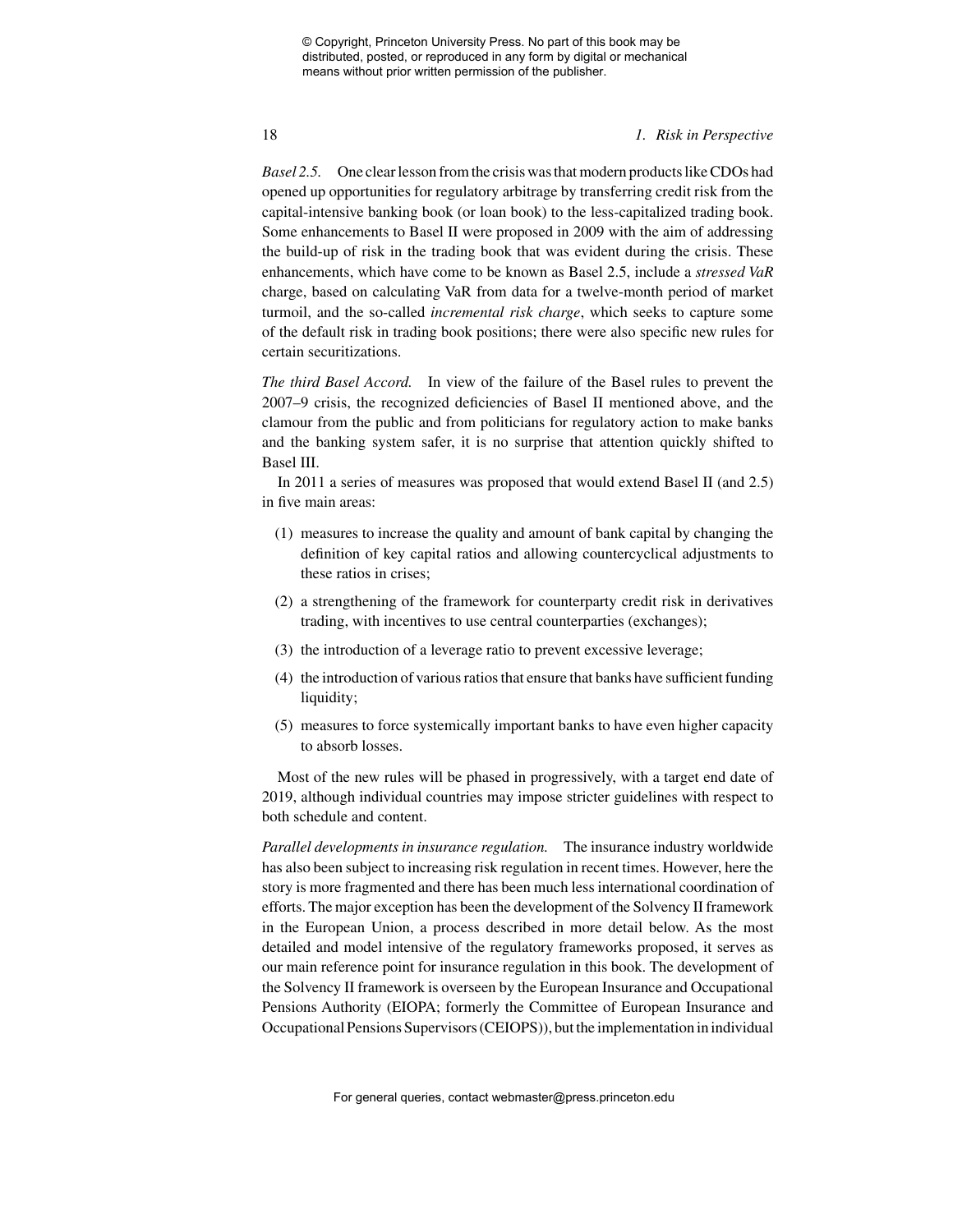#### *1.2. A Brief History of Risk Management* 19

countries is a matter for national regulators, e.g. the Prudential Regulatory Authority in the UK.

In the US, insurance regulation has traditionally been a matter for state governments. The National Association of Insurance Commissioners (NAIC) provides support to insurance regulators from the individual states, and helps to promote the development of accepted regulatory standards and best practices; it is up to the individual states whether these are passed into law, and if so in what form. In the early 1990s the NAIC promoted the concept of risk-based capital for insurance companies as a response to a number of insolvencies in the preceding years; the NAIC describes risk-based capital as "a method of measuring the minimum amount of capital appropriate for a reporting entity to support its overall business operations in consideration of its size and profile". The method, which is a rules-based approach rather than a model-based approach, has become the main plank of insurance regulation in the US.

Federal encroachment on insurance supervision has generally been resisted, although this may change due to a number of measures enacted after the 2007–9 crisis in the wide-ranging 2010 Dodd–Frank Act. These include the creation of both the Federal Insurance Office, to "monitor all aspects of the insurance sector", and the Financial Stability Oversight Council, which is "charged with identifying risks to the financial stability of the United States" wherever they may arise in the world of financial services.

The International Association of Insurance Supervisors has been working to foster some degree of international convergence in the processes for regulating the capital adequacy of insurers. They have promoted the idea of the Own Risk and Solvency Assessment (ORSA). This has been incorporated into the Solvency II framework and has also been embraced by the NAIC in the US.

There are also ongoing initiatives that aim to bring about convergence of banking and insurance regulation, particularly with respect to financial conglomerates engaged in both banking and insurance business. The Joint Forum on Financial Conglomerates was established in early 1996 under the aegis of the Basel Committee, the International Association of Insurance Supervisors and the International Organization of Securities Commissions to take forward this work.

*From Solvency I to Solvency II.* Mirroring the progress in the banking sector, Solvency II is the latest stage in a process of regulatory evolution from simple and crude rules to a more risk-sensitive treatment of the capital requirements of insurance companies.

The first European Union non-life and life directives on solvency margins appeared around 1970. The solvency margin was defined as an extra capital buffer against unforeseen events such as higher than expected claims levels or unfavourable investment results. However, there were differences in the way that regulation was applied across Europe and there was a desire for more harmonization of regulation and mutual recognition.

Solvency I, which came into force in 2004, is a rather coarse rules-based framework calling for companies to have a minimum guarantee fund (minimal capital)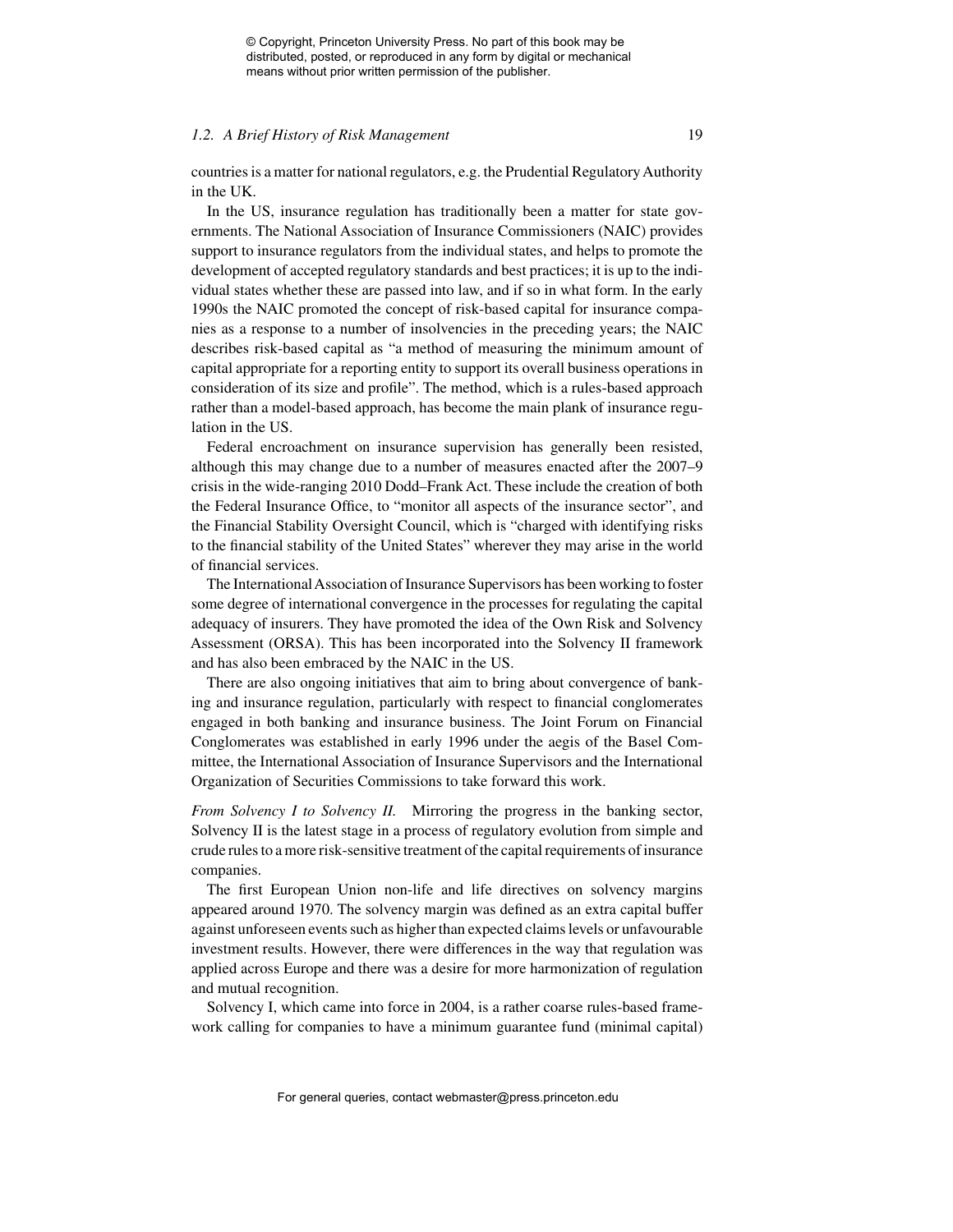### 20 *1. Risk in Perspective*

of  $€3$  million, and a solvency margin consisting of 16–18% of non-life premiums together with 4% of the technical provisions for life. This has led to a single robust system that is easy to understand and inexpensive to monitor. However, on the negative side, it is mainly volume based, not explicitly risk based; issues like guarantees, embedded options and the proper matching of assets and liabilities are largely neglected in many countries.

To address these shortcomings, Solvency II was initiated in 2001 with the publication of the influential Sharma Report. While the Solvency II directive was adopted by the Council of the European Union and the European Parliament in November 2009, implementation of the framework is not expected until 1 January 2016. The process of refinement of the framework is managed by EIOPA, and one of the features of this process has been a series of quantitative impact studies in which companies have effectively tried out aspects of the proposals and information has been gathered with respect to the impact and practicability of the new regulations.

The goal of the Solvency II process is that the new framework should strengthen the capital adequacy regime by reducing the possibilities of consumer loss or market disruption in insurance; Solvency II therefore has both policyholder-protection and financial-stability motives. Moreover, it is also an aim that the harmonization of regulation in Europe should promote deeper integration of the European Union insurance market and the increased competitiveness of European insurers. A highlevel description of the Solvency II framework is given in Section 1.3.2.

*The Swiss Solvency Test (SST).* Special mention should be made of Switzerland, which has already developed and implemented its own principles-based risk capital regulation for the insurance industry. The SST has been in force since 1 January 2011. It follows similar principles to Solvency II but differs in some details of its treatment of different types of risk; it also places more emphasis on the development of internal models. The implementation of the SST falls under the remit of the Swiss Financial Markets Supervisory Authority, a body formed in 2007 from the merger of the banking and insurance supervisors, which has statutory authority over banks, insurers, stock exchanges, collective investment schemes and other entities.

### **1.3 The Regulatory Framework**

This section describes in more detail the framework that has emerged from the Basel process and the European Union solvency process.

#### *1.3.1 The Basel Framework*

As indicated in Section 1.2.2, the Basel framework should be regarded as the product of an evolutionary process. As this book goes to press, the Basel II and Basel 2.5 proposals have been implemented in many developed countries (with some variations in detail), while the proposals of Basel III are still being debated and refined. We sketch the framework as currently implemented, before indicating some of the proposed changes and additions to the framework in Basel III.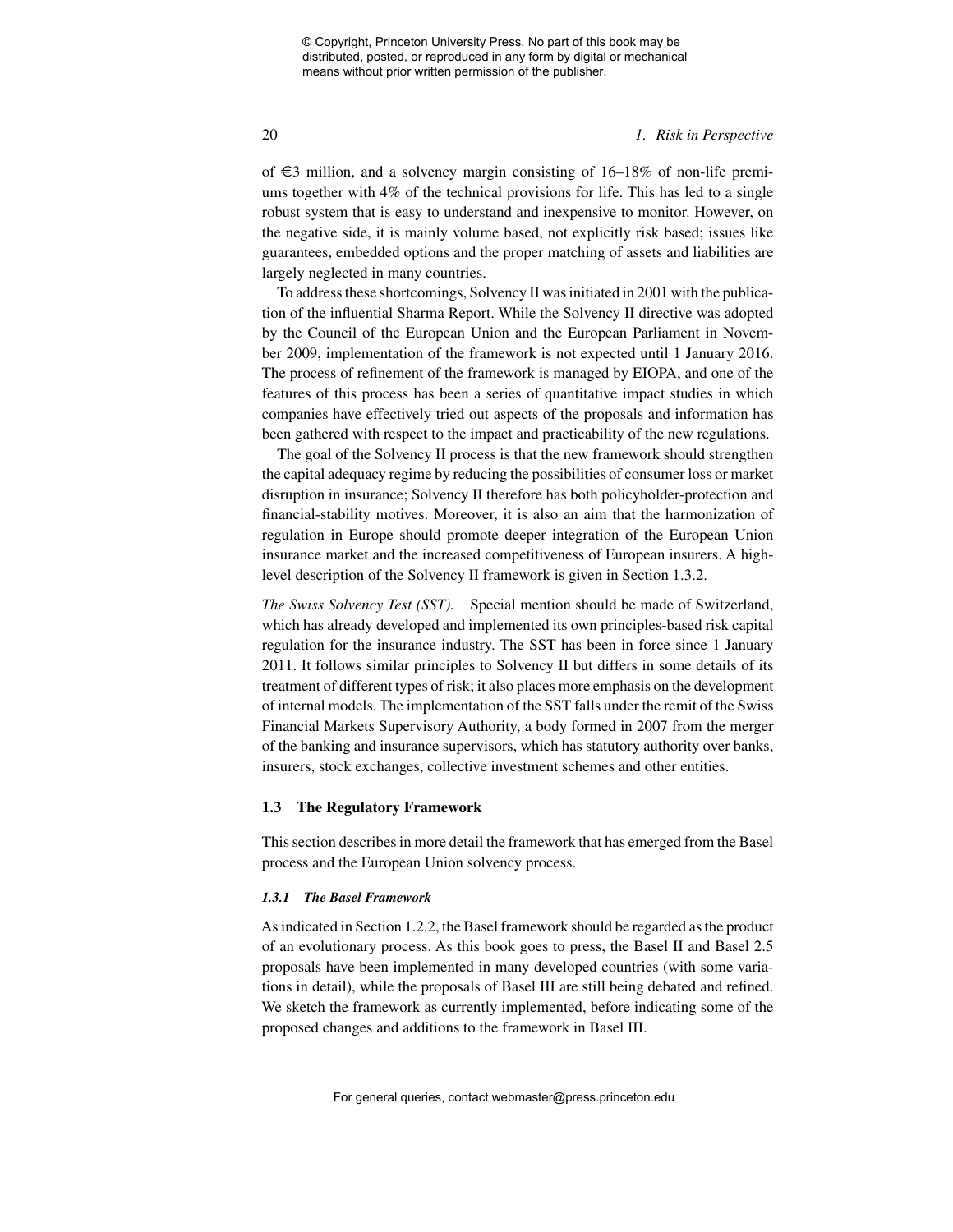#### *1.3. The Regulatory Framework* 21

*The three-pillar concept.* A key feature of the Basel framework is the three-pillar concept, as is apparent from the following statement summarizing the Basel philosophy, which accompanied the original Basel II publication (Basel Committee on Banking Supervision 2004):

The Basel II Framework sets out the details for adopting more risksensitive minimum capital requirements [Pillar 1] for banking organizations. The new framework reinforces these risk-sensitive requirements by laying out principles for banks to assess the adequacy of their capital and for supervisors to review such assessments to ensure banks have adequate capital to support their risks [Pillar 2]. It also seeks to strengthen market discipline by enhancing transparency in banks'financial reporting [Pillar 3]. The text that has been released today reflects the results of extensive consultations with supervisors and bankers worldwide. It will serve as the basis for national rule-making and approval processes to continue and for banking organizations to complete their preparations for the new Framework's implementation.

Under *Pillar 1*, banks are required to calculate a *minimum capital charge*, referred to as regulatory capital. There are separate Pillar 1 capital charges for credit risk in the banking book, market risk in the trading book and operational risk, which are considered to be the main quantifiable risks. Most banks use internal models based on VaR methodology to compute the capital charge for market risk. For credit risk and operational risk banks may choose between several approaches of increasing risk sensitivity and complexity, some details of which are discussed below.

*Pillar 2* recognizes that any quantitative approach to risk management should be embedded in a properly functioning corporate governance structure. Best-practice risk management imposes constraints on the organization of the institution, i.e. the board of directors, management, employees, and internal and external audit processes. In particular, the board of directors assumes the ultimate responsibility for oversight of the risk landscape and the formulation of the company's risk appetite. Through Pillar 2, also referred to as the *supervisory review process*, local regulators review the various checks and balances that have been put in place. Under Pillar 2, residual quantifiable risks that are not included in Pillar 1, such as interest-rate risk in the banking book, must be considered and *stress tests* of a bank's capital adequacy must be performed. The aim is to ensure that the bank holds capital in line with its true economic loss potential, a concept known as *economic capital*.

Finally, in order to fulfil its promise that increased regulation will increase transparency and diminish systemic risk, clear reporting guidelines on the risks carried by financial institutions are called for. *Pillar 3* seeks to establish *market discipline* through a better public disclosure of risk measures and other information relevant to risk management. In particular, banks will have to offer greater insight into the adequacy of their capitalization.

*Credit and market risk; the banking and trading books.* Historically, banking activities have been organized around the banking book and the trading book, a split that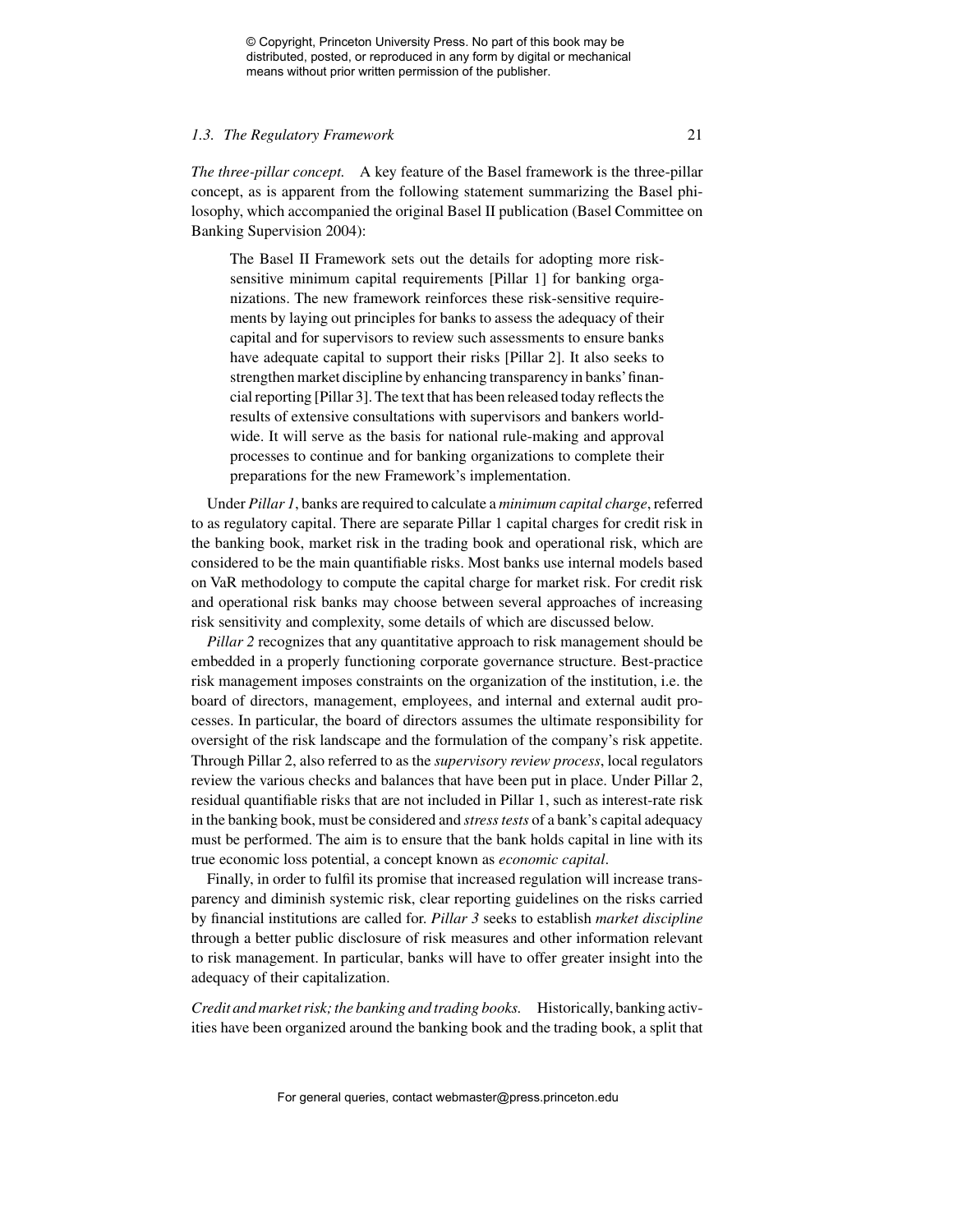#### 22 *1. Risk in Perspective*

reflects different accounting practices for different kinds of assets. The banking book contains assets that are *held to maturity*, such as loans; these are typically valued at book value, based on the original cost of the asset. The trading book contains assets and instruments that are *available to trade*; these are generally valued by *markingto-market* (i.e. using quoted market prices). From a regulatory point of view, credit risk is mainly identified with the banking book and market risk is mainly identified with the trading book.

We have already noted that there are problems with this simple dichotomy and that the Basel 2.5 rules were introduced (partly) to account for the neglect of credit risk (default and rating-migration risk) in the trading book. There are also forms of market risk in the banking book, such as interest-rate risk and foreign-exchange risk. However, the Basel framework continues to observe the distinction between banking book and trading book and we will describe the capital charges in terms of the two books. It is clear that the distinction is somewhat arbitrary and rests on the concept of "available to trade". Moreover, there can be incentives to "switch" or move instruments from one book to the other (particularly from the banking book to the trading book) to benefit from a more favourable capital treatment. This is acknowledged by the Basel Committee in its background discussion of the "Fundamental review of the trading book: a revised market risk framework" (Basel Committee on Banking Supervision 2013a):

The Committee believes that the definition of the regulatory boundary between the trading book and the banking book has been a source of weakness in the design of the current regime. A key determinant of the boundary has been banks' self-determined intent to trade.... Coupled with large differences in capital requirements against similar types of risk on either side of the boundary, the overall capital framework proved susceptible to arbitrage before and during the crisis.... To reduce the incentives for arbitrage, the Committee is seeking a less permeable boundary with strict limits on switching between books and measures to prevent "capital benefit" in instances where switching is permitted.

*The capital charge for the banking book.* The credit risk of the banking book portfolio is assessed as the sum of *risk-weighted assets*: that is, the sum of notional exposures weighted by a coefficient reflecting the creditworthiness of the counterparty (the risk weight). To calculate risk weights, banks use either the *standardized* approach or one of the more advanced *internal-ratings-based* (IRB) approaches. The choice of method depends on the size and complexity of the bank, with the larger, international banks having to go for IRB approaches. The capital charge is determined as a fraction of the sum of risk-weighted assets in the portfolio. This fraction, known as the capital ratio, was 8% under Basel II but is already being increased ahead of the planned implementation of Basel III in 2019.

The standardized approach refers to a system that has been in place since Basel I, whereby the risk weights are prescribed by the regulator according to the nature and creditworthiness of the counterparty. For example, there are risk weights for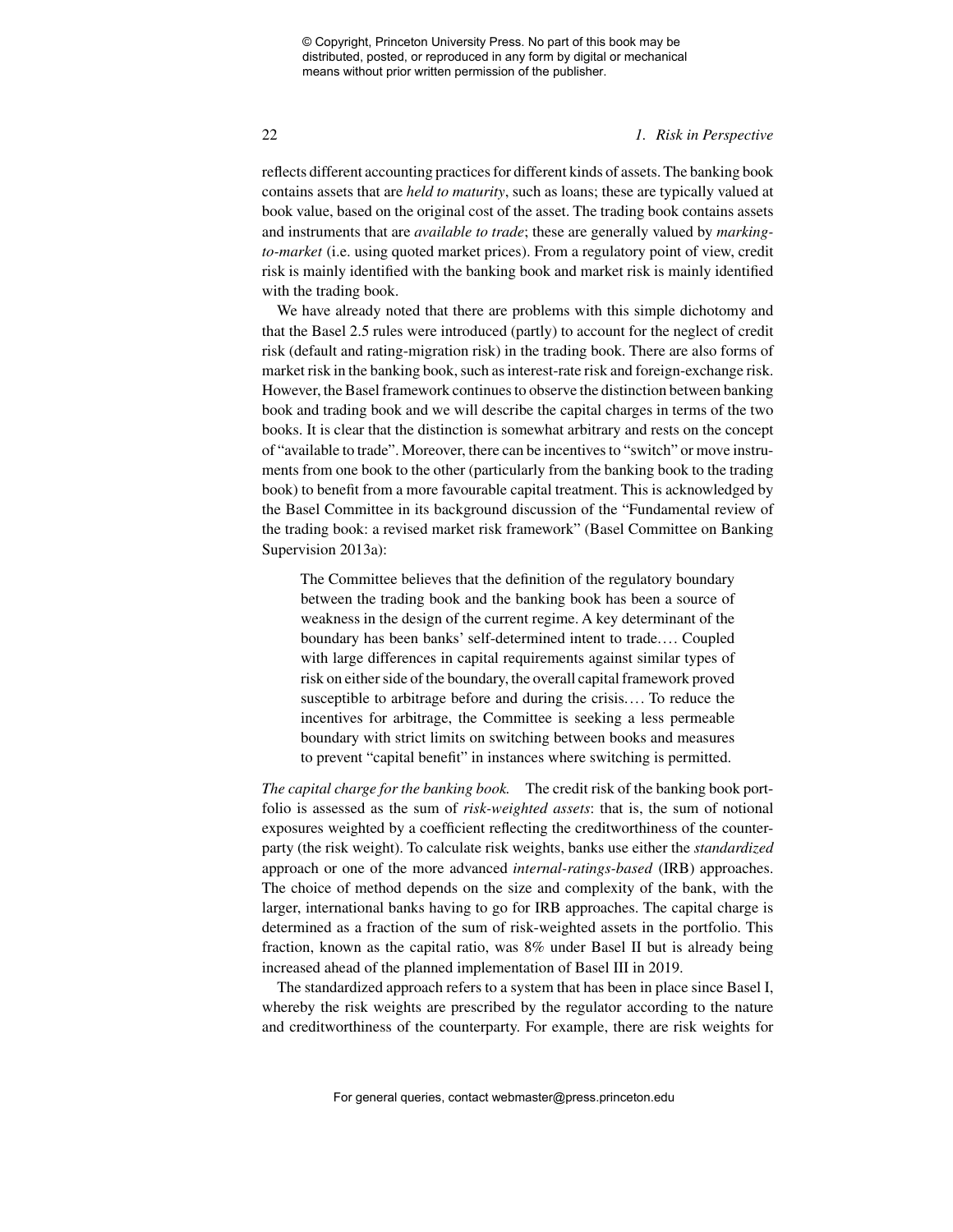#### *1.3. The Regulatory Framework* 23

retail loans secured on property (mortgages) and for unsecured retail loans (such as credit cards and overdrafts); there are also different risk weights for corporate and government bonds with different ratings.

Under the more advanced IRB approaches, banks may dispense with the system of fixed risk weights provided by the regulator. Instead, they may make an *internal* assessment of the riskiness of a credit exposure, expressing this in terms of an estimated annualized *probability of default* and an estimated *loss given default*, which are used as inputs in the calculation of risk-weighted assets. The total sum of riskweighted assets is calculated using formulas specified by the Basel Committee; the formulas also take into account the fact that there is likely to be positive correlation (sometimes called systematic risk) between the credit risks in the portfolio. The use of internally estimated probabilities of default and losses given default allows for increased risk sensitivity in the IRB capital charges compared with the standardized approach. It should be noted, however, that the IRB approaches do not permit fully internal models of credit risk in the banking book; they only permit internal estimation of inputs to a model that has been specified by the regulator.

*The capital charge for the trading book.* For market risk in the trading book there is also the option of a standardized approach based on a system of risk weights and specific capital charges for different kinds of instrument. However, most major banks elect to use an *internal VaR model approach*, as permitted by the 1996 amendment to Basel I. In Sections 2.2 and 9.2 of this book we give a detailed description of the VaR approach to trading book risk measurement. The approach is based on the estimation of a P&L distribution for a ten-day holding period and the estimation of a particular percentile of this distribution: the 99th percentile of the losses.

A ten-day VaR at 99% of \$20 million therefore means that it is estimated that our market portfolio will incur a loss of \$20 million *or more* with probability 1% by the end of a ten-day holding period, if the composition remains fixed over this period. The conversion of VaR numbers into an actual capital charge is accomplished by a formula that we discuss in Section 2.3.3.

The VaR calculation is the main component of risk quantification for the trading book, but the 2009 Basel 2.5 revision added further elements (see Basel Committee on Banking Supervision 2012, p. 10), including the following.

- **Stressed VaR:** banks are required to carry out a VaR calculation essentially using the standard VaR methodology but calibrating their models to a historical twelvemonth period of significant financial stress.
- **Incremental risk charge:** Since default and rating-migration risk are not generally considered in the standard VaR calculation, banks must calculate an additional charge based on an estimate of the 99.9th percentile of the one-year distribution of losses due to defaults and rating changes. In making this calculation they may use internal models for credit risk (in contrast to the banking book) but must also take into account the market liquidity of credit-risky instruments.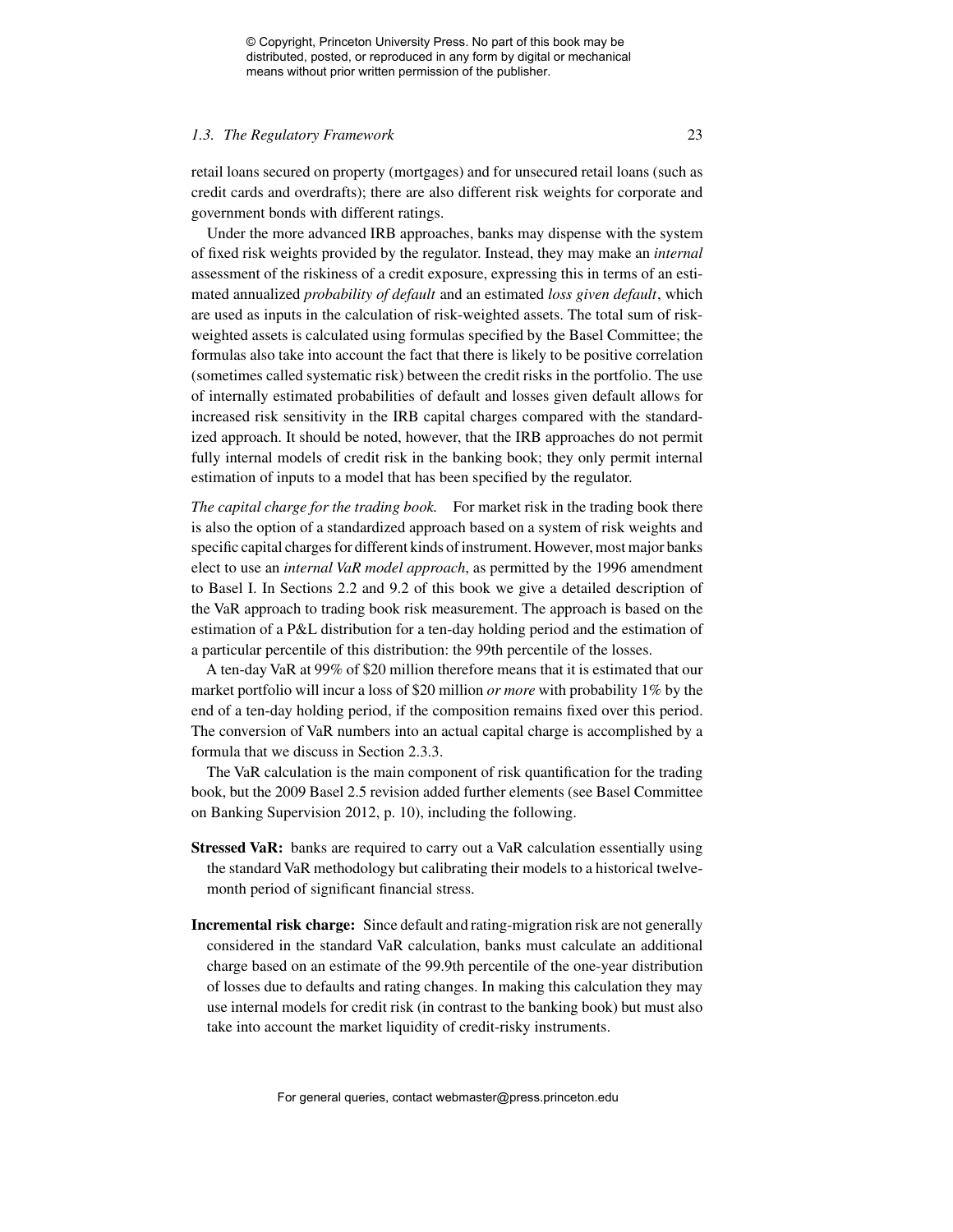### 24 *1. Risk in Perspective*

**Securitizations:** exposures to securitizations in the trading book are subject to a series of new capital charges that bring them more into line with equivalent exposures in the banking book.

*The capital charge for operational risk.* There are also options of increasing sophistication for assessing operational risk. Under the *basic-indicator* and *standardized* approaches, banks may calculate their operational risk charge using simple formulas based on gross annual income. Under the *advanced measurement approach*, banks may develop internal models. Basel is not prescriptive about the form of these models provided they capture the tail risk of extreme events; most such models are based on historical loss data (internal and external to the firm) and use techniques that are drawn from the actuarial modelling of general insurance losses. We provide more detail in Chapter 13.

*New elements of Basel III.* Under Basel III there will be a number of significant changes and additions to the Basel framework. While the detail of the new rules may change before final implementation in 2019, the main developments are now clear.

- Banks will need to hold both *more capital* and *better-quality capital* as a function of the risks taken. The "better quality" is achieved though a more restrictive definition of eligible capital (through more stringent definitions of Tier 1 and Tier 2 capital and the phasing out of Tier 3 capital); see Section 2.1.3 for more explanation of capital tiers. The "more" comes from the addition (on top of the minimum ratio of 8%) of a capital conservation buffer of 2.5% of risk-weighted assets, for building up capital in good times to absorb losses under stress, and a countercyclical buffer within the range 0–2.5%, in order to enhance the shock resilience of banks and limit expansion in periods of excessive credit growth. This leads to a total (Tier 1 plus Tier 2) ratio of up to 13%, compared with Basel II's 8%. There will be a gradual phasing in of all these new ratios, with a target date for full implementation of 1 January 2019.
- A *leverage ratio* will be imposed to put a floor under the build-up of excessive leverage in the banking system. Leverage will essentially be measured through the ratio of Tier 1 capital to total assets. A minimum ratio of 3% is currently being tested but the precise definitions may well change as a result of testing experience and bank lobbying. The leverage limit will restrain the size of bank assets, regardless of their riskiness.
- The risk coverage of the system of capital charges is being extended, in particular to include a charge for *counterparty credit risk*. When counterparty credit risk is taken into account in the valuation of over-the-counter derivatives contract, the default-risk-free value has to be adjusted by an amount known as the credit value adjustment (CVA); see Section 17.2 for more explanation. There will now be a charge for changes in CVA.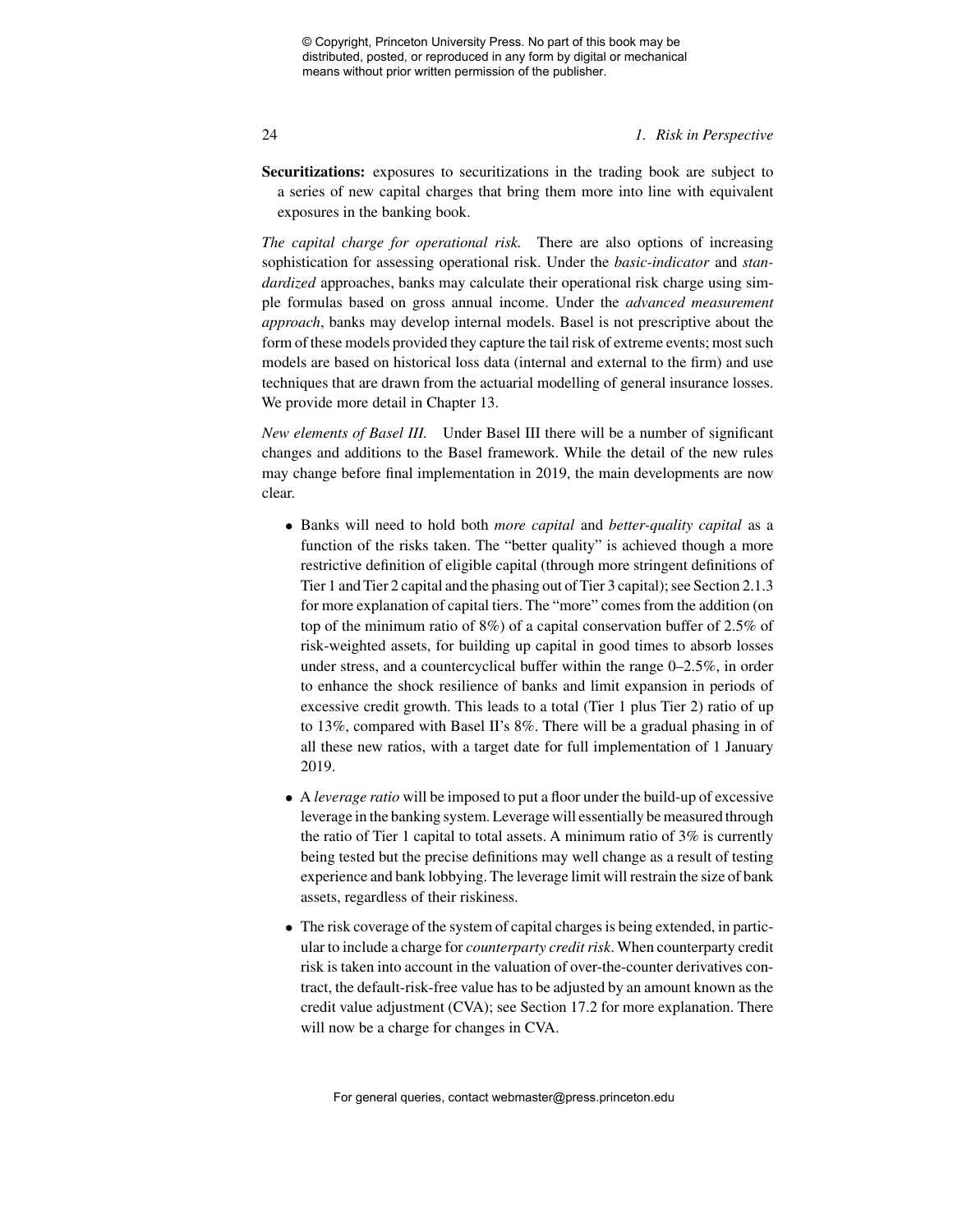#### *1.3. The Regulatory Framework* 25

• Banks will become subject to *liquidity rules*; this is a completely new direction for the Basel framework, which has previously been concerned only with capital adequacy. A *liquidity coverage ratio* will be introduced to ensure that banks have enough highly liquid assets to withstand a period of net cash outflow lasting thirty days.A *net stable funding ratio* will ensure that sufficient funding is available in order to cover long-term commitments (exceeding one year).

It should also be mentioned that under an ongoing review of the trading book, the principle of risk quantification may change from one based on VaR (a percentile) to one based on *expected shortfall* (ES). For a given holding period, the ES at the 99% level, say, is the expected loss given that the loss is higher than the VaR at the 99% level over the same period. ES is a severity measure that always dominates the frequency measure VaR and gives information about the expected size of tail losses; it is also a measure with superior aggregation properties to VaR, as discussed in Section 2.3.5 and Chapter 8 (particularly Sections 8.1 and 8.4.4).

#### *1.3.2 The Solvency II Framework*

Below we give an outline of the Solvency II framework, which will come into force in the countries of the European Union on or before 1 January 2016.

*Main features.* In common with the Basel Accords, Solvency II adopts a threepillar system, where the first pillar requires the quantification of regulatory capital requirements, the second pillar is concerned with governance and supervision, and the third pillar requires the disclosure of information to the public to improve market discipline by making it easier to compare the risk profiles of companies.

Under Pillar 1, a company calculates its *solvency capital requirement*, which is the amount of capital it should have to ensure that the probability of insolvency over a one-year period is no more than 0.5%—this is often referred to as a confidence level of 99.5%. The company also calculates a smaller *minimum capital requirement*, which is the minimum capital it should have to continue operating without supervisory intervention.

To calculate the capital requirements, companies may use either an *internal model* or a simpler *standard formula* approach. In either case the intention is that a *total balance sheet* approach is taken in which all risks and their interactions are considered. The insurer should have *own funds* (a surplus of assets over liabilities) that exceed both the solvency capital requirement and the minimum capital requirement. The assets and liabilities of the firm should be valued in a *market-consistent* manner.

The supervisory review of the company takes place under Pillar 2. The company must demonstrate that it has a risk-management system in place and that this system is integrated into decision-making processes, including the setting of risk appetite by the company's board, and the formulation of risk limits for different business units. An internal model must pass the "use test": it must be an integral part of the risk-management system and be actively used in the running of the firm. Moreover, a firm must undertake an ORSA as described below.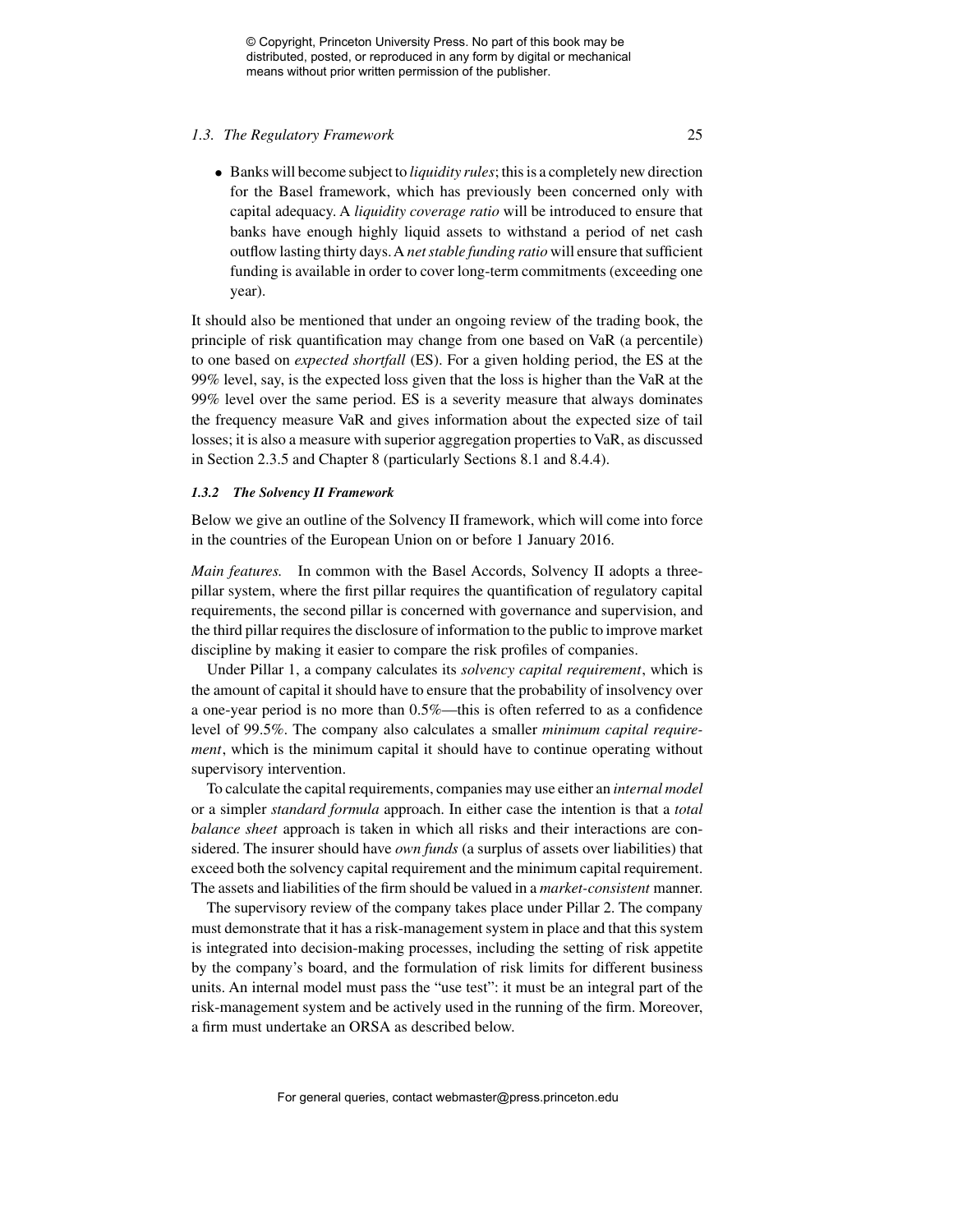#### 26 *1. Risk in Perspective*

*Market-consistent valuation.* In Solvency II the valuation must be carried out according to market-consistent principles. Where possible it should be based on actual *market values*, in a process known as *marking-to-market*. In a Solvency II glossary provided by the Comité Européen des Assurances and the Groupe Consultatif in 2007, market value is defined as:

The amount for which an asset could be exchanged or a liability settled, between knowledgeable, willing parties in an arm's length transaction, based on observable prices within an active, deep and liquid market which is available to and generally used by the entity.

The concept of market value is related to the concept of *fair value* in accounting, and the principles adopted in Solvency II valuation have been influenced by International Financial Reporting Standards (IFRS) accounting standards.When no relevant market values exist (or when they do not meet the quality criteria described by the concept of an "active, deep and liquid market"), then market-consistent valuation requires the use of models that are calibrated, as far as possible, to be consistent with financial market information, a process known as *marking-to-model*; we discuss these ideas in more detail in Section 2.2.2.

The market-consistent valuation of the liabilities of an insurer is possible when the cash flows paid to policyholders can be fully replicated by the cash flows generated by the so-called matching assets that are held for that purpose; the value of the liability is then given by the value of the *replicating portfolio* of matching assets. However, it is seldom the case that liabilities can be fully replicated and hedged; mortality risk is a good example of a risk factor that is difficult to hedge.

The valuation of the unhedgeable part of a firm's liabilities is carried out by computing the sum of a *best estimate* of these liabilities (basically an expected value) plus an extra *risk margin* to cover some of the uncertainty in the value of the liability. The idea of the risk margin is that a third party would not be willing to take over the unhedgeable liability for a price set at the best estimate but would have to be further compensated for absorbing the additional uncertainty about the true value of the liability.

*Standard formula approach.* Under this approach an insurer calculates capital charges for different kinds of risk within a series of *modules*. There are modules, for example, for market risk, counterparty default risk, life underwriting risk, nonlife underwriting risk and health insurance risk. The risk charges arising from these modules are aggregated to obtain the solvency capital requirement using a formula that involves a set of prescribed correlation parameters (see Section 8.4.2).

Within each module, the approach drills down to fundamental risk factors; for example, within the market-risk module, there are sub-modules relating to interestrate risk, equity risk, credit-spread risk and other typical market-risk factors. Capital charges are calculated with respect to each risk factor by considering the effect of a series of defined stress scenarios on the value of net assets (assets minus liabilities). The stress scenarios are intended to represent 1-in-200-year events (i.e. events with an annual probability of 0.5%).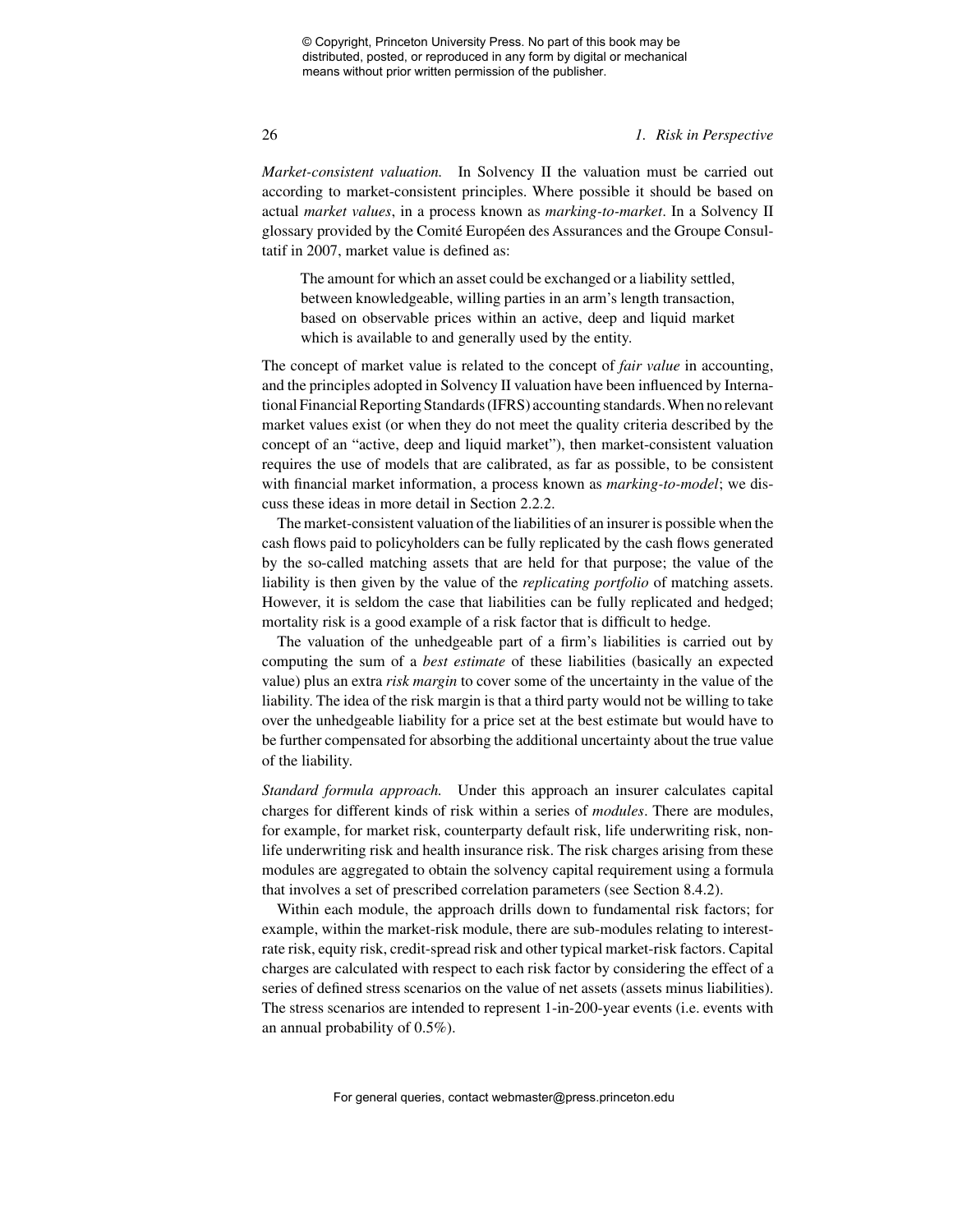#### *1.3. The Regulatory Framework* 27

The capital charges for each risk factor are aggregated to obtain the module risk charge using a similar kind of formula to the one used at the highest level. Once again, a set of correlations expresses the regulatory view of dependencies between the effects of the fundamental risk factors. The details are complex and run to many pages, but the approach is simple and highly prescriptive.

*Internal-model approach.* Under this approach firms can develop an internal model for the financial and underwriting risk factors that affect their business; they may then seek regulatory approval to use this model in place of the standard formula. The model often takes the form of a so-called *economic scenario generator* in which risk-factor scenarios for a one-year period are randomly generated and applied to the assets and liabilities to determine the solvency capital requirement. Economic scenario generators vary greatly in their detail, ranging from simple distributional models to more sophisticated dynamic models in discrete or continuous time.

*ORSA.* In a 2008 Issues Paper produced by CEIOPS, the ORSA is described as follows:

The entirety of the processes and procedures employed to identify, assess, monitor, manage, and report the short and long term risks a (re)insurance undertaking faces or may face and to determine the own funds necessary to ensure that the undertaking's overall solvency needs are met at all times.

The concept of an ORSA is not unique to Solvency II and a useful alternative definition has been provided by the NAIC in the US on its website:

In essence, an ORSA is an internal process undertaken by an insurer or insurance group to assess the adequacy of its risk management and current and prospective solvency positions under normal and severe stress scenarios. An ORSA will require insurers to analyze all reasonably foreseeable and relevant material risks (i.e., underwriting, credit, market, operational, liquidity risks, etc.) that could have an impact on an insurer's ability to meet its policyholder obligations.

The Pillar 2 ORSA is distinguished from the Pillar 1 capital calculations in a number of ways. First, the definition makes clear that the ORSA refers to a process, or set of processes, and not simply an exercise in regulatory compliance. Second, each firm's ORSA is its *own* process and is likely to be *unique*, since it is not bound by a common set of rules. In contrast, the standard-formula approach to Pillar 1 is clearly a uniform process for all companies; moreover, firms that seek internal-model approval for Pillar 1 are subject to very similar constraints.

Finally, the ORSA goes beyond the one-year time horizon (which is a limitation of Pillar 1) and forces firms to assess solvency over their business planning horizon, which can mean many years for typical long-term business lines, such as life insurance.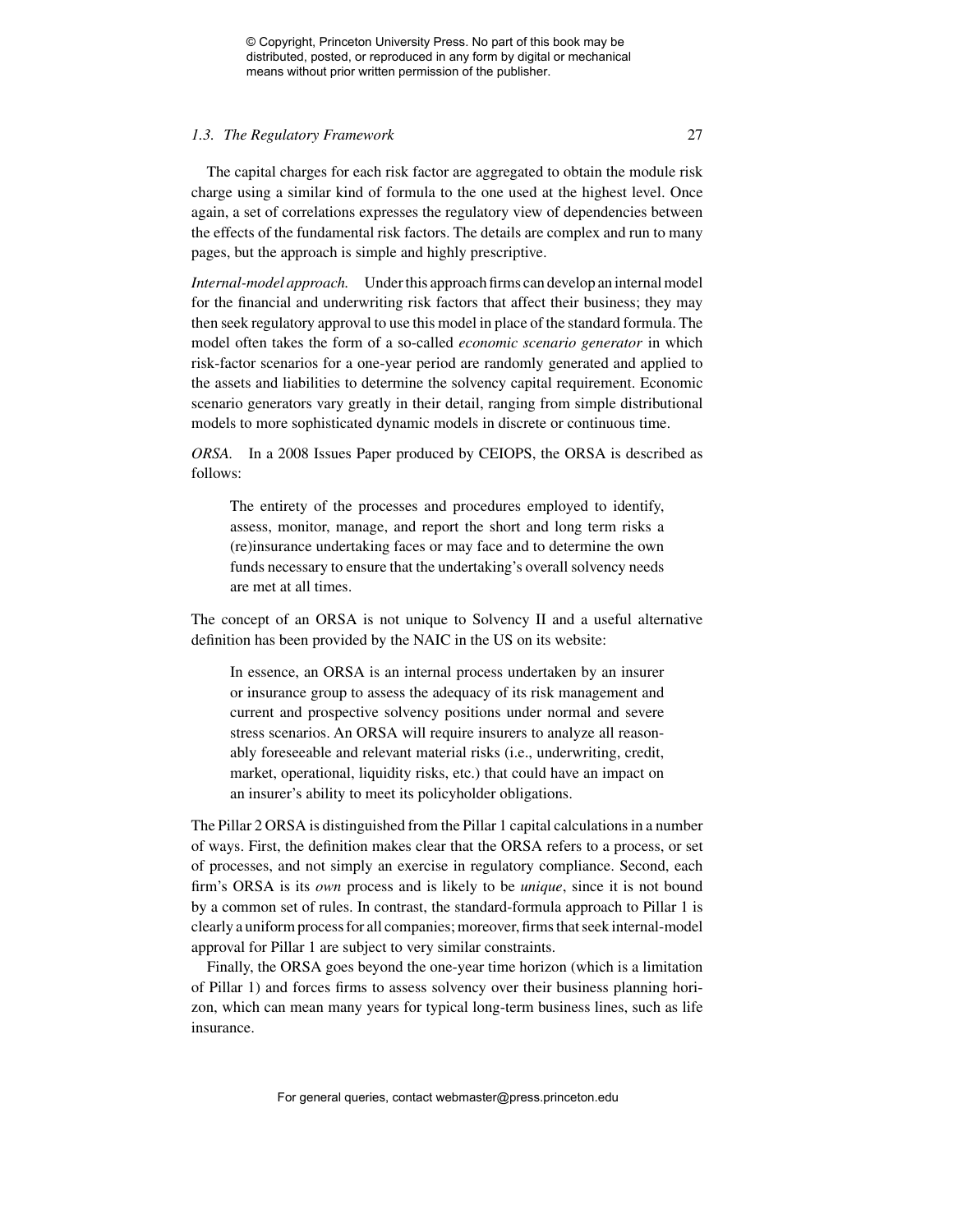28 *1. Risk in Perspective*

#### *1.3.3 Criticism of Regulatory Frameworks*

The benefits arising from the regulation of financial services are not generally in doubt. Customer-protection acts, responsible corporate governance, fair and comparable accounting rules, transparent information on risk, capital and solvency for shareholders and clients are all viewed as positive developments.

Very few would argue the extreme position that the prudential regulatory frameworks we have discussed are not needed; in general, after a crisis, the demand (at least from the public and politicians) is for more regulation. Nevertheless, there are aspects of the regulatory frameworks that have elicited criticism, as we now discuss.

*Cost and complexity.* The cost factor of setting up a well-functioning riskmanagement system compliant with the present regulatory framework is significant, especially (in relative terms) for smaller institutions. On 27 March 2013, the *Financial Times* quoted Andrew Bailey (head of the Prudential Regulatory Authority in the UK) as saying that Solvency II compliance was set to cost UK companies at least £3 billion, a "frankly indefensible" amount. Related to the issue of cost is the belief that regulation, in its attempt to become more risk sensitive, is becoming too complex; this theme is taken up by the Basel Committee in their 2013 discussion paper entitled "The regulatory framework: balancing risk sensitivity, simplicity and comparability" (Basel Committee on Banking Supervision 2013b).

*Endogenous risk.* In general terms, this refers to the risk that is generated within a system and amplified by the system due to feedback effects. Regulation, a feature of the system, may be one of the channels by which shocks are amplified.

Regulation can lead to *risk-management herding*, whereby institutions following similar (perhaps VaR-based) rules may all be "running for the same exit" in times of crisis, consequently destabilizing an already precarious situation even further. This herding phenomenon has been suggested in connection with the 1987 stock market crash and the events surrounding the 1998 LTCM crisis (Daníelsson et al. 2001b).

An even more compelling example was observed during the 2007–9 crisis; to comply with regulatory capital ratios in a market where asset values were falling and risks increasing, firms adjusted their balance sheets by selling assets, causing further asset value falls and vanishing market liquidity. This led to criticism of the inherently *procyclical* nature of the Basel II regulation, whereby capital requirements may rise in times of stress and fall in times of expansion; the Basel III proposals attempt to address this issue with a countercyclical capital buffer.

*Consequences of fair-value accounting and market-consistent valuation.* The issue of procyclicality is also related to the widespread use of fair-value accounting and market-consistent valuation, which are at the heart of both the Basel rules for the trading book and the Solvency II framework. The fact that capital requirements are so closely coupled to volatile financial markets has been another focus of criticism.

An example of this is the debate around the valuation of insurance liabilities in periods of market stress. A credit crisis, of the kind experienced in 2007–9, can impact the high-quality corporate bonds that insurance companies hold on the asset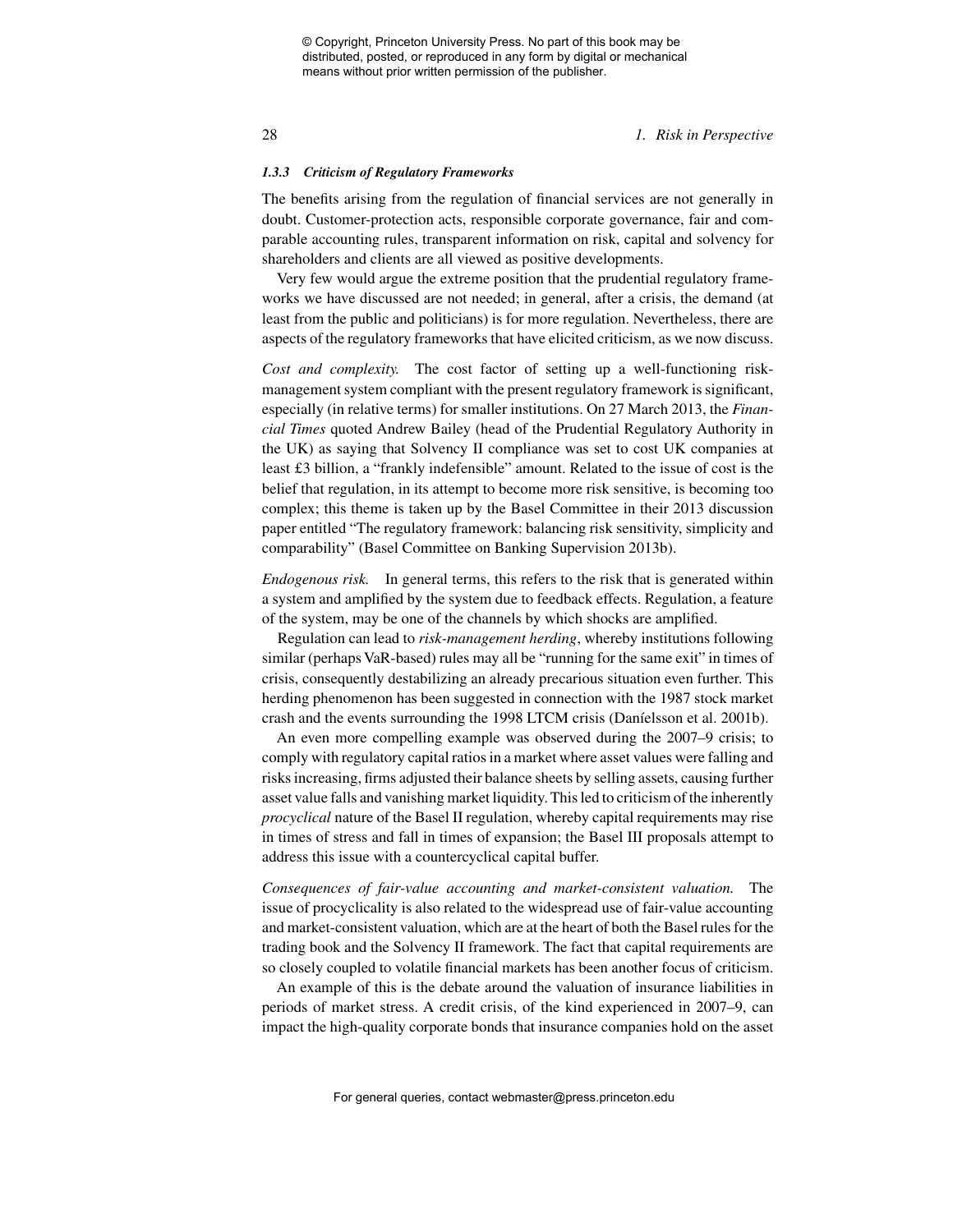#### *1.3. The Regulatory Framework* 29

side of their balance sheets. The relative value of corporate bonds compared with safe government bonds can fall sharply as investors demand more compensation for taking on both the credit risk and, in particular, the liquidity risk of corporate bonds.

The effect for insurers is that the value of their assets falls relative to the value of their liabilities, since the latter are valued by comparing cash flows with safe government bonds. At a particular point in time, an insurer may appear to have insufficient capital to meet solvency capital requirements. However, if an insurer has matched its asset and liability cash flows and can continue to meet its contractual obligations to policyholders, the apparent depletion of capital may not be a problem; insurance is a long-term business and the insurer has no short-term need to sell assets or offload liabilities, so a loss of capital need not be realized unless some of the bonds actually default.

Regulation that paints an unflattering picture of an insurer's solvency position is not popular with regulated firms. Firms have argued that they should be able to value liabilities at a lower level, by comparing the cash flows not with expensive government bonds but instead with the corporate bonds that are actually used as matching assets, making allowance only for the credit risk in corporate bonds. This has given rise to the idea of discounting with an extra *illiquidity premium*, or *matching premium*, above a risk-free rate. There has been much debate about this issue between those who feel that such proposals undermine market-consistent valuation and those who believe that strict adherence to market-consistent valuation overstates risk and has potential systemic consequences (see, for example, Wüthrich 2011).

*Limits to quantification.* Further criticism has been levelled at the highly quantitative nature of regulation and the extensive use of mathematical and statistical methods. The section on "Misplaced reliance on sophisticated mathematics" in the Turner Review of the global banking crisis (Lord Turner 2009) states that:

The very complexity of the mathematics used to measure and manage risk, moreover, made it increasingly difficult for top management and boards to assess and exercise judgement over the risk being taken. Mathematical sophistication ended up not containing risk, but providing false assurances that other prima facie indicators of increasing risk (e.g. rapid credit extension and balance sheet growth) could be safely ignored.

This idea that regulation can lead to overconfidence in the quality of statistical risk measures is related to the view that the essentially backward-looking nature of estimates derived from historical data is a weakness. The use of conventional VaR-based methods has been likened to driving a car while looking in the rear-view mirror, the idea being that this is of limited use in preparing for the shocks that lie ahead.

The extension of the quantitative approach to operational risk has been controversial. Whereas everyone agrees that risks such as people risk (e.g. incompetence,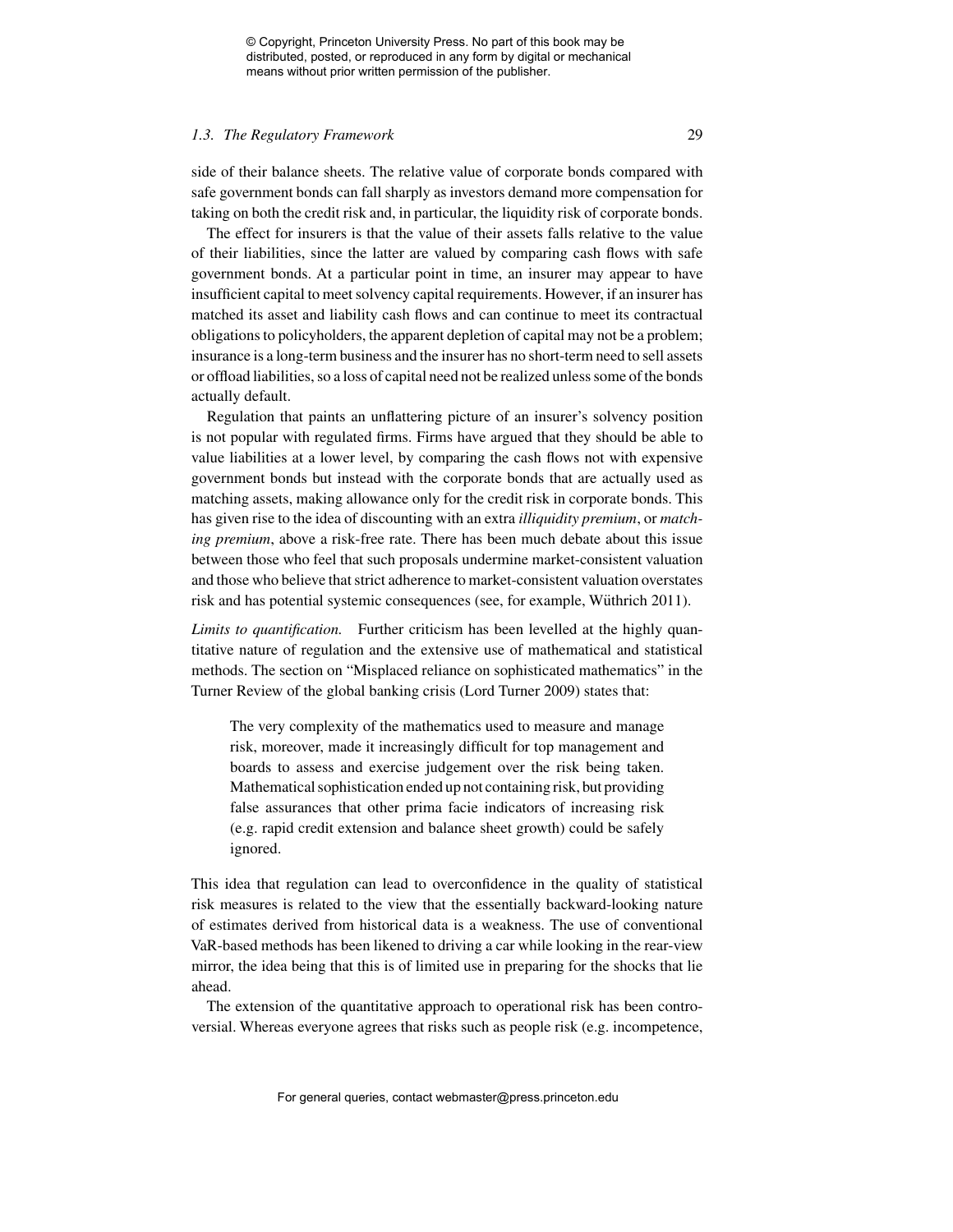### 30 *1. Risk in Perspective*

fraud), process risk (e.g. model, transaction and operational control risk), technology risk (e.g. system failure, programming error) and legal risk are important, there is much disagreement on the extent to which these risks can be measured.

*Limits to the efficacy of regulation.* Finally, there is some debate about whether or not tighter regulation can ever prevent the occurrence of crises like that of 2007–9. The sceptical views of central bankers and regulatory figures were reported in the *Economist* in an article entitled "The inevitability of instability" (25 January 2014) (see also Prates 2013). The article suggests that "rules are constantly overtaken by financial innovation" and refers to the economist J. K. Galbraith (1993), who wrote:

All financial innovation involves, in one form or another, the creation of debt secured in greater or lesser adequacy by real assets.... All crises have involved debt that, in one fashion or another, has become dangerously out of scale in relation to the underlying means of payment.

Tightening up the capital treatment of securitizations may prevent a recurrence of the events surrounding the 2007–9 crisis, but, according to the sceptical view, it will not prevent different forms of debt-fuelled crisis in the future.

### **1.4 Why Manage Financial Risk?**

An important issue that we have barely touched upon is the reason for investing in risk management in the first place. This question can be addressed from various perspectives, including those of the customer of a financial institution, its shareholders, its management, its board of directors, regulators, politicians, or the general public; each of these stakeholders may have a different view. In the selective account we give here, we focus on two viewpoints: that of society as a whole, and that of the shareholders (owners) of a firm.

#### *1.4.1 A Societal View*

Modern society relies on the smooth functioning of banking and insurance systems, and it has a collective interest in the stability of such systems. The regulatory process that has given us the Basel and Solvency II frameworks was initially motivated by the desire to prevent the insolvency of individual institutions, thus protecting customers and policyholders; this is sometimes referred to as a *microprudential* approach. However, the reduction of systemic risk—the danger that problems in a single financial institution may spill over and, in extreme situations, disrupt the normal functioning of the entire financial system—has become an important secondary focus, particularly since the 2007–9 crisis. Regulation therefore now also takes a *macroprudential* perspective.

Most members of society would probably agree that protection of customers against the failure of an individual firm is an important aim, and there would be widespread agreement that the promotion of financial stability is vital. However, it is not always clear that the two aims are well aligned. While there are clearly situations where the failure of one company may lead to spillover effects that result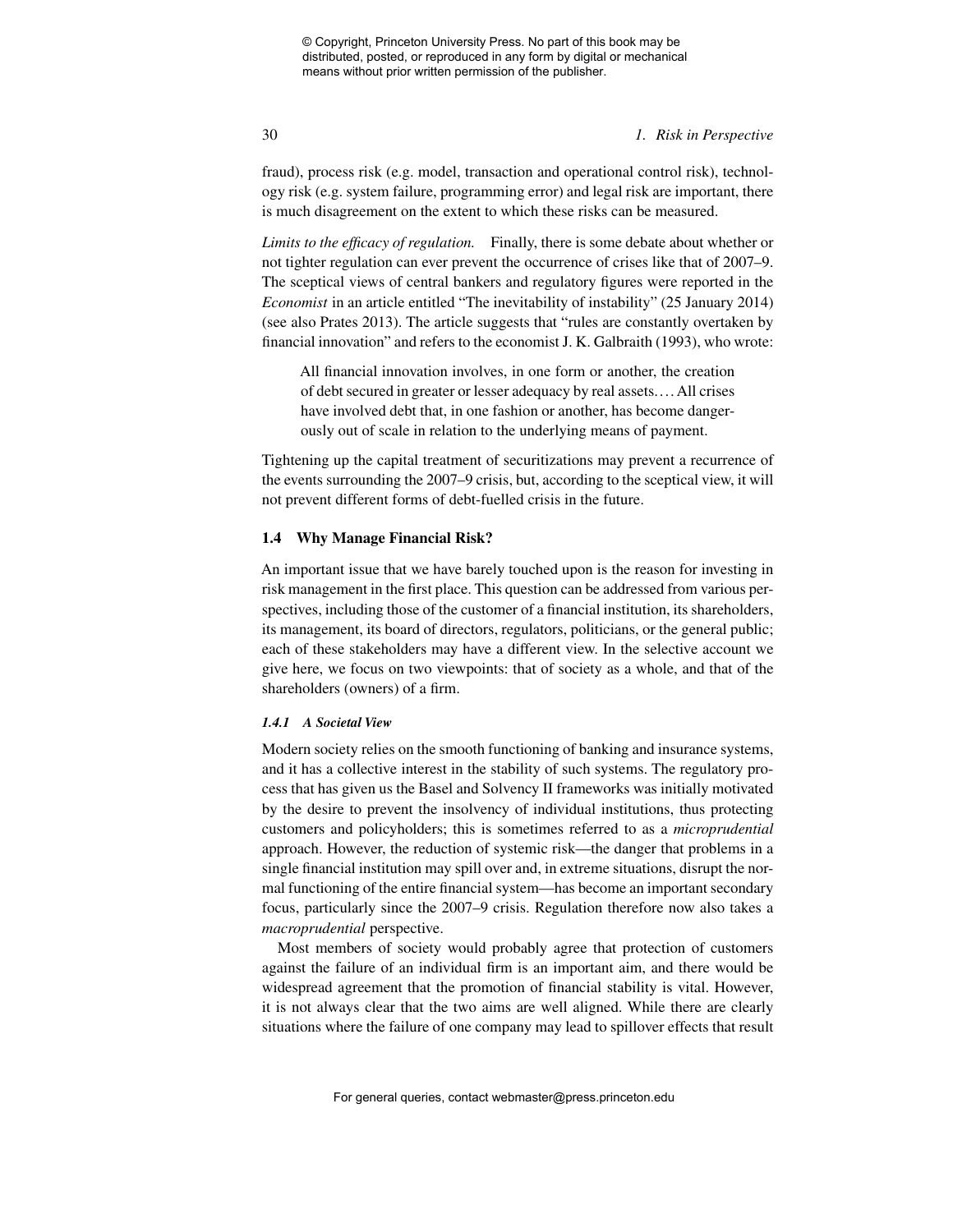#### *1.4. Why Manage Financial Risk?* 31

in a systemic crisis, there may also be situations where the long-term interests of financial stability are better served by allowing a company to fail: it may provide a lesson in the importance of better risk management for other companies. This issue is clearly related to the *systemic importance* of the company in question: in other words, to its size and the extent of its connectivity to other firms. But the recognition that there may be firms that are too important or are *too big to fail* creates a *moral hazard*, since the management of such a firm may take more risk in the knowledge that the company would be bailed out in a crisis. Of course, it may be the case that in some countries some institutions are also *too big to save*.

The 2007–9 crisis provided a case study that brought many of these issues to the fore. As we noted in our account of the crisis in Section 1.2, it was initially believed that the growth in securitization was dispersing credit risk throughout the system and was beneficial to financial stability. But the warehousing of vast amounts of inadequately capitalized credit risk (in the form of CDOs) in trading books, combined with the interconnectedness of banks through derivatives and interbank lending activities, meant that quite the opposite was true. The extent of the systemic risk that had been accumulating became apparent when Lehman Brothers filed for bankruptcy on 15 September 2008 and governments intervened to bail out the banks.

It was the following phase of the crisis during which society suffered. The world economy went into recession, households defaulted on their debts, and savings and pensions were hit hard. The crisis moved "from Wall Street to Main Street". Naturally, this led to resentment as banking remained a highly rewarded profession and it seemed that the government-sponsored bailouts had allowed banks "to privatize their gains and socialize their losses".

There has been much debate since the crisis on whether the US government could have intervened to save Lehman, as it did for other firms such asAIG. In the*Financial Times* on 14 September 2009, the historian Niall Ferguson wrote:

Like the executed British admiral in Voltaire's famous phrase, Lehman had to die *pour encourager les autres*—to convince the other banks that they needed injections of public capital, and to convince the legislature to approve them. Not everything in history is inevitable; contingencies abound. Sometimes it is therefore right to say "if only". But an imagined rescue of Lehman Brothers is the wrong counterfactual. The right one goes like this. If only Lehman's failure and the passage of TARP had been followed—not immediately, but after six months—by a clear statement to the surviving banks that none of them was henceforth too big to fail, then we might actually have learnt something from this crisis.

While it is difficult to speak with authority for "society", the following conclusions do not seem unreasonable. The interests of society are served by enforcing the discipline of risk management in financial firms, through the use of regulation. Better risk management can reduce the risk of company failure and protect customers and policyholders who stand in a very unequal financial relationship with large firms. However, the regulation employed must be designed with care and should not promote herding, procyclical behaviour or other forms of endogenous risk that could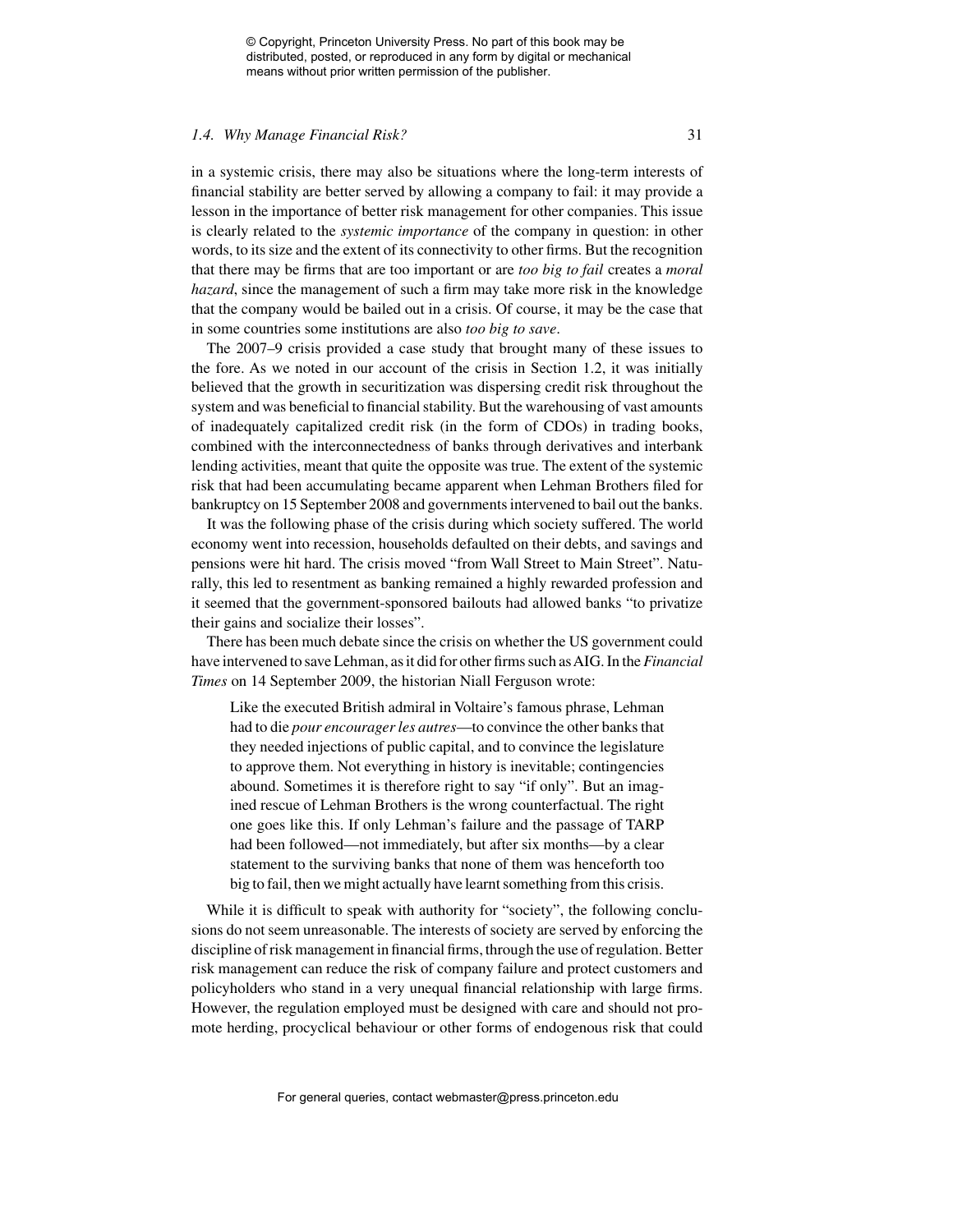### 32 *1. Risk in Perspective*

result in a systemic crisis with far worse implications for society than the failure of a single firm. Individual firms need to be allowed to fail on occasion, provided customers can be shielded from the worst consequences through appropriate compensation schemes. A system that allows firms to become too big to fail creates moral hazard and should be avoided.

### *1.4.2 The Shareholder's View*

It is widely believed that proper financial risk management can increase the value of a corporation and hence shareholder value. In fact, this is the main reason why corporations that are not subject to regulation by financial supervisory authorities engage in risk-management activities. Understanding the relationship between shareholder value and financial risk management also has important implications for the design of risk-management systems. Questions to be answered include the following.

- When does risk management increase the value of a firm, and which risks should be managed?
- How should risk-management concerns factor into investment policy and capital budgeting?

There is a rather extensive corporate-finance literature on the issue of "corporate risk management and shareholder value". We briefly discuss some of the main arguments. In this way we hope to alert the reader to the fact that there is more to risk management than the mainly technical questions related to the implementation of risk-management strategies dealt with in the core of this book.

The first thing to note is that from a corporate-finance perspective it is by no means obvious that in a world with perfect capital markets risk management enhances shareholder value: while *individual* investors are typically risk averse and should therefore manage the risk in their portfolios, it is not clear that risk management or risk reduction at the *corporate level*, such as hedging a foreign-currency exposure or holding a certain amount of risk capital, increases the value of a corporation. The rationale for this (at first surprising) observation is simple: if investors have access to perfect capital markets, they can do the risk-management transactions they deem necessary via their own trading and diversification. The following statement from the chief investment officer of an insurance company exemplifies this line of reasoning: "If our shareholders believe that our investment portfolio is too risky, they should short futures on major stock market indices."

The potential irrelevance of corporate risk management for the value of a corporation is an immediate consequence of the famous *Modigliani–Miller Theorem* (Modigliani and Miller 1958). This result, which marks the beginning of modern corporate-finance theory, states that, in an ideal world without taxes, bankruptcy costs and informational asymmetries, and with frictionless and arbitrage-free capital markets, the financial structure of a firm, and hence also its risk-management decisions, are irrelevant when assessing the firm's value. Hence, in order to find reasons for corporate risk management, one has to "turn the Modigliani–Miller Theorem upside down" and identify situations where risk management enhances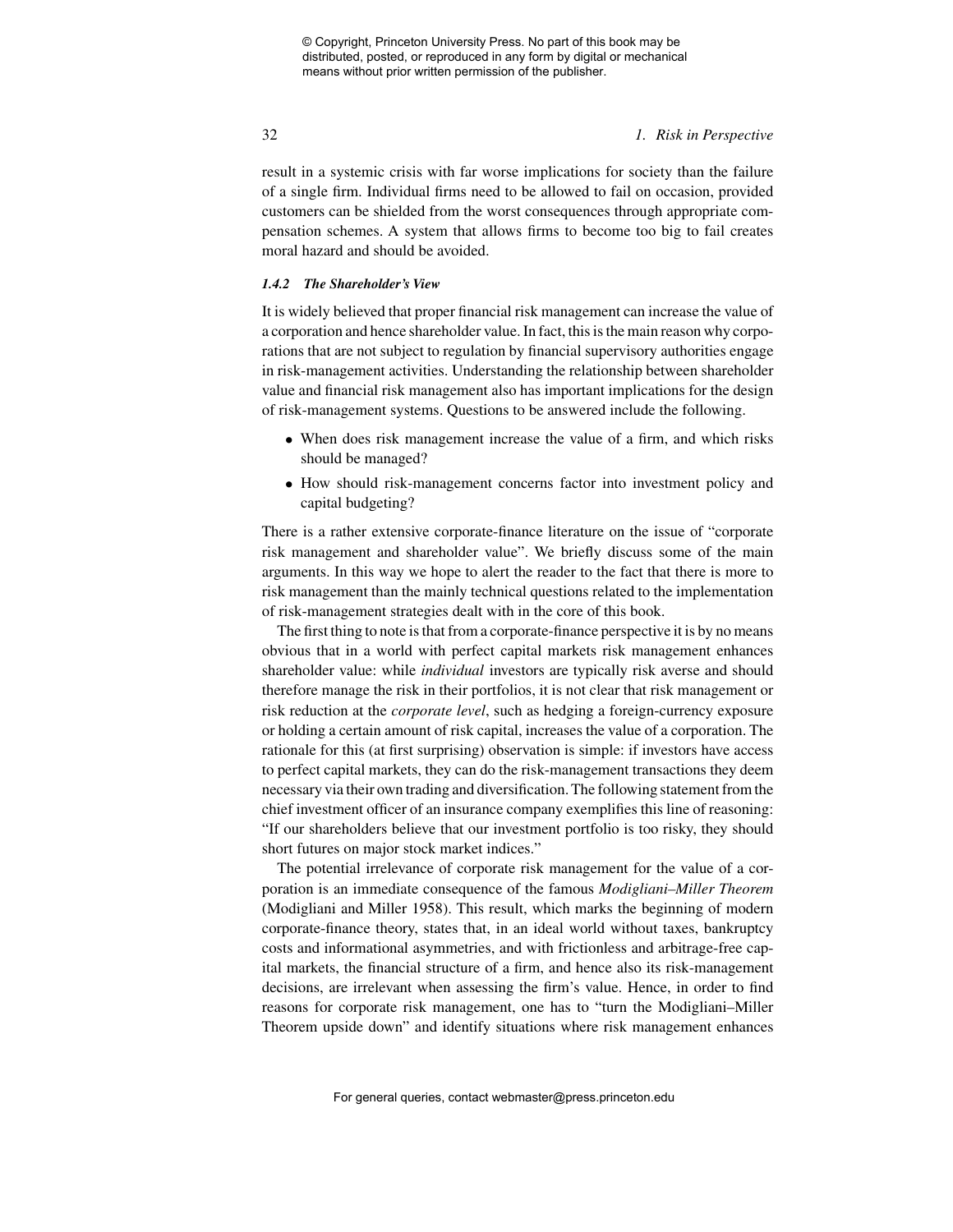#### *1.4. Why Manage Financial Risk?* 33

the value of a firm by deviating from the unrealistically strong assumptions of the theorem. This leads to the following rationales for risk management.

- Risk management can reduce *tax costs*. Under a typical tax regime the amount of tax to be paid by a corporation is a *convex* function of its profits; by reducing the variability in a firm's cash flow, risk management can therefore lead to a higher expected after-tax profit.
- Risk management can be beneficial, since a company may (and usually will) have better access to capital markets than individual investors.
- Risk management can increase firm value in the presence of *bankruptcy costs*, as it makes bankruptcy less likely.
- Risk management can reduce the impact of *costly external financing* on the firm value, as it facilitates the achievement of optimal investment.

The last two points merit a more detailed discussion. Bankruptcy costs consist of direct bankruptcy costs, such as the cost of lawsuits, and the more important indirect bankruptcy costs. The latter may include liquidation costs, which can be substantial in the case of intangibles like research and development and knowhow. This is why high research and development spending appears to be positively correlated with the use of risk-management techniques. Moreover, increased likelihood of bankruptcy often has a negative effect on key employees, management and customer relations, in particular in areas where a client wants a long-term business relationship. For instance, few customers would want to enter into a life insurance contract with an insurance company that is known to be close to bankruptcy. On a related note, banks that are close to bankruptcy might be faced with the unpalatable prospect of a bank run, where depositors try to withdraw their money simultaneously. A further discussion of these issues is given in Altman (1993).

It is a "stylized fact" of corporate finance that for a corporation, external funds are more costly to obtain than internal funds, an observation which is usually attributed to problems of asymmetric information between the management of a corporation and bond and equity investors. For instance, raising external capital from outsiders by issuing new shares might be costly if the new investors, who have incomplete information about the economic prospects of a firm, interpret the share issue as a sign that the firm is overvalued. This can generate a rationale for risk management for the following reason: without risk management the increased variability of a company's cash flow will be translated either into an increased variability of the funds that need to be raised externally or to an increased variability in the amount of investment. With increasing marginal costs of raising external capital and decreasing marginal profits from new investment, we are left with a decrease in (expected) profits. Proper risk management, which amounts to a smoothing of the cash flow generated by a corporation, can therefore be beneficial. For references to the literature see Notes and Comments below.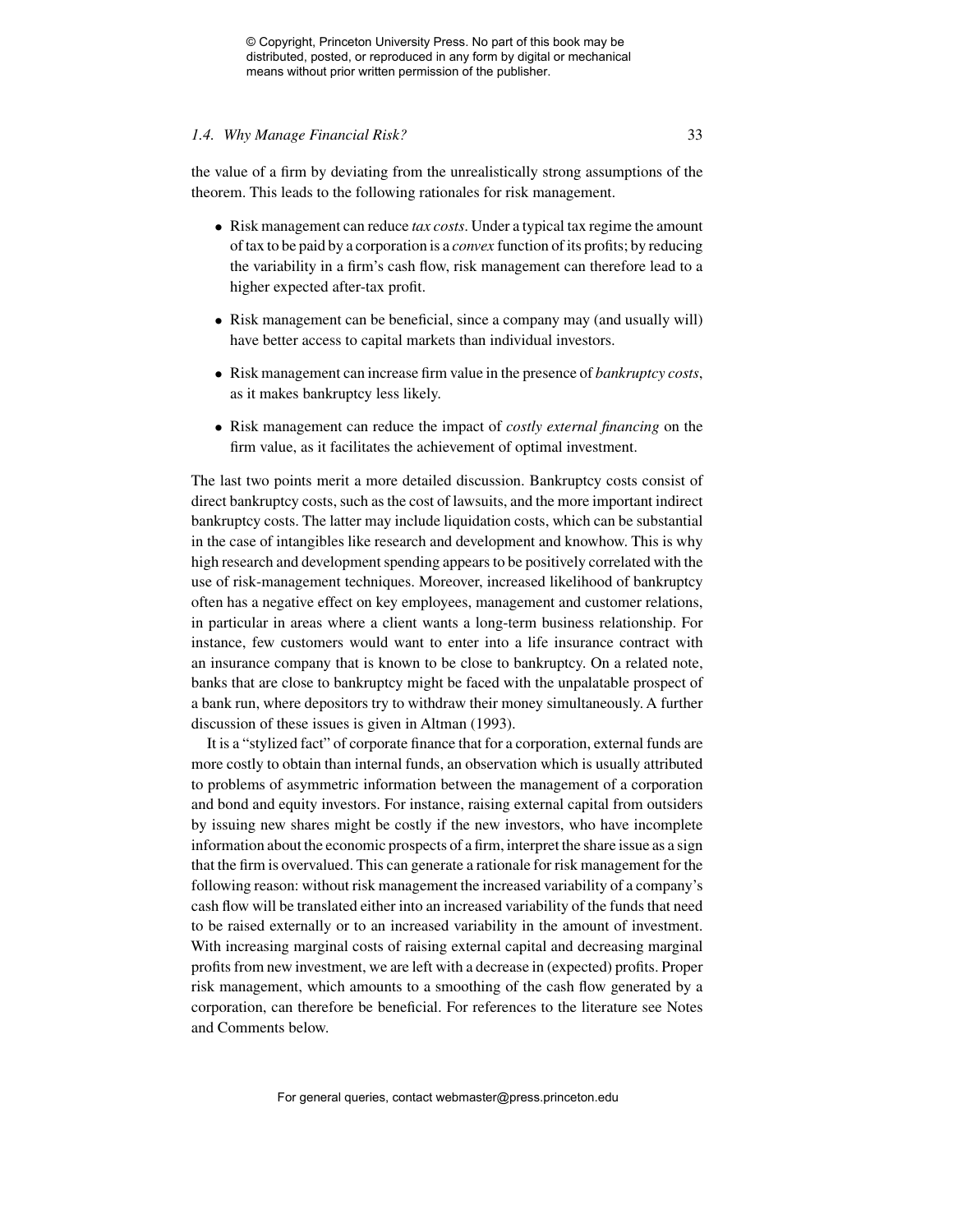34 *1. Risk in Perspective*

#### **1.5 Quantitative Risk Management**

The aim of this chapter has been to place QRM in a larger historical, regulatory and even societal framework, since a study of QRM without a discussion of its proper setting and motivation makes little sense. In the remainder of the book we adopt a somewhat narrower view and treat QRM as a quantitative science that uses the language of mathematics in general, and of probability and statistics in particular.

In this section we discuss the relevance of the Q in QRM, describe the quantitative modelling challenge that we have attempted to meet in this book, and end with thoughts on where QRM may lead in the future.

#### *1.5.1 The Q in QRM*

In Section 1.2.1 we discussed the view that the use of advanced mathematical modelling and valuation techniques has been a contributory factor in financial crises, particularly those attributed to derivative products, such as CDOs in the 2007–9 crisis. We have also referred to criticism of the quantitative, statistical emphasis of the modern regulatory framework in Section 1.3.3. These arguments must be taken seriously, but we believe that it is neither possible nor desirable to remove the quantitative element from risk management.

Mathematics and statistics provide us with a suitable language and appropriate concepts for describing financial risk. This is clear for complex financial products such as derivatives, which cannot be valued and handled without mathematical models. But the need for quantitative modelling also arises for simpler products, such as a book of mortgages for retail clients. The main risk in managing such a book is the occurrence of disproportionately many defaults: a risk that is directly related to the dependence between defaults (see Chapter 11 for details). In order to describe this dependence, we need mathematical concepts from multivariate statistics, such as correlations or copulas; if we want to carry out a simulation study of the behaviour of the portfolio under different economic scenarios, we need a mathematical model that describes the joint distribution of default events; if the portfolio is large, we will also need advanced simulation techniques to generate the relevant scenarios efficiently.

Moreover, mathematical and statistical methods can do better than they did in the 2007–9 crisis. In fact, providing concepts, techniques and tools that address some of the weaker points of current methodology is a main theme of our text and we come back to this point in the next section.

There is a view that, instead of using mathematical models, there is more to be learned about risk management through a *qualitative* analysis of historical case studies and the formulation of narratives. What is often overlooked by the nonspecialist is that mathematical models are themselves nothing more than narratives, albeit narratives couched in a precise symbolic language. Addressing the question "What is mathematics?", Gale and Shapley (1962) wrote: "Any argument which is carried out with sufficient precision is mathematical." Lloyd Shapley went on to win the 2012 Nobel Memorial Prize in Economic Science.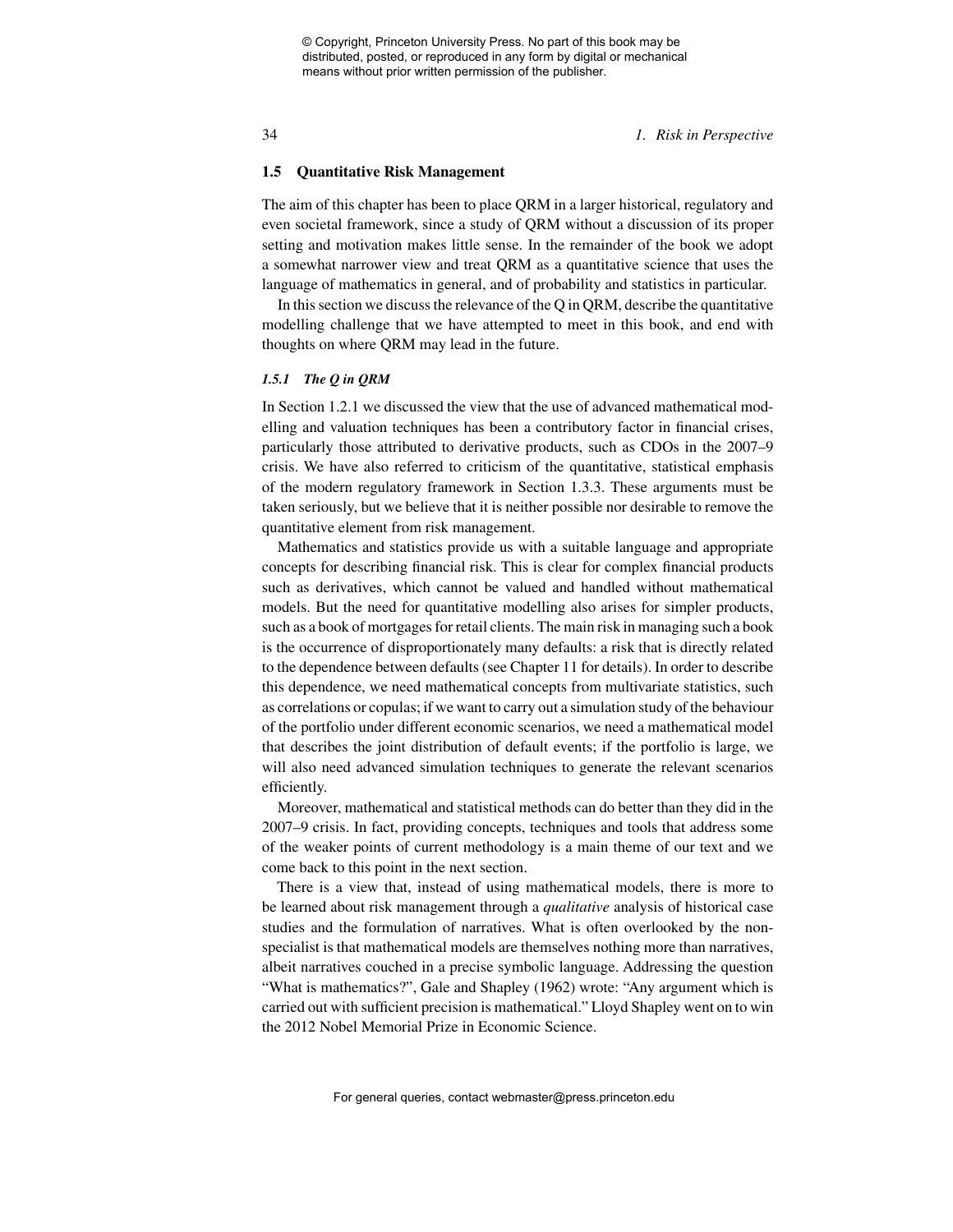#### *1.5. Quantitative Risk Management* 35

It is certainly true that mathematical methods can be misused. Mathematicians are very well aware that a mathematical result has not only a conclusion but, equally importantly, certain conditions under which it holds. Statisticians are well aware that inductive reasoning on the basis of models relies on the assumption that these conditions hold in the real world. This is especially true in economics, which as a social science is concerned with phenomena that are not easily described by clear mathematical or physical laws. By starting with questionable assumptions, models can be used (or manipulated) to deliver bad answers. In a talk on 20 March 2009, the economist Roger Guesnerie said, "For this crisis, mathematicians are innocent . . . and this in both meanings of the word." The implication is that quantitative risk managers must become more worldly about the ways in which models are used. But equally, the regulatory system needs to be more vigilant about the ways in which models can be gamed and the institutional pressures that can circumvent the best intentions of prudent quantitative risk managers.

We are firmly of the opinion—an opinion that has only been reinforced by our study of financial crises—that the Q in QRM is an essential part of the process. We reject the idea that the Q is part of the problem, and we believe that it remains (if applied correctly and honestly) a part of the solution to managing risk. In summary, we strongly agree with Shreve (2008), who said:

Don't blame the quants. Hire good ones instead and listen to them.

### *1.5.2 The Nature of the Challenge*

When we began this book project we set ourselves the task of defining a new discipline of QRM. Our approach to this task has had two main strands. On the one hand, we have attempted to put current practice onto a firmer mathematical footing, where, for example, concepts like P&L distributions, risk factors, risk measures, capital allocation and risk aggregation are given formal definitions and a consistent notation. In doing this we have been guided by the consideration of what topics should form the core of a course on QRM for a wide audience of students interested in risk-management issues; nonetheless, the list is far from complete and will continue to evolve as the discipline matures. On the other hand, the second strand of our endeavour has been to put together material on techniques and tools that go beyond current practice and address some of the deficiencies that have been repeatedly raised by critics. In the following paragraphs we elaborate on some of these issues.

*Extremes matter.* A very important challenge in QRM, and one that makes it particularly interesting as a field for probability and statistics, is the need to address unexpected, abnormal or extreme outcomes, rather than the expected, normal or average outcomes that are the focus of many classical applications. This is in tune with the regulatory view expressed by Alan Greenspan in 1995 at the Joint Central Bank Research Conference:

From the point of view of the risk manager, inappropriate use of the normal distribution can lead to an understatement of risk, which must be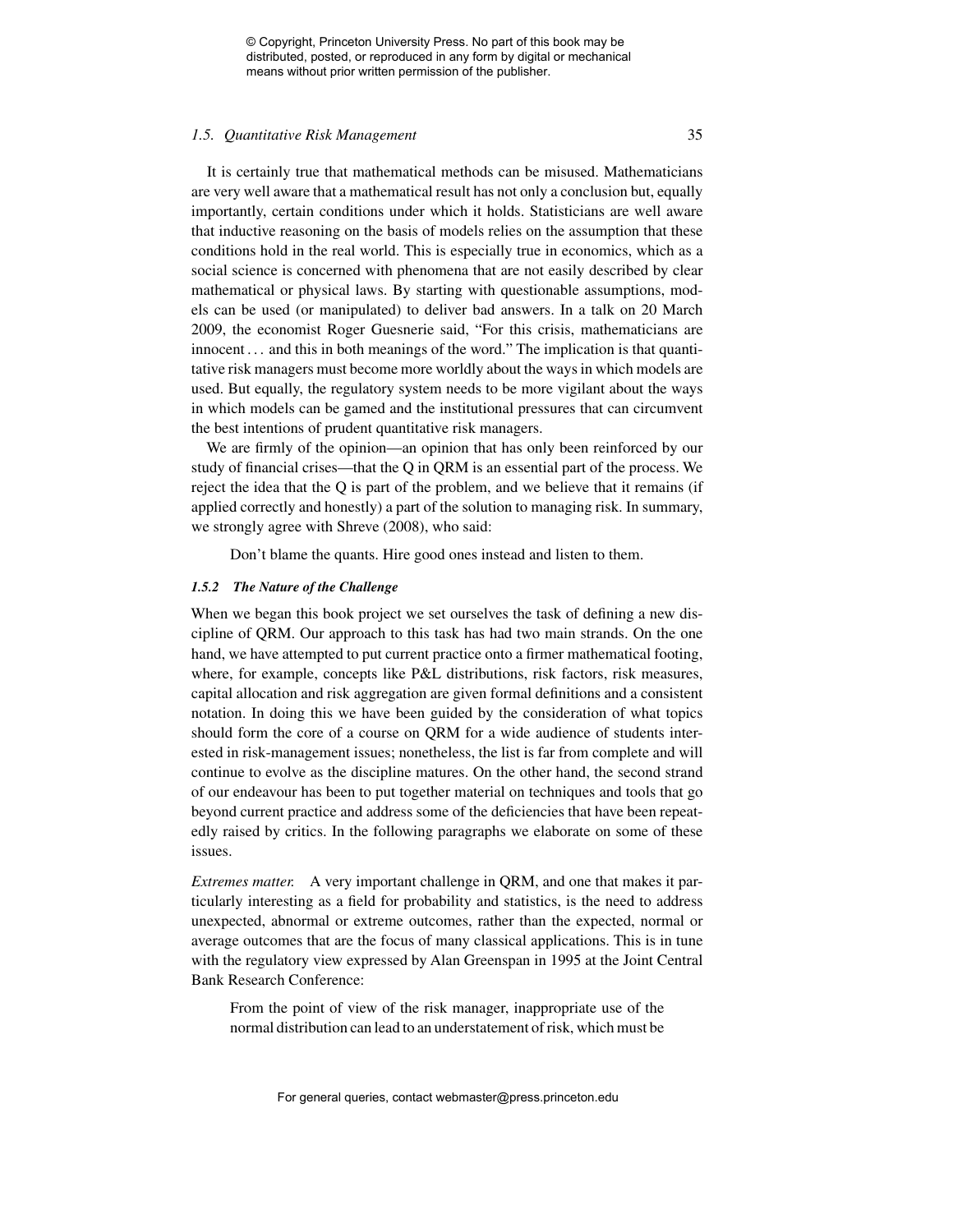#### 36 *1. Risk in Perspective*

balanced against the significant advantage of simplification. From the central bank's corner, the consequences are even more serious because we often need to concentrate on the left tail of the distribution in formulating lender-of-last-resort policies. Improving the characterization of the distribution of extreme values is of paramount importance.

While the quote is older, the same concern about underestimation of extremes is raised in a passage in the Turner Review (Lord Turner 2009):

Price movements during the crisis have often been of a size whose probability was calculated by models (even using longer-term inputs) to be almost infinitesimally small. This suggests that the models systematically underestimated the chances of small probability high impact events.... It is possible that financial market movements are inherently characterized by fat-tail distributions. VaR models need to be buttressed by the application of stress test techniques which consider the impact of extreme movements beyond those which the model suggests are at all probable.

Much space in our book is devoted to models for financial risk factors that go beyond the normal (or Gaussian) model and attempt to capture the related phenomena of heavy or fat tails, excess volatility and extreme values.

*The interdependence and concentration of risks.* A further important challenge is presented by the multivariate nature of risk. Whether we look at market risk or credit risk, or overall enterprise-wide risk, we are generally interested in some form of aggregate risk that depends on high-dimensional vectors of underlying risk factors, such as individual asset values in market risk or credit spreads and counterparty default indicators in credit risk.

A particular concern in our multivariate modelling is the phenomenon of dependence between extreme outcomes, when many risk factors move against us simultaneously. In connection with the LTCM case (see Section 1.2.1) we find the following quote in *Business Week* (September 1998):

Extreme, synchronized rises and falls in financial markets occur infrequently but they do occur. The problem with the models is that they did not assign a high enough chance of occurrence to the scenario in which many things go wrong at the same time—the "perfect storm" scenario.

In a perfect storm scenario the risk manager discovers that portfolio diversification arguments break down and there is much more of a concentration of risk than had been imagined. This was very much the case with the 2007–9 crisis: when borrowing rates rose, bond markets fell sharply, liquidity disappeared and many other asset classes declined in value, with only a few exceptions (such as precious metals and agricultural land), a perfect storm was created.

We have mentioned (see Section 1.2.1) the notorious role of the Gauss copula in the 2007–9 financial crisis. An April 2009 article in the *Economist*, with the title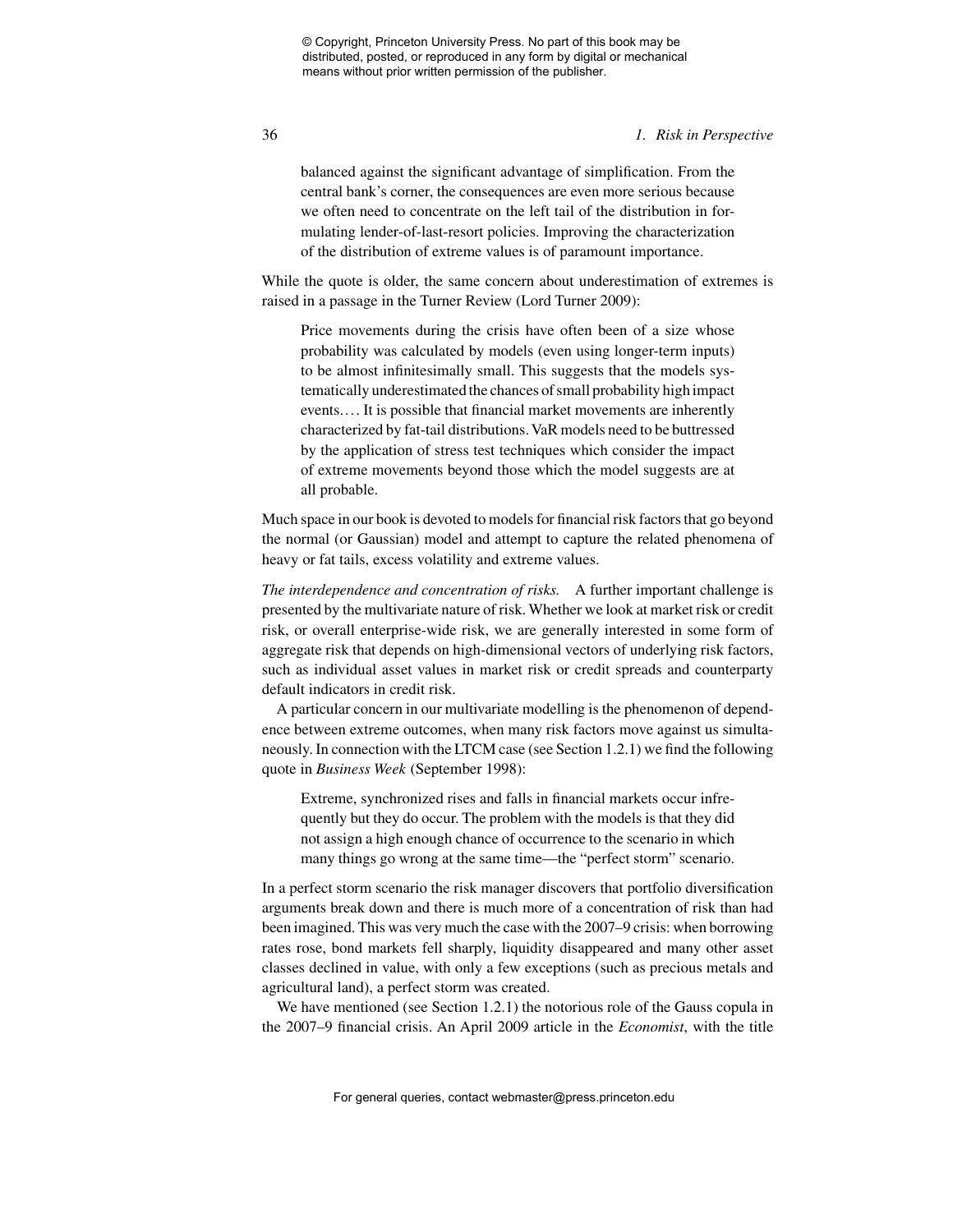#### *1.5. Quantitative Risk Management* 37

"In defence of the Gaussian copula", evokes the environment at the time of the securitization boom:

By 2001, correlation was a big deal. A new fervour was gripping Wall Street—one almost as revolutionary as that which had struck when the Black–Scholes model brought about the explosion in stock options and derivatives in the early 1980s. This was structured finance, the culmination of two decades of quants on Wall Street.... The problem, however, was correlation. The one thing any off-balance-sheet securitisation could not properly capture was the interrelatedness of all the hundreds of thousands of different mortgage loans they owned.

The Gauss copula appeared to solve this problem by offering a model for the correlated times of default of the loans or other credit-risky assets; the perils of this approach later became clear. In fact, the Gauss copula is not an example of the use of oversophisticated mathematics; it is a relatively simple model that is difficult to calibrate reliably to available market information. The modelling of dependent credit risks, and the issue of model risk in that context, is a subject we look at in some detail in our treatment of credit risk.

*The problem of scale.* A further challenge in QRM is the typical scale of the portfolios under consideration; in the most general case, a portfolio may represent the entire position in risky assets of a financial institution. Calibration of detailed multivariate models for all risk factors is an almost impossible task, and any sensible strategy must involve dimension reduction; that is to say, the identification of key risk drivers and a concentration on modelling the main features of the overall risk landscape.

In short, we are forced to adopt a fairly broad-brush approach. Where we use econometric tools, such as models for financial return series, we are content with relatively simple descriptions of individual series that capture the main phenomenon of volatility, and which can be used in a parsimonious multivariate factor model. Similarly, in the context of portfolio credit risk, we are more concerned with finding suitable models for the default dependence of counterparties than with accurately describing the mechanism for the default of an individual, since it is our belief that the former is at least as important as the latter in determining the risk of a large diversified portfolio.

*Interdisciplinarity.* Another aspect of the challenge of QRM is the fact that ideas and techniques from several existing quantitative disciplines are drawn together. When one considers the ideal education for a quantitative risk manager of the future, then a combined quantitative skill set should undoubtedly include concepts, techniques and tools from such fields as mathematical finance, statistics, financial econometrics, financial economics and actuarial mathematics. Our choice of topics is strongly guided by a firm belief that the inclusion of modern statistical and econometric techniques and a well-chosen subset of actuarial methodology are essential for the establishment of best-practice QRM. QRM is certainly not just about financial mathematics and derivative pricing, important though these may be.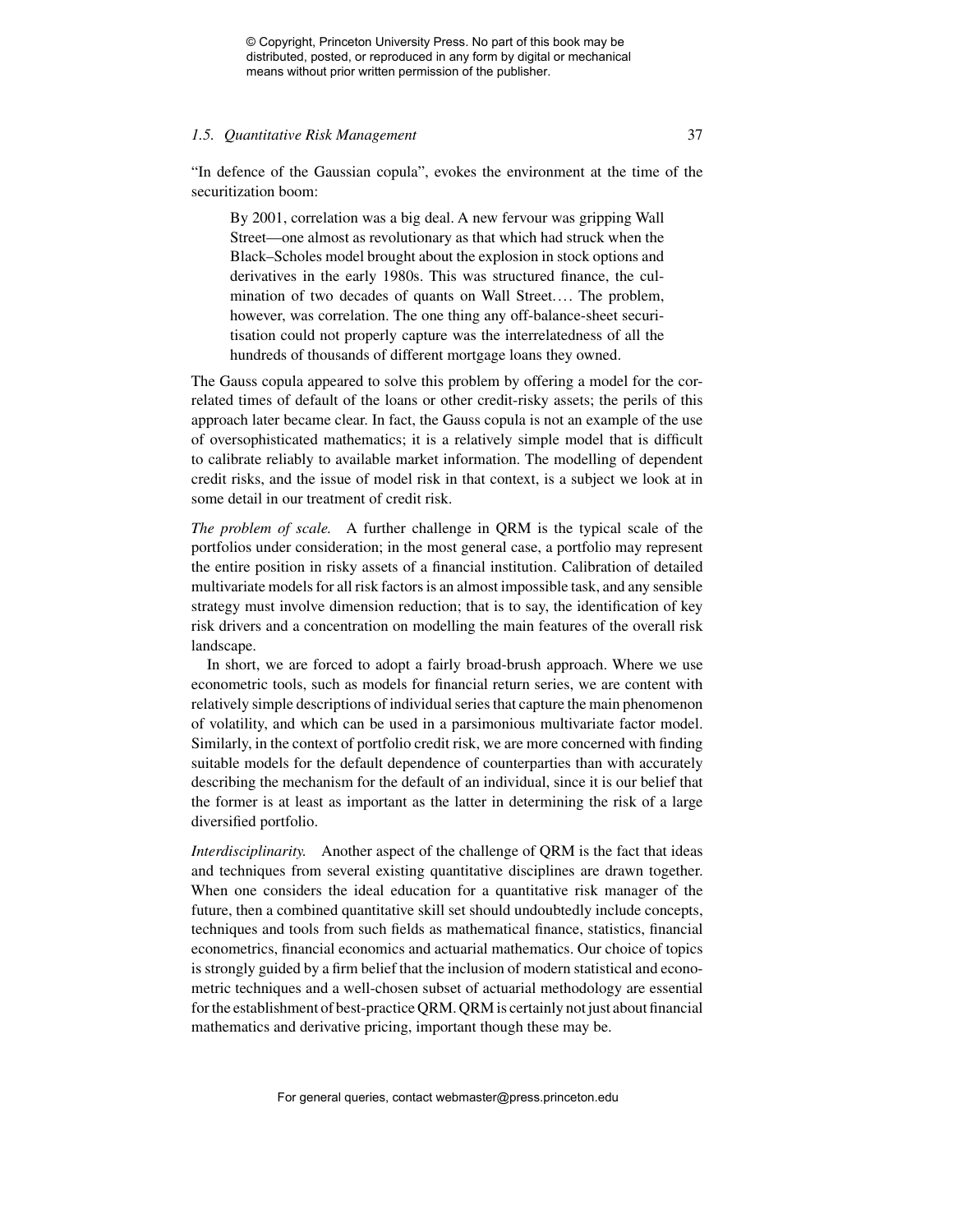#### 38 *1. Risk in Perspective*

*Communication and education.* Of course, the quantitative risk manager operates in an environment where additional non-quantitative skills are equally important. Communication is certainly an important skill: risk professionals, by the definition of their duties, will have to interact with colleagues with diverse training and backgrounds, at all levels of their organization. Moreover, a quantitative risk manager has to familiarize him or herself quickly with all-important market practice and institutional details. A certain degree of humility will also be required to recognize the role of QRM in a much larger picture.

A lesson from the 2007–9 crisis is that improved education in QRM is essential; from the front office to the back office to the boardroom, the users of models and their outputs need to be better trained to understand model assumptions and limitations. This task of educating users is part of the role of a quantitative risk manager, who should ideally have (or develop) the pedagogical skills to explain methods and conclusions to audiences at different levels of mathematical sophistication.

### *1.5.3 QRM Beyond Finance*

The use of QRM technology is not restricted to the financial services industry, and similar developments have taken place, or are taking place, in other sectors of industry. Some of the earliest applications of QRM are to be found in the manufacturing industry, where similar concepts and tools exist under names like reliability or total quality control. Industrial companies have long recognized the risks associated with bringing faulty products to the market. The car manufacturing industry in Japan, in particular, was an early driving force in this respect.

More recently, QRM techniques have been adopted in the transport and energy industries, to name but two. In the case of energy, there are obvious similarities with financial markets: electrical power is traded on energy exchanges; derivatives contracts are used to hedge future price uncertainty; companies optimize investment portfolios combining energy products with financial products; some Basel methodology can be applied to modelling risk in the energy sector. However, there are also important dissimilarities due to the specific nature of the industry; most importantly, there are the issues of the cost of storage and transport of electricity as an underlying commodity, and the necessity of modelling physical networks including the constraints imposed by the existence of national boundaries and quasi-monopolies.

There are also markets for environmental emission allowances. For example, the Chicago Climate Futures Exchange offers futures contracts on sulphur dioxide emissions. These are traded by industrial companies producing the pollutant in their manufacturing process, and they force such companies to consider the cost of pollution as a further risk in their risk landscape.

A natural consequence of the evolution of QRM thinking in different industries is an interest in the transfer of risks between industries; this process is known as alternative risk transfer. To date the best examples of risk transfer are between the insurance and banking industries, as illustrated by the establishment of catastrophe futures by the Chicago Board of Trade in 1992. These came about in the wake of Hurricane Andrew, which caused \$20 billion of insured losses on the East Coast of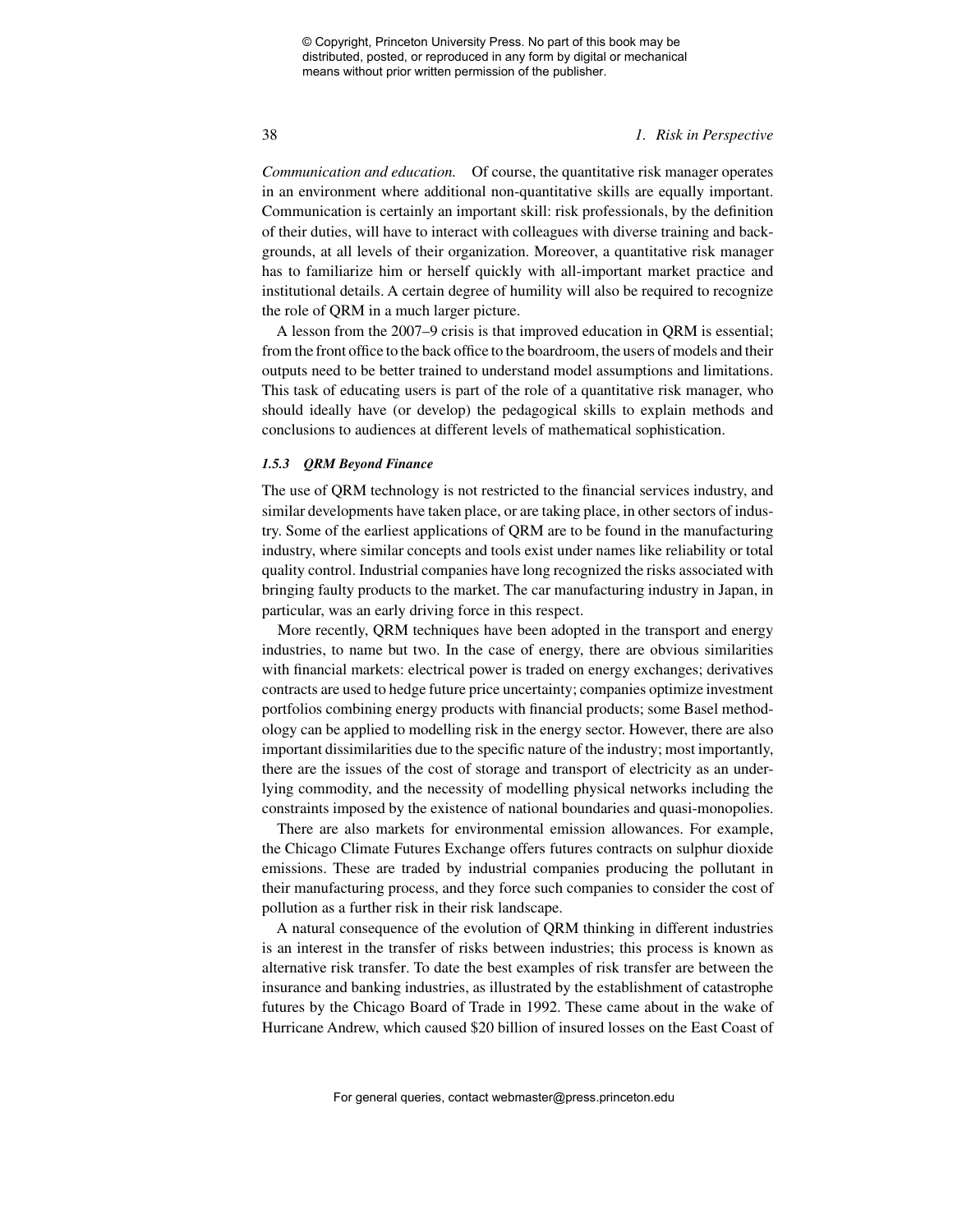#### *1.5. Quantitative Risk Management* 39

the US. While this was a considerable event for the insurance industry in relation to overall reinsurance capacity, it represented only a drop in the ocean compared with the daily volumes traded worldwide on financial exchanges. This led to the recognition that losses could be covered in future by the issuance of appropriately structured bonds with coupon streams and principal repayments dependent on the occurrence or non-occurrence of well-defined natural catastrophe events, such as storms and earthquakes.

A speculative view of where these developments may lead is given by Shiller (2003), who argues that the proliferation of risk-management thinking coupled with the technological sophistication of the twenty-first century will allow any agent in society, from a company to a country to an individual, to apply QRM methodology to the risks they face. In the case of an individual this may be the risk of unemployment, depreciation in the housing market or investment in the education of children.

#### **Notes and Comments**

The language of probability and statistics plays a fundamental role throughout this book, and readers are expected to have a good knowledge of these subjects. At the elementary level, Rice (1995) gives a good first introduction to both. More advanced texts in probability and stochastic processes are Williams (1991), Resnick (1992) and Rogers and Williams (1994); the full depth of these texts is certainly not required for the understanding of this book, though they provide excellent reading material for more mathematically sophisticated readers who also have an interest in mathematical finance. Further recommended texts on statistical inference include Casella and Berger (2002), Bickel and Doksum (2001), Davison (2003) and Lindsey (1996).

In our discussion of risk and randomness in Section 1.1.1 we mentioned Knight (1921) and Keynes (1920), whose classic texts are very much worth revisiting. Knightian uncertainty refers to uncertainty that cannot be measured and is sometimes contrasted with risks that can be measured using probability. This relates to the more recent idea of a Black Swan event, a term popularized in Taleb (2007) but introduced in Taleb (2001). Black swans were believed to be imaginary creatures until the European exploration of Australia and the name is applied to unprecedented and unpredictable events that challenge conventional beliefs and models. Donald Rumsfeld, a former US Secretary of Defense, referred to "unknown unknowns" in a 2002 news briefing on the evidence for the presence of weapons of mass destruction in Iraq.

An excellent text on the history of risk and probability with financial applications in mind is Bernstein (1998). We also recommend Shiller (2012) for more on the societal context of financial risk management. A thought-provoking text addressing risk on Wall Street from a historical perspective is Brown (2012).

For the mathematical reader looking to acquire more knowledge about the relevant economics we recommend Mas-Colell, Whinston and Green (1995) for microeconomics, Campbell, Lo and MacKinlay (1997) or Gouriéroux and Jasiak (2001) for econometrics, and Brealey and Myers (2000) for corporate finance. From the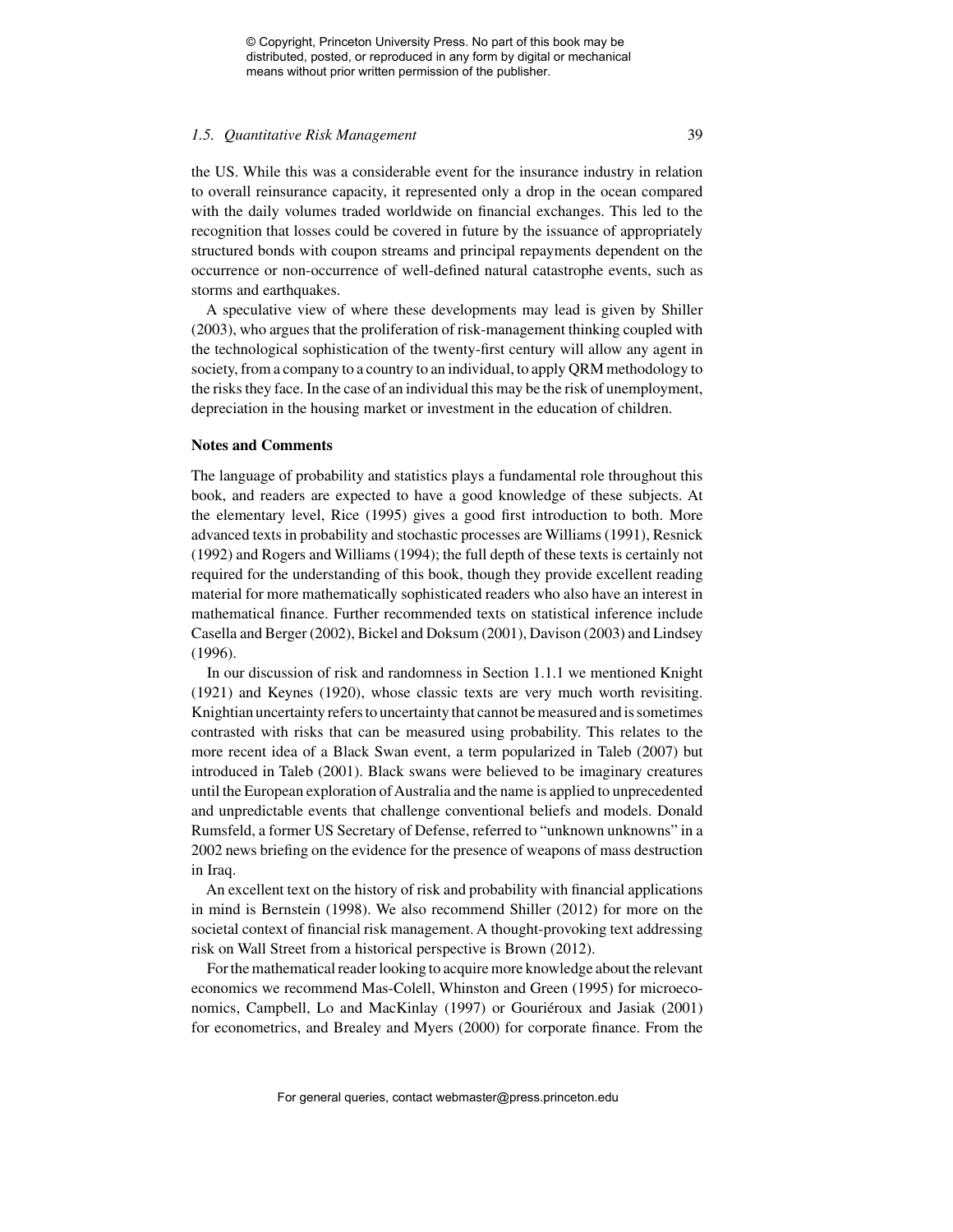#### 40 *1. Risk in Perspective*

vast literature on options, an entry-level text for the general reader is Hull (2014). At a more mathematical level we like Bingham and Kiesel (2004), Musiela and Rutkowski (1997), Shreve (2004a) and Shreve (2004b). One of the most readable texts on the basic notion of options is Cox and Rubinstein (1985). For a rather extensive list of the kind of animals to be found in the zoological garden of derivatives, see, for example, Haug (1998).

There are several texts on the spectacular losses that occurred as the result of speculative trading and the careless use of derivatives. For a historical overview of financial crises, see Reinhart and Rogoff (2009), as well as the much earlier Galbraith (1993) and Kindleberger (2000). Several texts exist on more recent crises; we list only a few. The LTCM case is well documented in Dunbar (2000), Lowenstein (2000) and Jorion (2000), the latter particularly focusing on the technical risk-measurement issues involved. Boyle and Boyle (2001) give a very readable account of the Orange County, Barings and LTCM stories (see also Jacque 2010). For the Equitable Life case see the original Penrose Report, published by the UK government (Lord Penrose 2004), or an interesting paper by Roberts (2012). Many books have emerged on the 2007–9 crisis; early warnings are well summarized, under Greenspan's memorable "irrational exuberance" phrase, in a pre-crisis book by Shiller (2000), and the postmortem by the same author is also recommended (Shiller 2008).

An overview of options embedded in life insurance products is given in Dillmann (2002), guarantees are discussed in detail in Hardy (2003), and Briys and de Varenne (2001) contains an excellent account of risk-management issues facing the (life) insurance industry. For risk-management and valuation issues underlying life insurance, see Koller (2011) and Møller and Steffensen (2007). Market-consistent actuarial valuation is discussed in Wüthrich, Bühlmann and Furrer (2010).

The historical development of banking regulation is well described in Crouhy, Galai and Mark (2001) and Steinherr (1998). For details of the current rules and regulations coming from the Basel Committee, see its website at www.bis.org/bcbs. Besides copies of the various accords, one can also find useful working papers, publications and comments written by stakeholders on the various consultative packages. For Solvency II and the Swiss Solvency Test, many documents are to be found on the web. Comprehensive textbook accounts are Sandström (2006) and Sandström  $(2011)$ , and a more technical treatment is found in Wüthrich and Merz  $(2013)$ . The complexity of risk-management methodology in the wake of Basel II is critically addressed by Hawke (2003), from his perspective as US Comptroller of the Currency. Among the numerous texts written after the 2007–9 crisis, we found all of Rochet (2008), Shin (2010), Dewatripont, Rochet and Tirole (2010) and Bénéplanc and Rochet (2011) useful. For a discussion of issues related to the use of fair-value accounting during the financial crisis, see Ryan (2008).

For a very detailed overview of relevant practical issues underlying risk management, we again strongly recommend Crouhy, Galai and Mark (2001). A text stressing the use of VaR as a risk measure and containing several worked examples is Jorion (2007), whose author also has a useful teaching manual on the same subject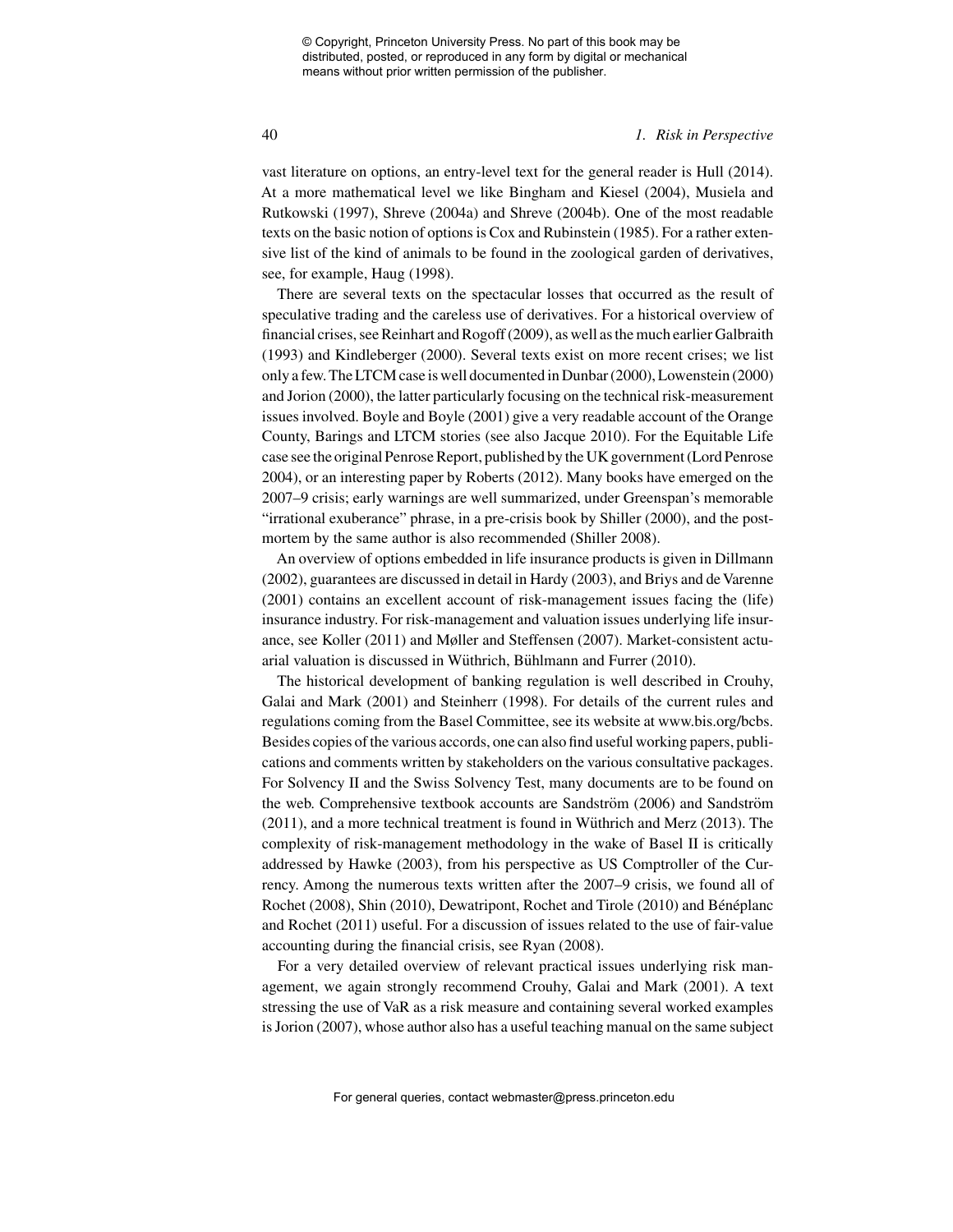#### *1.5. Quantitative Risk Management* 41

(Jorion 2002b). Insurance-related issues in risk management are nicely presented in Doherty (2000).

For a comprehensive discussion of the management of bank capital given regulatory constraints, see Matten (2000), Klaassen and van Eeghen (2009) and Admati and Hellwig (2013). Graham and Rogers (2002) contains a discussion of risk management and tax incentives. A formal account of the Modigliani–Miller Theorem and its implications can be found in many textbooks on corporate finance: a standard reference is Brealey and Myers (2000), and de Matos (2001) gives a more theoretical account from the perspective of modern financial economics. Both texts also discuss the implications of informational asymmetries between the various stakeholders in a corporation. Formal models looking at risk management from a corporate-finance angle are to be found in Froot and Stein (1998), Froot, Scharfstein and Stein (1993) and Stulz (1996, 2002). For a specific discussion on corporate-finance issues in insurance, see Froot (2007) and Hancock, Huber and Koch (2001).

There are several studies on the use of risk-management techniques for nonfinancial firms (see, for example, Bodnar, Hayt and Marston 1998; Geman 2005, 2009). Two references in the area of the reliability of industrial processes are Bedford and Cooke (2001) and Does, Roes and Trip (1999). Interesting edited volumes on alternative risk transfer are Shimpi (2001), Barrieu and Albertini (2009) and Kiesel, Scherer and Zagst (2010); a detailed study of model risk in the alternative risk transfer context is Schmock (1999). An area we have not mentioned so far in our discussion of QRM in the future is that of real options. A real option is the right, but not the obligation, to take an action (e.g. deferring, expanding, contracting or abandoning) at a predetermined cost called the exercise price. The right holds for a predetermined period of time—the life of the option. This definition is taken from Copeland and Antikarov (2001). Examples of real options discussed in the latter are the valuation of an internet project and of a pharmaceutical research and development project. A further useful reference is Brennan and Trigeorgis (1999).

A well-written critical view of the failings of the standard approach to risk management is given in Rebonato (2007). And finally, for an entertaining text on the biology of the much criticized "homo economicus", we like Coates (2012).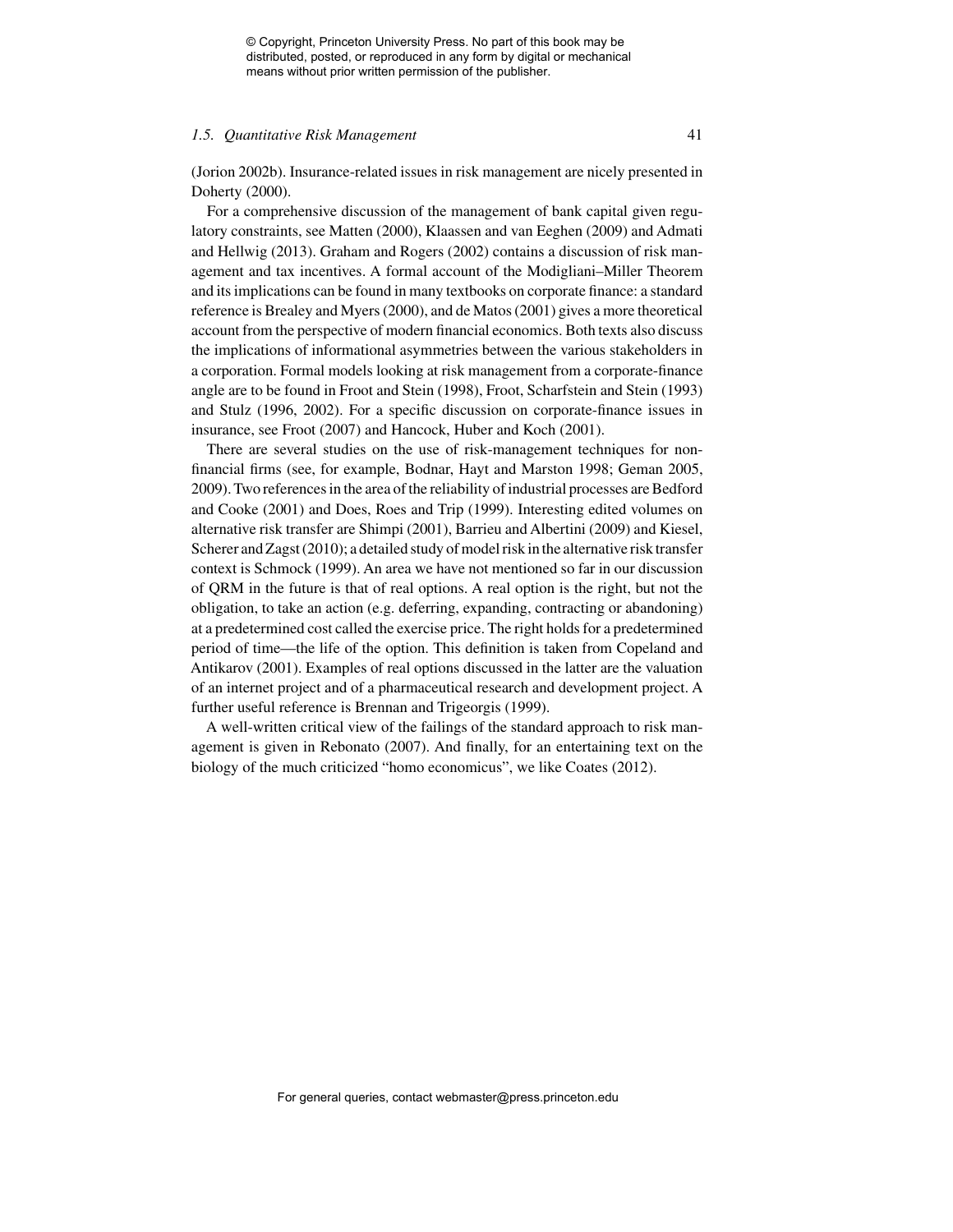## **Index**

2007–9 financial crisis, 13 ABS (asset-backed security), 478 accounting, 43 amortized cost, 43 book value, 44, 51 fair value, *see* fair-value accounting actuarial methods, 447, 512 view of risk management, 7 affine models (credit), 416 affine jump diffusion, 420 affine term structure, 417 computation of credit spreads, 422 mathematical aspects, 424 Ricatti equation, 418 aggregate loss distribution, *see also* compound sum, 514 aggregating risk, 299 across loss distributions, 300 across risk factors, 302 bounding aggregate risk, 305 fully integrated approach, 303 modular approach, 303 under elliptical assumptions, 301 using copulas, 269, 304 AIC, 650 AIG case, 14 Akaike information criterion (AIC), 650 alternative risk transfer, 38, 41 annuity, 52 ARCH models, 112 as stochastic recurrence equations, 114 estimation maximum likelihood, 123 using QML, 125, 126 extremal index, 142 kurtosis, 117 parallels with AR, 117 stationarity, 115 Archimedean copulas, 259, 566 credit risk modelling, 443, 490 dependence measures Kendall's tau, 261 tail dependence, 261 estimation using rank correlation, 267

generators, 260 Laplace–Stieltjes transforms, 262 Williamson *d*-transforms, 567 multivariate, 261, 566 non-exchangeable, 568 bivariate, 568 multivariate, 569 simulation, 263 survival copulas of simplex distributions, 567 ARIMA models, 105 ARMA models, 100 as models for conditional mean, 104 estimation, 108 extremal index, 142 multivariate, 542 prediction, 109 with GARCH errors, 121 asset-backed security (ABS), 478 assets, 42 autocorrelation function, 99 autocovariance function, 98 backtesting, 351 estimates of the predictive distribution, 363 expected shortfall estimates, 354 using elicitability theory, 358 VaR estimates, 352 balance sheet, 42 bank, 43 insurer, 44 bank run, 45 banking book, 21, 22 Barings case, 10 base correlation, 495 Basel regulatory framework, 16, 20, 62 1996 amendment and VaR models, 17 Basel I, 16 Basel II, 17 Basel 2.5, 18, 23 incremental risk charge, 23, 67 stressed VaR, 23, 67 Basel III, 18, 24 funding liquidity rules, 25 leverage ratio, 24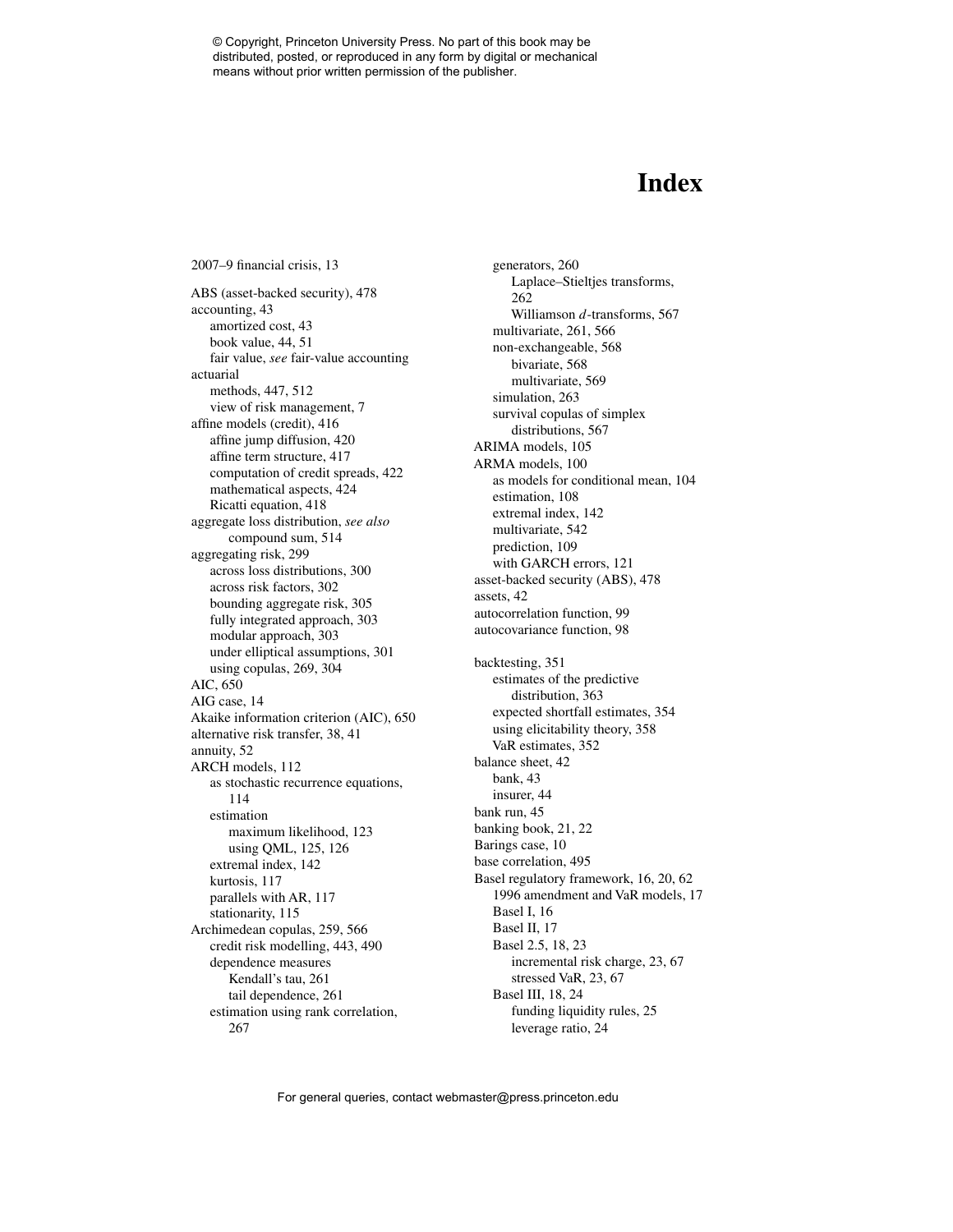#### 688 *Index*

Basel regulatory framework (*continued*) capital ratios, 24 credit risk in the banking book, 17, 22, 372, 455 IRB formula, 455 criticism of, 28 market risk in the trading book, 23, 67, 325 operational risk, 24, 503 three-pillar concept, 21 BEKK GARCH model, 552 Bernoulli mixture models, 436 beta mixing distribution, 438 estimation exchangeable case, 466 using GLMMs, 470, 472 large-portfolio asymptotics, 449, 452 mixing distributions beta, 438 logit-normal, 438 probit-normal, 438 Monte Carlo methods for, 457 beta distribution, 645 binomial expansion technique (Moody's BET), 449 Black Swan, 4, 39 Black–Scholes, 9 evidence against model, 81 formula, 49, 383 Greeks, 50 model, 57, 381 bonds, 368 corporate, 368 mapping of portfolios, 329 pricing in affine models, 422 sovereign, 368 treasuries, 368 zero-coupon, 329 bottom-up models credit, 602 multivariate modelling, 221 capital, 45 allocation, 315 economic, 45 equity, 43, 45 regulatory, 45, 67 Basel framework, 455 Solvency II framework, 46 Tier 1 and Tier 2, 24, 46 CCC (constant conditional correlation) GARCH model, 547

CDO (collateralized debt obligation), 12, 477 based on credit indices, 483 collateralized bond obligation (CBO), 477 collateralized loan obligation (CLO), 477 correlation skew, 494 empirical properties, 496 dynamic hedging, 602 effect of default dependence, 479 implied copula models, 497 implied tranche correlation, 495 pricing in factor copula models, 491 large-portfolio approximation, 493 normal and Poisson approximation, 494 synthetic tranches, 483 tranches, 477 CDS (credit default swap), 12, 370 calibration to spread curves, 403 debate about, 371 naked position, 371 pay-off description, 402 pricing with deterministic hazard rates, 401 pricing with doubly stochastic default times, 413 spreads, 402, 423 characteristic function, 176 Chicago Mercantile Exchange, 63 CIR (Cox–Ingersoll–Ross) model, 418 Clayton copula, 229, 259 credit risk and incomplete information, 629 Kendall's tau, 261 limiting lower threshold copula, 595, 596 lower tail dependence, 248 survival copula in CDA of Galambos copula, 587 survival copula of bivariate Pareto, 232 coherent risk measures, 72, 275 coherence of VaR for elliptical risks, 295 definition, 74 distortion risk measures, 288 dual representation, 280 expected shortfall, 283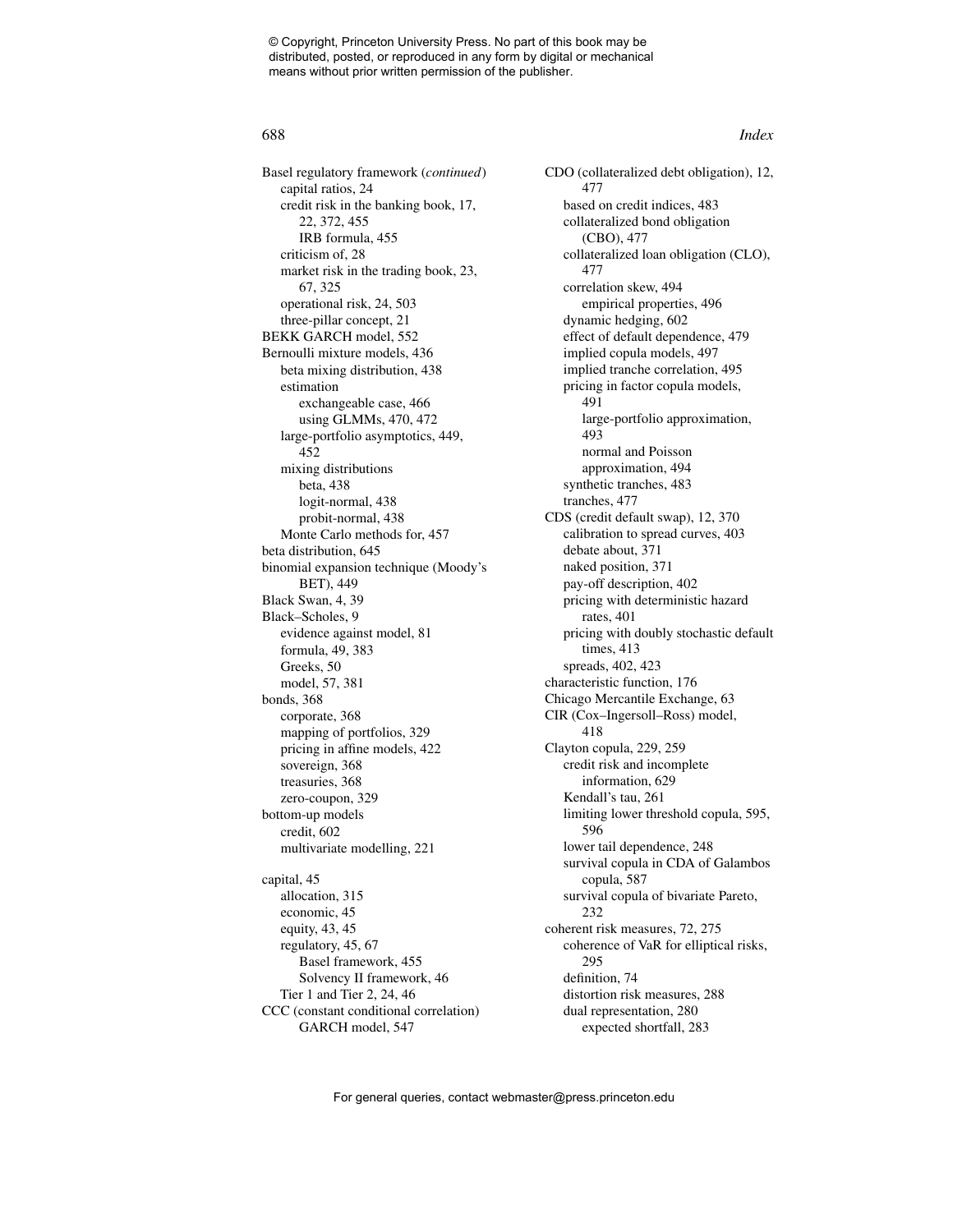#### *Index* 689

examples expected shortfall, 76, 283 expectile, 292 Fischer premium principle, 77 generalized scenarios, 77, 279 proportional odds family, 289 non-coherence of VaR, 74, 310 representation as stress tests for linear portfolios, 293 collateralization, 609 strategies, 610 performance of, 637 collateralized debt obligation, *see* CDO comonotonicity, 226, 236 comonotone additivity of risk measures, 288 comonotone additivity of VaR, 237 completeness of market, 396 compound distribution mixed Poisson, 525 negative binomial, 515 Poisson, 515 approximation, 518, 519 convolutions, 517 justification of Poisson assumption, 516 compound sum, 514 approximation normal approximation, 518 translated-gamma approximation, 519 Laplace–Stieltjes transform, 514 moments, 516 negative binomial example, 515 Panjer recursion, 522 Poisson example, 515 tail of distribution, 525 concentration risk, 36 concordance, 244 conditional independence structure, 442 conditionally independent default times, 612 recursive simulation, 614 threshold simulation, 613 contagion, *see* default contagion convex analysis, 277 convex risk measures, 72, 275, 286 definition, 74 dual representation, 280 exponential loss function, 285 penalty function, 282 non-coherent example, 278 convexity of bond portfolio, 331

copulas, 220 comonotonicity, 236 countermonotonicity, 237 credit risk models, 487 using factor copulas, *see also* factor copula models, i, 488 densities, 233 domain of attraction, 586 estimation, 265 maximum likelihood, 270 method using rank correlations, 266 examples, 225 Clayton, *see* Clayton copula Frank, 259 Galambos, 585 Gaussian, *see* Gauss copula generalized Clayton, 259 grouped *t*, 257 Gumbel, *see* Gumbel copula skewed *t*, 257 *t* copula, *see t* copula exchangeability, 234 families Archimedean, *see* Archimedean copulas extreme value, *see* extreme value copulas limiting threshold copulas, *see* threshold copulas normal mixture copulas, 249 radial symmetry, 232 risk aggregation, 269, 304 Sklar's Theorem, 222 survival copulas, 232 correlation, 175, 238 attainable range for fixed margins, 241 conditional, 89 cross-correlation, 88 matrix, 175 estimation in elliptical models, 203 function, 540 standard sample estimator, 177 pitfalls and fallacies, 239 rank, *see* Kendall's tau and Spearman's rho rolling estimates, 89 serial, 79 variation over time, 88 correlogram, 80, 82, 103, 105, 113, 120, 128, 543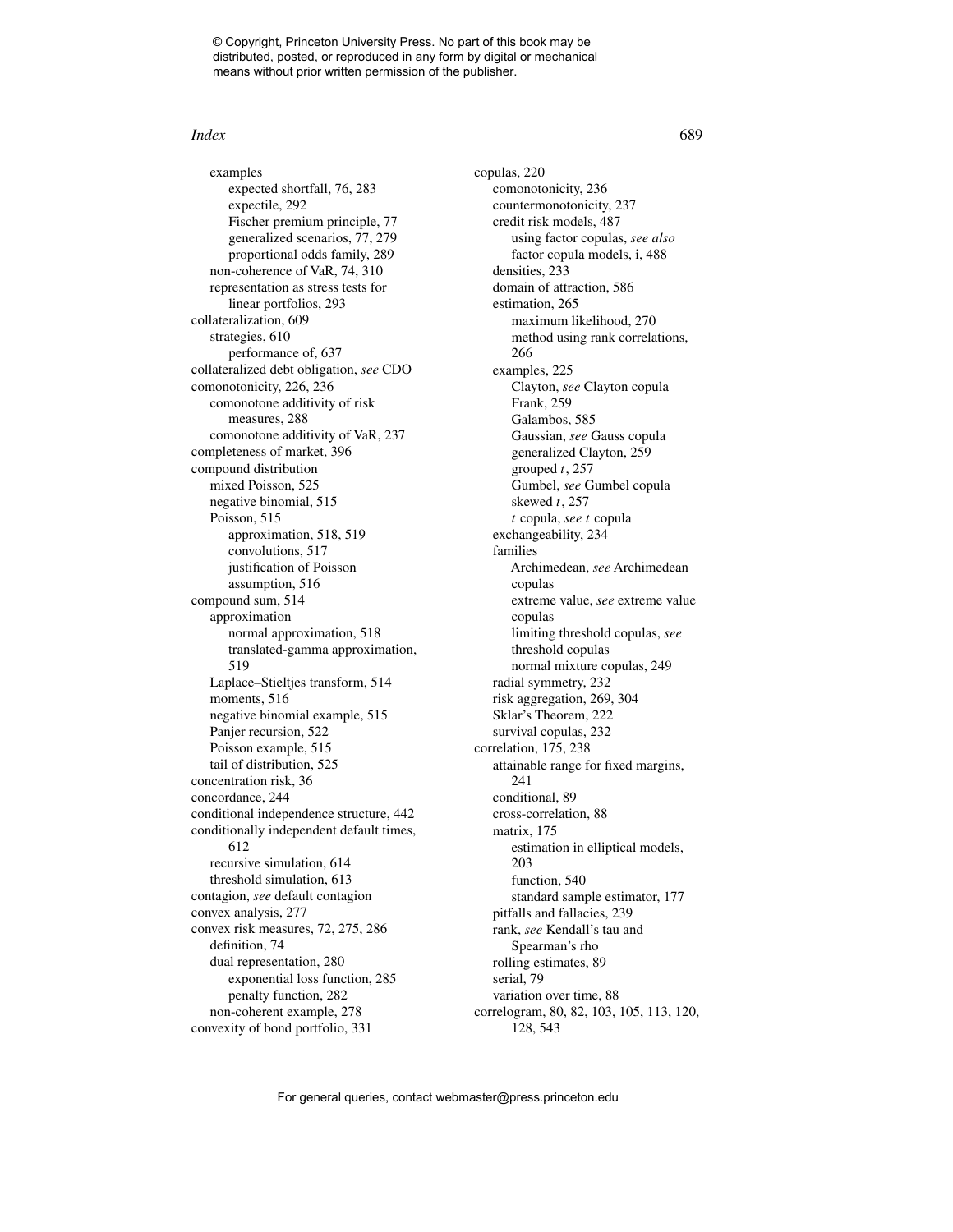countermonotonicity, 226, 237 counterparty risk, 603 collateralization, 369, 603 management of, 369 netting, 608 overview, 369 value adjustments for, *see* credit value adjustments counting process, 527 covariance matrix, 175 estimation in elliptical models, 203 function, 539 standard sample estimator, 177 Cox processes, *see* doubly stochastic processes Cox random time, *see* doubly stochastic random time Cox–Ingersoll–Ross (CIR) model, 418 credit default swap, *see* CDS credit derivatives, 367 based on credit indices, 481 basket default swaps, 487 credit-linked note, 371 first-to-default swap, *see* first-to-default swap portfolio products, 476 survival claim, 411 credit index, 481 swap, 482 pricing in factor copula models, 491 credit ratings, 374 Markov chain models, 377, 379 transition probability matrix, 374 credit risk, 5, 44, 366 and incomplete information, 625 dynamic models, 599 EAD (exposure at default), 372 importance of dependence modelling, 425 LGD (loss given default), 373 management of, 366 PD (probability of default), 372 pricing with stochastic hazard rate, 406 regulatory treatment, 455 statistical methods for, 464 treatment in Basel framework, 22 credit scores, 374 credit spread, 385 in reduced-form models, 422 in structural models, 385 relation to default intensities, 414

credit value adjustments, 604 BCVA, 606 CVA, 606 DVA, 606 with collateralization, 609, 610 with conditionally independent defaults, 622 wrong-way risk, 607 credit-migration models, 389 embedding in firm-value models, 389 credit-risky securities, *see* credit derivatives CreditRisk+, 444, 513, 525 negative binomial distribution, 446 numerical methods for, 449 cross-correlogram, 542 CVA, *see* credit value adjustments DCC (dynamic conditional correlation) GARCH model, 549 DD (distance to default), 388 declustering of extremes, 169 default, 5 contagion, 601 information-based, 632 correlation, 427 conditionally independent defaults and, 621 estimation, 467, 473 in exchangeable Bernoulli mixture models, 438 link to asset correlation, 428 intensity, 409, 615 in models with incomplete information, 627 relation to hazard rate, 409 probability, 23 empirical behaviour, 404 in the Merton model, 381 physical versus risk-neutral, 404 delta of option, 50, 328 delta–gamma approximation, 327 dependence measures, 235 correlation, *see* correlation rank correlation, *see* rank correlation tail-dependence coefficients, *see* tail dependence dependence uncertainty, 305 depth set, 295, 297 devolatized process, 548 discordance, 244 distortion risk measures, 286 coherence of, 288 comonotone additivity of, 288

#### 690 *Index*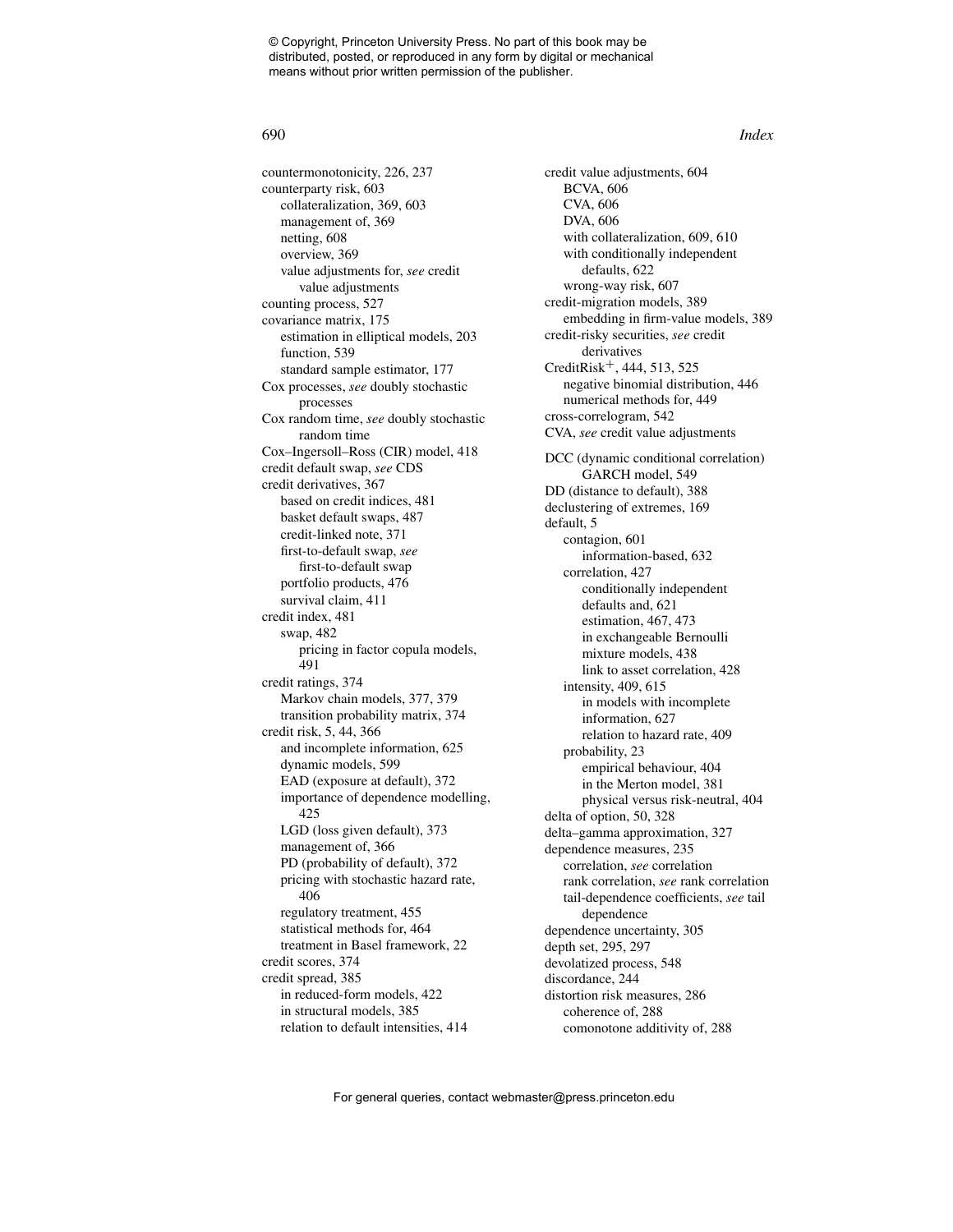#### *Index* 691

proportional odds family, 289 spectral risk measures, 287 weighted average of expected shortfall, 288 distributional transform, 643 Dodd–Frank Act, 10, 19 doubly stochastic processes, 529, 532 random time, 406 default intensity of, 409 pricing of credit-risky securities and, 412 simulation, 407 drawdowns, 78 Duffie–Gârleanu model, 421, 618 duration of bond portfolio, 331 DVEC (diagonal vector) GARCH model, 550 economic scenario generator, 27, 60 EDF (expected default frequency), 388 elicitability, 355 empirical scores based on, 358 of expectiles, 356 of value-at-risk, 356 elliptical distributions, 200 Euler capital allocation, 319 properties, 202 risk measurement for linear portfolios, 295 subadditivity of VaR for linear portfolios, 295 tail dependence, 576 testing for, 562 EM algorithm, 559 endogenous risk, 28 equicorrelation matrix, 207, 235 Equitable Life case, 11 equity, *see* capital equivalent martingale measure, *see* risk-neutral measure ES, *see* expected shortfall Euler allocation principle, 316 examples covariance principle, 317 shortfall contributions, 318 VaR contributions, 317 properties, 320 EV copulas, *see* extreme value copulas EVT, *see* extreme value theory EWMA method, 132 exponential smoothing, 110 multivariate version, 340 use in risk measurement, 345

exceedances of thresholds, 146 excess distribution, 148 GPD as limit for, 149 mean excess function, 148 modelling excess losses, 149 tails of distributions, 154 multivariate exceedances, 591 modelling multivariate tails with EV copulas, 591 point process of, 164, 166 Poisson limit for, 84, 165, 166 self-exciting models, 580 excess distribution, *see* exceedances of thresholds exchangeability, 234 portfolio credit risk models, 427 expected shortfall, 69 backtesting, 354 bounds for, 305 calculation GPD tail model, 154 normal distribution, 70, 71 *t* distribution, 71 capital allocation with, 318 coherence of, 76 continuous loss distribution, 70 discontinuous loss distribution, 283 dual representation, 283 estimation, 347 estimation in time-series context, 133 in Basel regulatory framework, 25 relation to value-at-risk, 70 scaling, 349 shortfall-to-quantile ratio, 72, 154 expectiles, 290 coherence of, 292 non-additivity for comonotonic risks, 292 exponential distribution in MDA of Gumbel, 138 lack-of-memory property, 148 exponentially weighted moving average, *see* EWMA method extremal dependence, *see* tail dependence extremal index, 141 extreme value copulas, 583 copula domain of attraction, 586 dependence function of, 584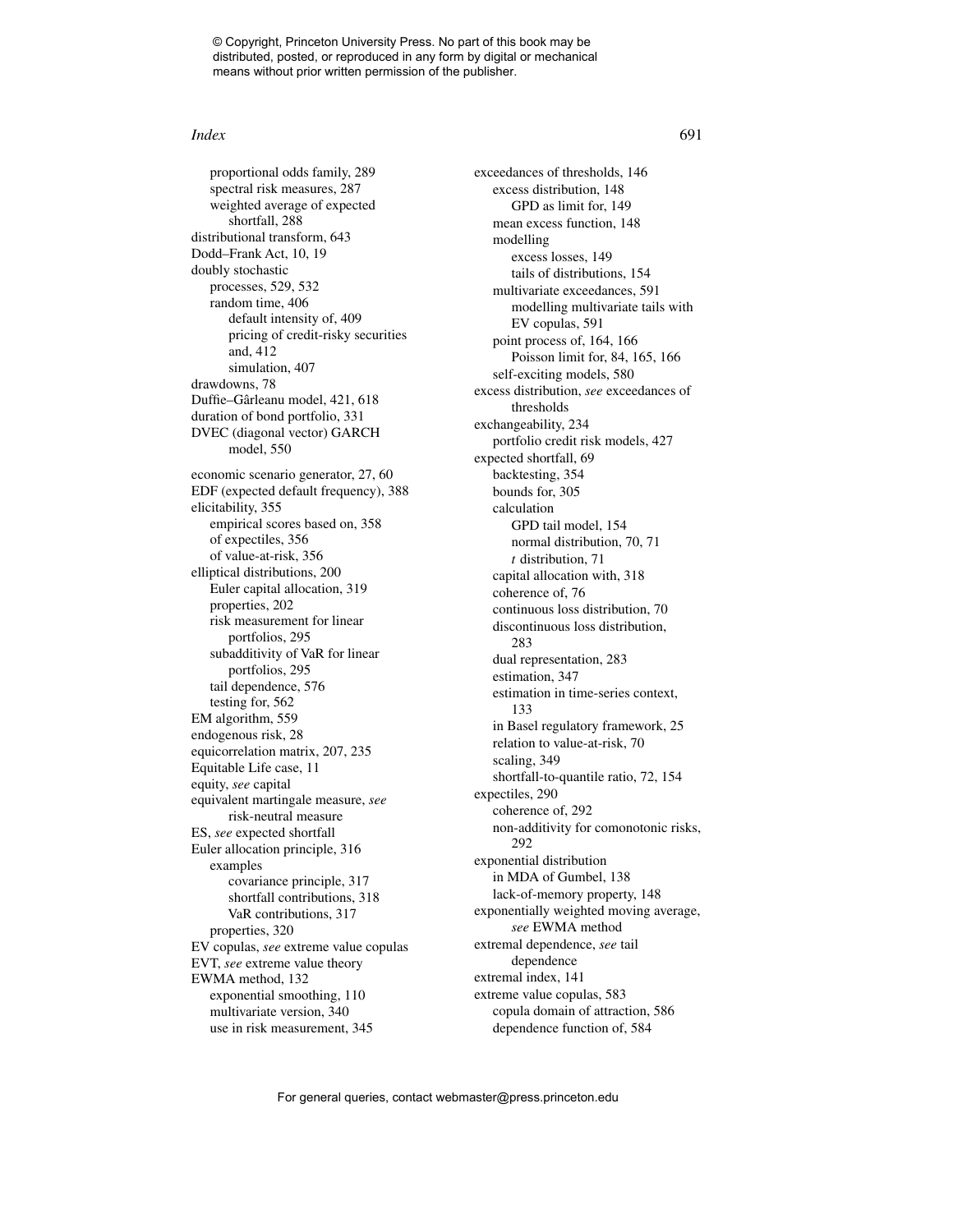extreme value copulas (*continued*) examples Galambos, 585 Gumbel, 584 *t*–EV copula, 588 in models of multivariate threshold exceedances, 591 Pickands representation, 584 tail dependence, 587 extreme value theory clustering of extremes, 141, 169 conditional EVT, 162, 360 empirical motivation, 80 extreme value distribution multivariate, 583 univariate, *see* GEV distribution for operational loss data, 510 maxima, *see* maxima motivation for, 35, 85 multivariate maxima, *see* maxima threshold exceedances, *see* exceedances of thresholds POT model, 166 threshold exceedances, *see* exceedances of thresholds *F* distribution, 199, 645 factor copula models (credit), 488 default contagion, *see* default contagion examples general one-factor model, 490 Li's model, 489 with Archimedean copulas, 490 with Gauss copula, 489 mixture representation, 489 pricing of index derivatives, 491 shortcomings of, 599 simulation, 489 factor models, 206, 209 for bond portfolios, 332 Nelson–Siegel model, 333 PCA, 335 fundamental, 209, 213 macroeconomic, 208, 210 multivariate GARCH, 554 principal component analysis, *see* principal component analysis statistical factor analysis, 209 fair-value accounting, 26, 28, 43, 54 hierarchy of methods, 54 market-consistent valuation, 44 risk-neutral valuation, 55

Feynman–Kac formula, 417 filtration, 392 financial crisis of 2007–9, 13 financial mathematics role in quantitative risk management, 37 textbooks, 390 firm-value models, 367, 380 endogenous default barrier, 386 first-passage-time models, 385 incomplete accounting information, 391 Fisher transform, 92 Fisher–Tippett–Gnedenko Theorem, 137 floor function, 87 forward interest rate, 333 Fréchet bounds, 225, 238 distribution, 136 MDA of, 138, 139, 572 problems, 305 Frank copula, 259 funding liquidity, *see* liquidity risk Galambos copula, 585 EV limit for Clayton survival copula, 587 extreme value copula, 585 limiting upper threshold copula of, 596 gamma distribution, 185, 645 convergence of maxima to Gumbel, 574 gamma of option, 328, 329 GARCH models, 118 combined with ARMA, 121 estimation maximum likelihood, 123 using QML, 125, 126 extremal index, 142 IGARCH, 121 kurtosis, 119 multivariate, *see* multivariate GARCH models orthogonal GARCH, 556 parallels with ARMA, 119, 120 PC-GARCH, 556 residual analysis, 126 stationarity, 118, 120 tail behaviour, 576 threshold GARCH, 123 use in risk measurement, 344, 360 volatility forecasting with, 130 with leverage, 122

#### 692 *Index*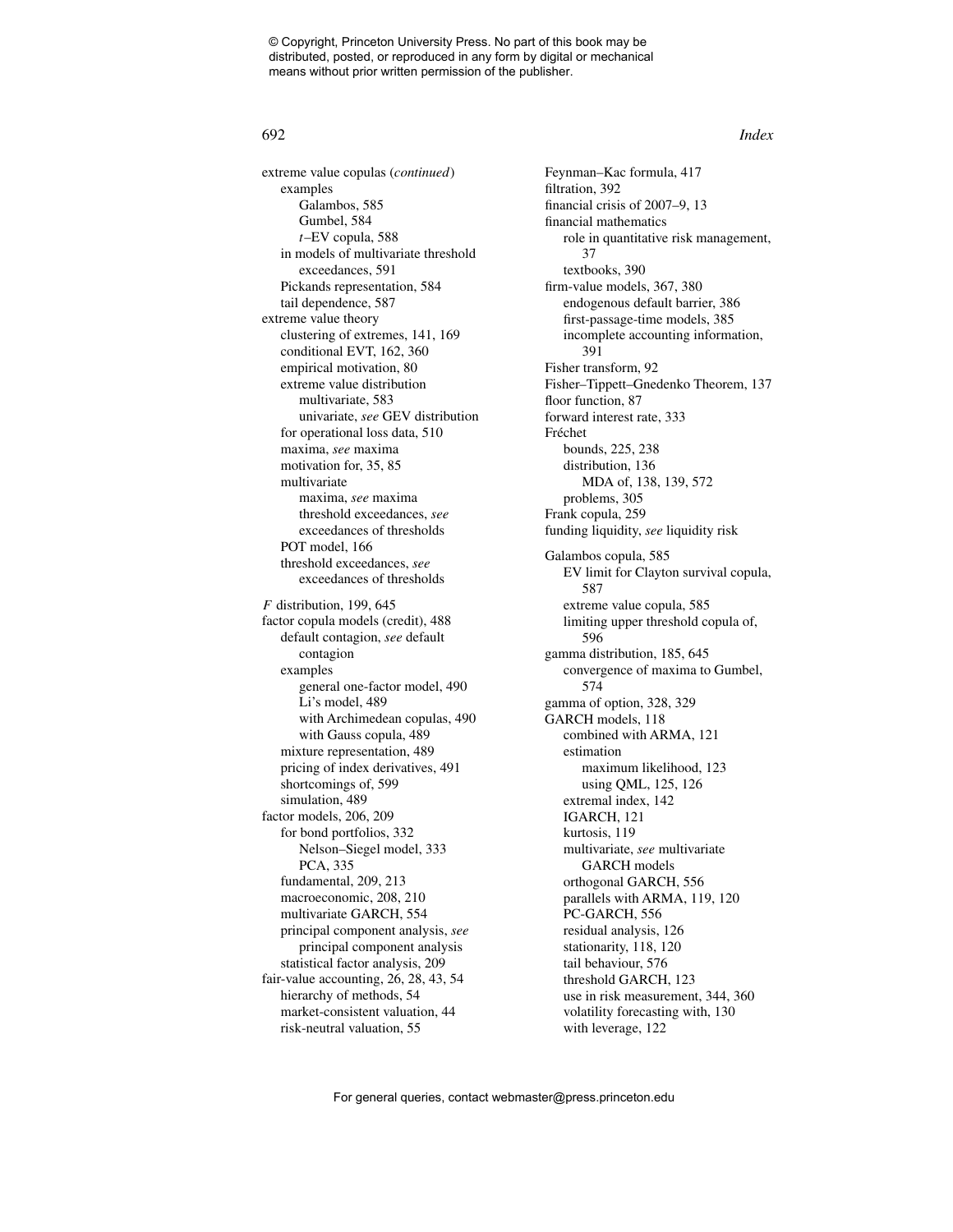#### *Index* 693

Gauss copula, 14, 36, 226 asymptotic independence, 249 credit risk, 489 estimation maximum likelihood, 271 using Spearman's rho, 267 joint quantile exceedance probabilities, 251 misuse in the financial crisis, 14, 36 rank correlations, 254 simulation, 229 Gaussian distribution, *see* normal distribution generalized extreme value distribution, *see* GEV distribution generalized hyperbolic distributions, 188 elliptically symmetric case, 186 EM estimation, 559 special cases hyperbolic, 190 NIG, 190 skewed *t*, 191 variance-gamma, 190 variance–covariance method, 341 generalized inverse, 65, 222, 641 generalized inverse Gaussian distribution, *see* GIG distribution generalized linear mixed models, *see* GLMMs generalized Pareto distribution, *see* GPD generalized scenarios, 63, 279 geometric Brownian motion, *see* Black–Scholes model GEV distribution, 136 as limit for maxima, 136 estimation using ML, 142 GIG distribution, 186, 646 in MDA of Gumbel, 574 GLMMs, 471 estimation, 472 Bayesian inference, 472 relation to mixture models in credit risk, 470 Gnedenko's Theorem, 139, 140 GPD, 147 as limit for excess distribution, 149 likelihood inference, 149 tail model based on, 154 confidence intervals for, 154 estimation of ES, 154 estimation of VaR, 154 Greeks, 50, 328 Greenspan, Alan, 11, 12, 35

grouped *t* copula, 257 Gumbel copula, 228, 259 as extreme value copula, 584 Kendall's tau, 261 upper tail dependence, 248 distribution, 136 MDA of, 138, 573 Höffding's lemma, 241 Hawkes process, *see* self-exciting processes hazard function, 392 cumulative hazard function, 392 hazard process, 407 hazard rate, 392 models for credit risk, 391 Hill estimator, 157 Hill plot, 159 tail estimator based on, 160 comparison with GPD approach, 160 historical-simulation method, 59, 342, 359 conditional version, 351, 360 critique of, 342 dynamic versions, 343 empirical risk measure estimation in, 342 hyperbolic distribution, 190 IGARCH (integrated GARCH), 121 illiquidity premium, 29 immunization of bond portfolio, 332 implied copula model (credit), 497 and incomplete information, 630 calibration, 499 implied volatility, 57 importance sampling, 457 application to Bernoulli mixture models, 460 density, 458 exponential tilting, 459 for general probability spaces, 459 incomplete markets, 405 incremental risk charge, 23, 67 inhomogeneous Poisson process, *see* Poisson process insolvency, 43 insurance analytics, 512 literature on, 533 the case for, 512 intensity, *see* default intensity inverse gamma distribution, 646 in MDA of Fréchet, 573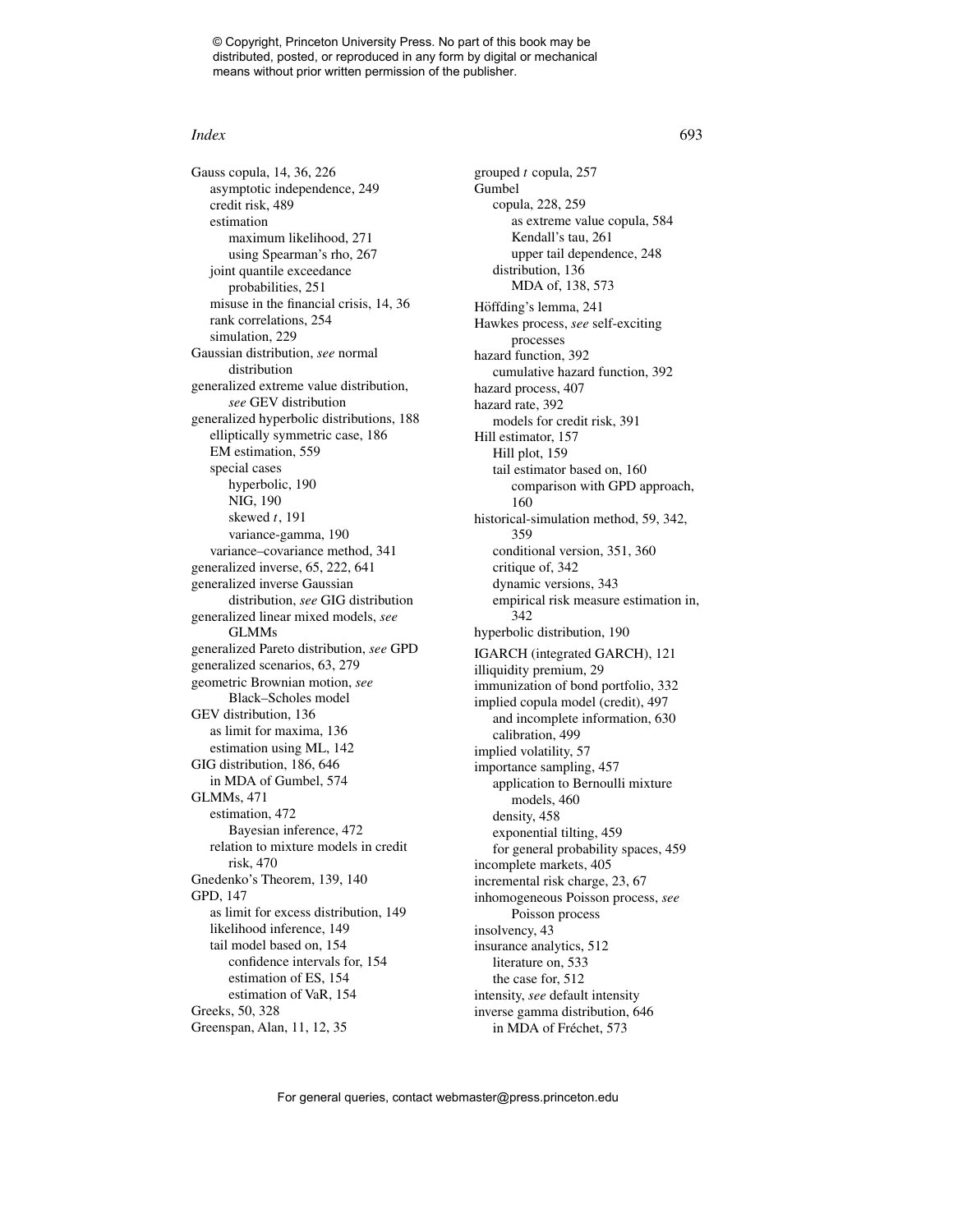Jarque–Bera test, 85 Karamata's Theorem, 644 Kendall's tau, 204, 244 Archimedean copulas, 261 estimation of *t* copula, 268 Gaussian and *t* copulas, 254 sample estimate, 267 KMV model, *see* EDF model kurtosis, 85, 181 L-estimators, 347 lead–lag effect, 539 Lehman Brothers bankruptcy, 14 leptokurtosis, 80, 86 leverage in GARCH model, 122 in Merton model, 385 ratio, 18, 24 LGD (loss given default), 23, 51, 427 liabilities, 42 linearization loss operator, 327 variance–covariance method, 58 liquidity premium, 29 risk, 5, 67 funding liquidity risk, 5, 43, 44 Ljung–Box test, 80, 87, 107 loans, 367 log-returns, 49 generalized hyperbolic models, 191 longer-interval returns, 87 non-normality, 86, 181 overlapping, 87 stylized facts, 79 Long-Term Capital Management, *see* LTCM case loss distribution, 48 conditional, 339 linearization, 48 operational, 508 P&L, 48 quadratic approximation, 50 risk measures based on, 62, 64, 69 unconditional, 339 loss given default, *see* LGD loss operator, 326, 327 LT-Archimedean copulas, 263 one-factor, 263 *p*-factor, 570 LTCM (Long-Term Capital Management) case, 10, 28, 36, 40, 78

mapping of risks, 48, 325, 326 examples, 49 annuity portfolio backed by bonds, 52 bond portfolio, 330 European call option, 49, 328 loan portfolio, 51 stock portfolio, 49 loss operator, 326 quadratic loss operator, 327 market risk, 5 regulatory treatment, 16, 17 standard statistical methods, 338, 358 treatment in Basel framework, 23 use of time-series methods, 343 market-consistent valuation, 26, 44, 54 Markov chain, 376 generator matrix, 379 Markowitz portfolio optimization, 9 martingale martingale-difference sequence, 99, 541 measure, 55 modelling, 398 maxima, 135 block maxima method, 142 estimating return levels and periods, 144 Fisher–Tippett–Gnedenko Theorem, 137 GEV distribution as limit, 136 maximum domain of attraction, 137, 139 Fréchet, 138, 139, 158, 572 Gumbel, 138, 140, 573 Weibull, 140 models for minima, 138 multivariate, 586 multivariate, 583 block maxima method, 589 maximum domain of attraction, 583 of stationary time series, 141 maximum domain of attraction, *see* maxima maximum likelihood inference, 647 MBS (mortgage-backed security), 12 MDA (maximum domain of attraction), *see* maxima mean excess function, 148 plot, 151

#### 694 *Index*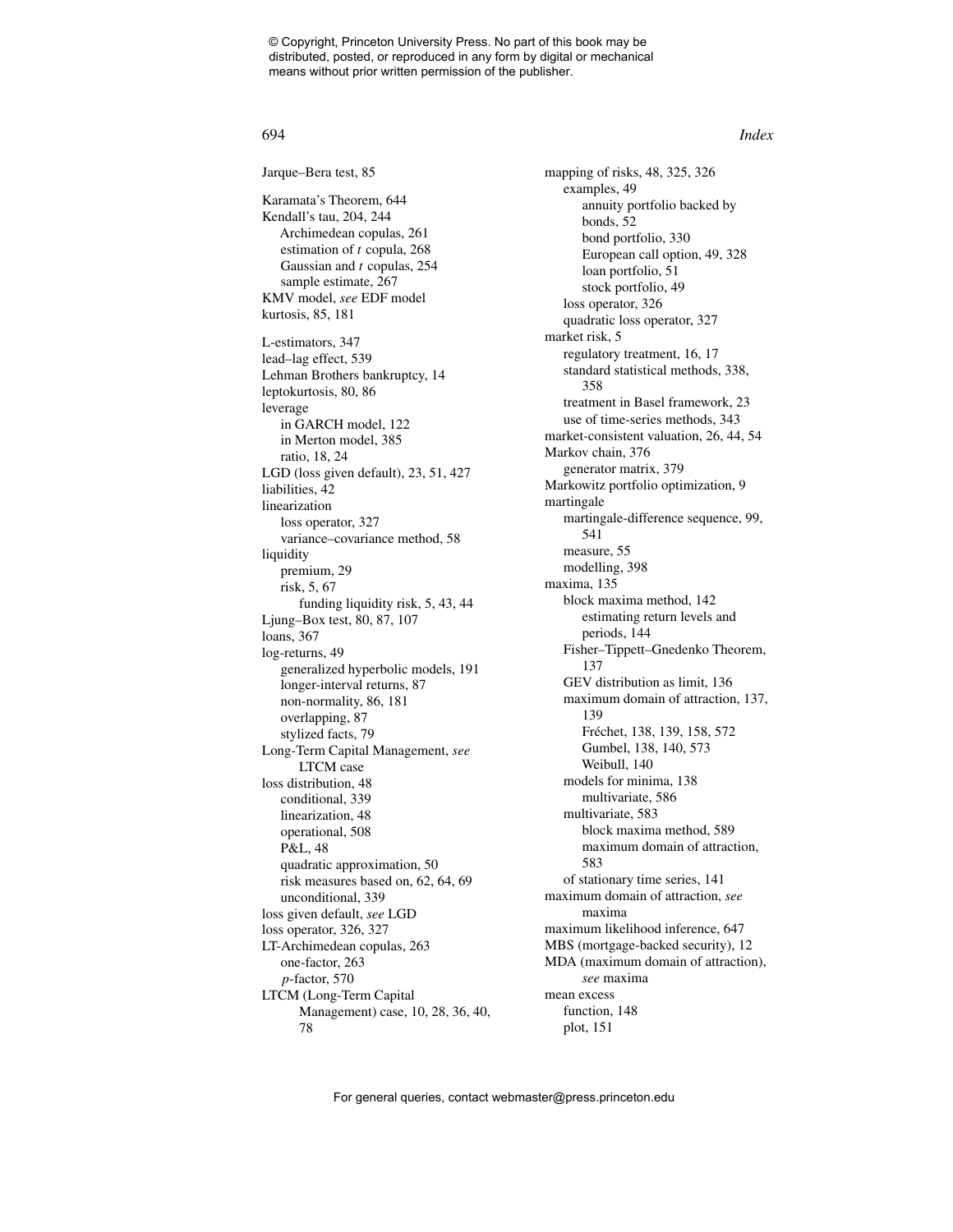#### *Index* 695

Merton model, 380 extensions, 385, 391 modelling of default, 380 multivariate version, 430 pricing of equity and debt, 381 volatility of equity, 384 meta distributions, 229 meta-*t* distribution, 229 meta-Gaussian distribution, 229 MGARCH model, *see* multivariate GARCH models minimum capital requirement, 25, 46 mixability, 307 complete mixability, 307, 308 *d*-mixability, 308 joint mixability, 307 mixed Poisson distributions, 524 example of negative binomial, 525 process, 532 mixture models (credit), 436 Bernoulli mixture models, *see* Bernoulli mixture models Poisson mixture models, 444, 470 CreditRisk+, *see* CreditRisk<sup>+</sup> ML, *see* maximum likelihood inference model risk, 5 in credit risk models, 433, 450 Modigliani–Miller Theorem, 32 Monte Carlo method, 60, 346 application to credit risk models, 457 critique of, 346 importance sampling, *see* importance sampling rare-event simulation, 457 Moody's binomial expansion technique, *see* binomial expansion technique public-firm EDF model, 386 mortgage-backed security (MBS), 12 multivariate distribution, 174 elliptical, *see* elliptical distributions generalized hyperbolic, *see* generalized hyperbolic distributions normal, *see* normal distribution normal mixture, *see* normal mixture distributions *t* distribution, *see t* distribution multivariate extreme value theory, *see* extreme value theory multivariate GARCH models, 545 estimation using ML, 553

examples BEKK, 552 CCC, 547 DCC, 549 DVEC, 550 orthogonal GARCH, 556 PC-GARCH, 556 pure diagonal, 548 VEC, 550 general structure, 545 use in risk measurement, 557 negative binomial distribution, 646 mixed Poisson distribution, 525 Panjer class, 522 Nelson–Siegel model, 333 NIG distribution, 190 normal distribution expected shortfall, 70 for return data, 80 multivariate, 178 copula of, 226 properties, 179 simulation, 178 spherical case, 197 testing for, 180 variance–covariance method, 59, 341 tests of normality, 85, 180 unsuitability for log-returns, 86, 181 value-at-risk, 65 normal inverse Gaussian distribution, 190 normal mixture distributions, 183 copulas of, 249 examples generalized hyperbolic, 186, 188 *t* distribution, 185 two point mixture, 185 mean–variance mixtures, 187 tail behaviour, 574 variance mixtures simulation, 187 spherical case, 197 variannce mixtures, 183 notional-amount approach, 61 operational risk, 5 approaches to modelling, 505, 506 advanced measurement (AM), 506 basic indicator (BI), 505 loss distribution approach (LDA), 505 standardized (S), 506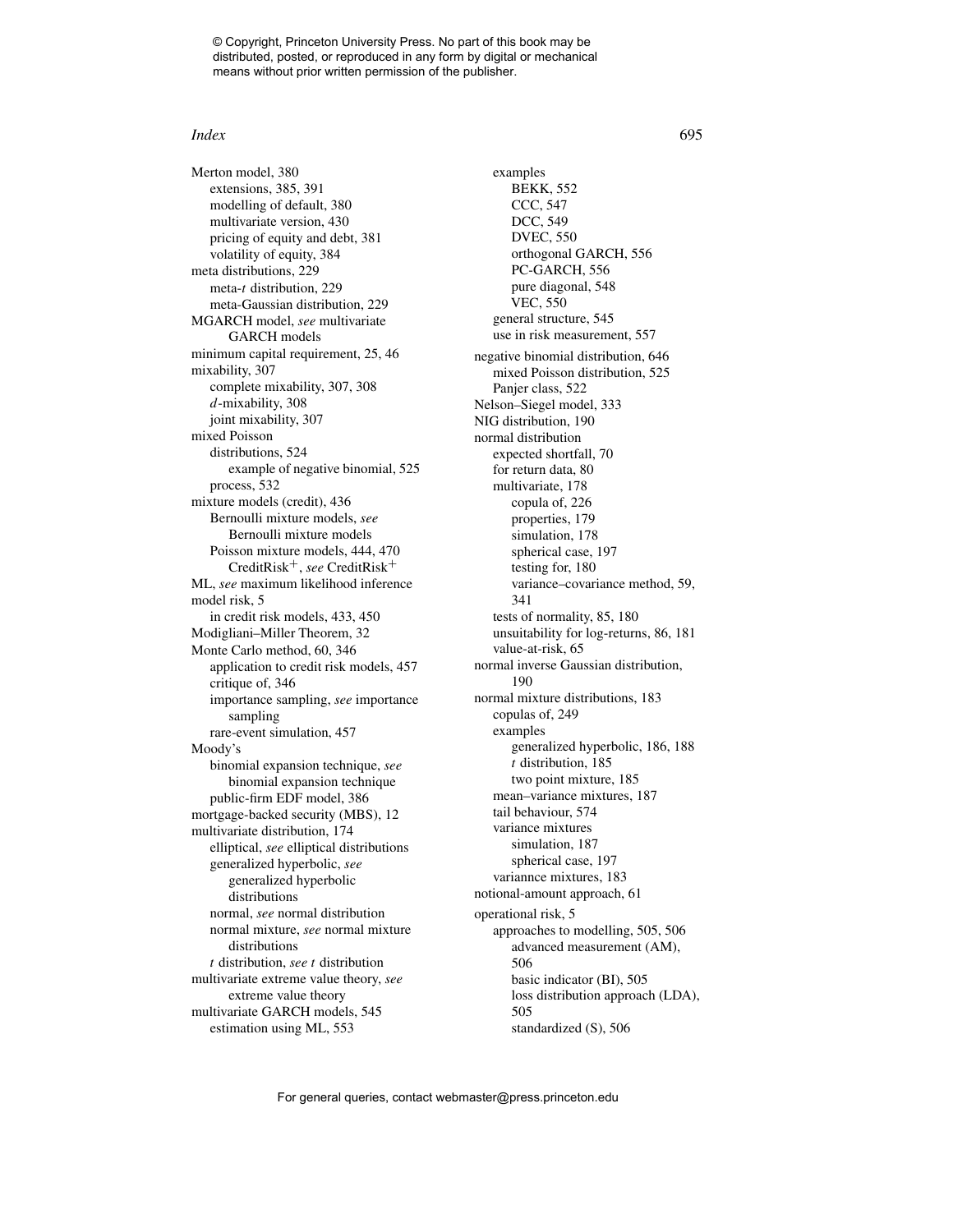operational risk (*continued*) data issues, 509 regulatory treatment, 24, 503 operational time, 408 ORSA (own risk and solvency assessment), 19, 27 orthogonal GARCH model, 556 OTC (over-the-counter) derivatives, 366, 372, 599, 603 P&L distribution, *see* loss distribution Panjer distribution class, 521 recursion, 522 Pareto distribution, 232, 647 in MDA of Fréchet, 138, 139 payment-at-default claim, 401, 411 PCA, *see* principal component analysis peaks-over-threshold model, *see* POT model percentile (as risk measure), 23, 64 physical measure, 55 Pickands–Balkema–de Haan Theorem, 149 point processes, 164, 165 counting processes, 527 of exceedances, 166 Poisson point process, 165 self-exciting processes, 578 Poisson mixture distributions, 524 Poisson process, 526, 527 characterizations of, 528 counting process, 527 inhomogeneous, 529 example of records, 530 time changes, 531 limit for exceedance process, 84, 166 multivariate version, 529 Poisson cluster process, 169 POT model, 167 portmanteau tests, 107 POT model, 166 as two-dimensional Poisson process, 167 estimation using ML, 168 self-exciting version, 580 unsuitability for financial time series, 169 principal component analysis, 209, 214 bond portfolios, 335 link to factor models, 215, 217 PC-GARCH, 556 probability transform, 222 procyclical regulation, 28

profile likelihood, 650 confidence interval for quantile estimate, 155 pseudo-maximum likelihood copula estimation, 271 Q–Q plot, 85, 180 QIS, *see* Quantitative Impact Studies QML, *see* quasi-maximum likelihood inference quadratic loss operator, 327, 328 quantile function, 65, 222, 642 transform, 222 Quantitative Impact Studies operational risk, 505, 509 quasi-maximum likelihood inference, 125, 126, 150 radial symmetry, 232 rank correlation, 243 Kendall's, *see* Kendall's tau properties, 246 sample rank correlations, 266 Spearman's, *see* Spearman's rho rating agencies, 374 and CDO pricing, 480 rearrangement algorithm, 308, 314 recovery modelling mixture models, 440 recovery of market value, 414 reduced-form (credit risk) models, 367, 391, 600 incomplete information, 625 interacting default intensities, 601 regularly varying function, 139 regulation, 15, 20 Basel framework, *see* Basel regulatory framework criticism fair-value accounting, 28 market-consistent valuation, 28 mathematical focus, 29, 35 procyclicality, 28 criticism of, 28 societal view, 30 Solvency II, *see* Solvency II framework Swiss Solvency Test (SST), 20 US insurance regulation, 19 view of shareholder, 32 regulatory capital, *see* capital rehypothecation, 609 renewal process, 529

#### 696 *Index*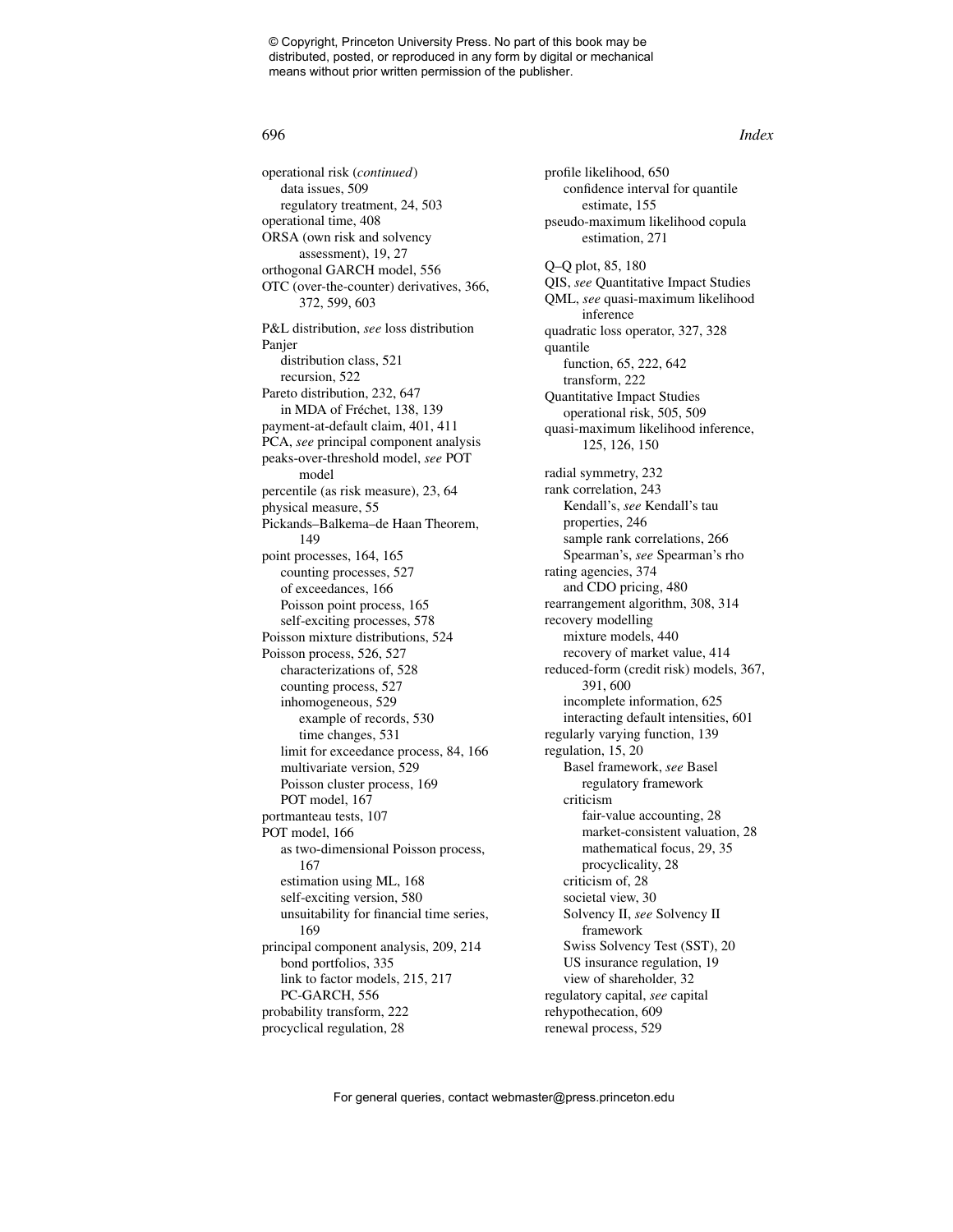#### *Index* 697

return level, 144 return period, 145 rho of option, 50, 328 Ricatti equation in CIR model, 419 risk, 3 aggregation, 299 credit risk, *see* credit risk endogenous risk, 28 history of, 8 liquidity risk, *see* liquidity risk management, *see* risk management market risk, *see* market risk measurement, *see* risk measurement operational risk, *see* operational risk overview of risk types, 5 randomness and, 3 reasons for managing, 30 systemic risk, *see* systemic risk risk factors, 48, 326 mapping, 326 risk-factor changes, 48, 79, 327 risk management, 6 failures, 10 AIG, 14 Barings, 10 crisis of 2007–9, 13 Equitable Life, 11 Lehman Brothers, 14 LTCM, 11 ideal education, 37 role of actuaries, 7 role of mathematics, 35 risk measurement, 6, 61, 358 approaches, 61 based on loss distributions, 62 based on scenarios, 62 notional-amount approach, 61 conditional versus unconditional, 359 standard market-risk methods, 338 risk measures, 61, 275 acceptance sets, 276 axioms, 72, 276 convexity, 74, 276 monotonicity, 73, 276 positive homogeneity, 74, 276 subadditivity, 73, 276 translation invariance, 73, 276 backtesting, 351 based on loss distributions, 62 based on loss functions, 278 coherent, *see* coherent risk measures comonotone additivity of, 288

convex, *see* convex risk measures, 286 defined by acceptance set, 277 elicitability, 355 estimation, 347 examples conditional VaR, 78 distortion risk measures, 286 drawdowns, 78 expected shortfall, *see* expected shortfall expectile, 290 Fischer premium principle, 77 generalized scenario, 63 partial moments, 69 semivariance, 69 stress test, 279 tail conditional expectation, 78 value-at-risk, *see* value-at-risk variance, 69 worst conditional expectation, 78 law-invariant risk measures, 286 linear portfolios, 293 scaling, 349 scenario-based, 62, 279 uses of, 61 risk-neutral measure, 55, 57 valuation, 55, 394 hedging, 395 pricing rule, 395 RiskMetrics birth of VaR, 16 documentation, 60, 337 treatment of bonds, 338 robust statistics, 203 RORAC (return on risk-adjusted capital), 315 sample mean excess plot, 151 scaling of risk measures, 349 Monte Carlo approach, 350 square-root-of-time, 350 securitization, 11, 478 self-exciting processes, 529, 578 self-exciting POT model, 580 estimating risk measures, 581 predictable marks, 581 unpredictable marks, 580 semivariance, 69 shortfall contributions, 318 simplex distribution, 567 skewed *t* distribution, 191 skewness, 85, 181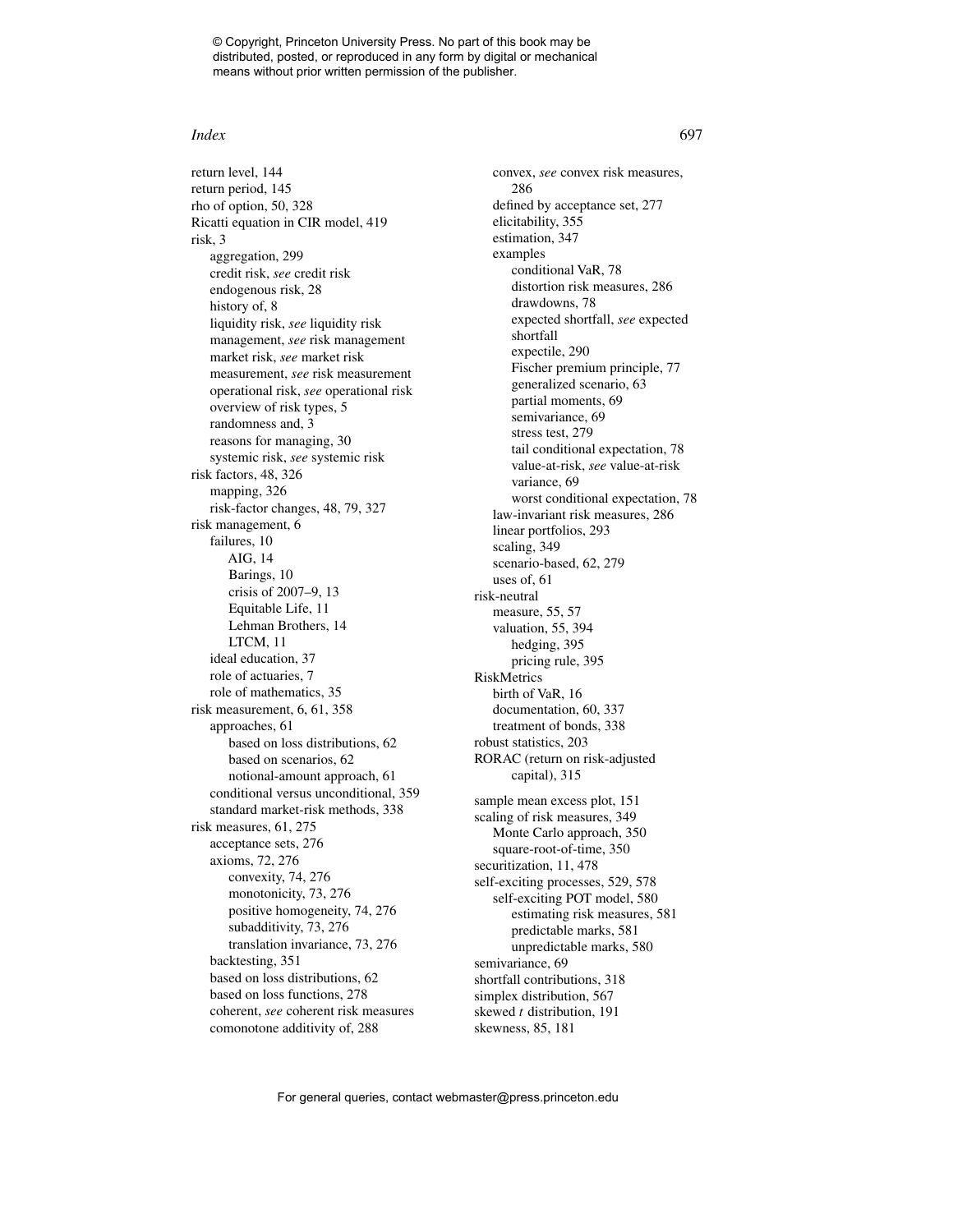Sklar's Theorem, 222 slowly varying function, 139, 644 solvency, 43 solvency capital requirement (SCR), *see* Solvency II framework, solvency capital requirement Solvency II framework, 18, 25 criticism, 28 market-consistent valuation, 26 risk margin, 26 solvency capital requirement, 25, 46, 68 relation to VaR, 68 Solvency I, 19 standard formula, 26 Spearman's rho, 245 for Gauss copula, 254 use in estimation, 267 sample estimate, 266 spectral risk measures, *see* distortion risk measures spherical distributions, 196 tail behaviour, 574 square-root processes, *see* CIR model square-root-of-time rule, 350 stable distribution, 264, 647 stationarity, 98, 540 stochastic filtering, 629 Kushner–Stratonovich equation, 635 strategically important financial institution (SIFI), 15 stress-test risk measure, 279 strict white noise, 99, 541 structural models, *see* firm-value models Student *t* distribution, *see t* distribution stylized facts financial time series, 79 multivariate version, 88 operational risk data, 509 subadditivity, *see* risk measures, axioms, subadditivity superadditivity examples for value-at-risk, 75 survival claim, 400 survival copulas, 232 Swiss Solvency Test (SST), 20 systemic risk, 15, 31 *t* copula, 228 estimation Kendall's tau method, 268 maximum likelihood, 272

grouped, 257

joint quantile exceedance probabilities, 251 Kendall's tau, 254 simulation, 229 skewed, 256 tail dependence, 250 *t* distribution expected shortfall, 71 for return data, 80 in MDA of Fréchet, 573 multivariate, 185 copula of, 228 skewed version, 191 variance–covariance method, 341 value-at-risk, 65 tail dependence, 90, 231, 247 examples Archimedean copulas, 261 elliptical distributions, 576 Gumbel and Clayton copulas, 248 *t* copula, 250 tail equivalence, 573 tail index, 139, 158 tails of distributions, 572 compound sums, 525 mixture distributions, 574, 575 regularly varying, 139, 572 term structure of interest rates, 330 threshold copulas, 594 lower limit, 594 upper limit, 595 use in modelling, 597 threshold exceedances (EVT), *see* exceedances of thresholds threshold models (credit), 426 equivalent Bernoulli mixture models, 441 examples based on Archimedean copulas, 433, 443 Clayton copula, 443 Gauss copula, 430, 431 normal mean–variance mixture copulas, 432 *t* copula, 432, 443 model risk, 433 role of copulas, 428 Tier 1 capital, *see* capital Tier 2 capital, *see* capital top-down models (credit), 602 trading book, 21, 23 Turner Review, 14, 36 type of distribution, 136, 641

#### 698 *Index*